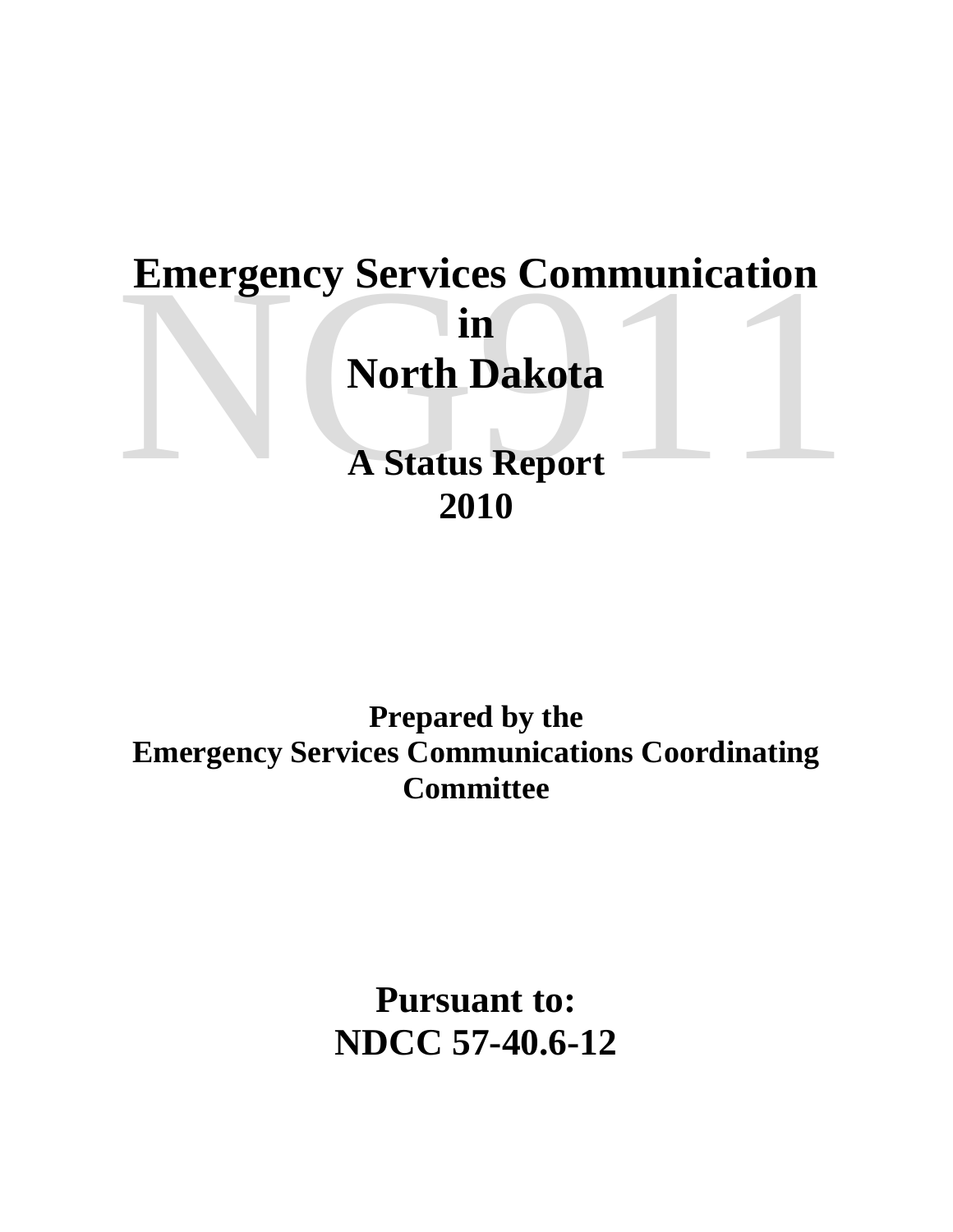# **Table of Contents**

|                                        | Page             |
|----------------------------------------|------------------|
| <b>Purpose</b>                         | 1                |
| <b>Background</b>                      | 1                |
| <b>Methodology</b>                     | 3                |
| <b>Status</b>                          |                  |
| <b>Financial</b>                       | $\boldsymbol{4}$ |
| <b>Operational</b>                     | 7                |
| <b>Issues &amp; Recommendations</b>    |                  |
| 1. Wireless 911                        | 9                |
| 2. Pre-paid Wireless                   | 11               |
| 3. Voice over Internet Protocol (VoIP) | 12               |
| <b>4. Next Generation 911</b>          | 13               |
| <b>5. Operating Standards</b>          | 16               |
| 6. 911 Database Update Fees            | 16               |
| <b>7. PSAP Consolidation</b>           | 17               |
| 8. ESCS Funding                        | 18               |

# **Appendices**

| A. Authorizing Statute and Committee Composition 21 |    |
|-----------------------------------------------------|----|
| B. Public Safety Answering Points in North Dakota   | 22 |
| <b>C. ESCS Fiscal Survey Results</b>                | 23 |
| <b>D. ESCS Operational Survey Results</b>           | 25 |
| <b>E. ESCS Survey Comments</b>                      | 27 |
| <b>F. Proposed Operating Standards</b>              | 29 |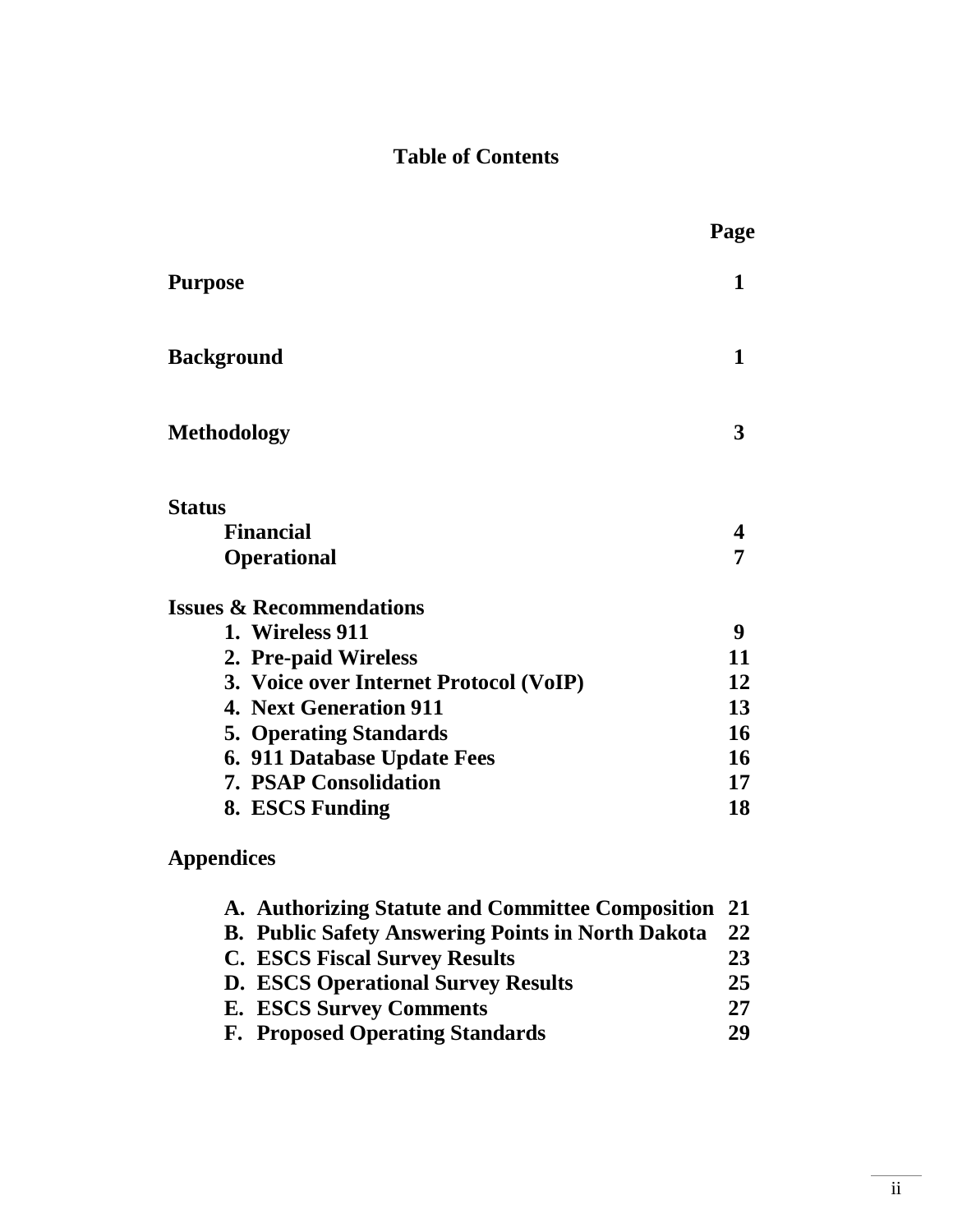| <b>Purpose</b>    | North Dakota Century Code (57-40.6-12) establishes an<br>"emergency services communications coordinating committee"<br>(ESC3) and creates a reporting requirement of the compiled<br>"income, expenditures, and status" information from the individual<br>jurisdictions of the State which levy an emergency services<br>communication systems (ESCS) fee. Appendix A contains the<br>statute and composition of the committee. This report constitutes<br>the committee's 2010 report, and has been prepared for submittal<br>as requested by the Legislative Council to the Public Safety and<br><b>Transportation Committee.</b> |
|-------------------|--------------------------------------------------------------------------------------------------------------------------------------------------------------------------------------------------------------------------------------------------------------------------------------------------------------------------------------------------------------------------------------------------------------------------------------------------------------------------------------------------------------------------------------------------------------------------------------------------------------------------------------|
|                   | The four members of the ESC3 are full-time employees of the<br>agencies they represent and receive no compensation for their<br>Committee activities. The Committee has no budget, no<br>appropriation, and no staff support. Activities of the committee are<br>carried out by the voluntary dedication of the committee members'<br>time and the staff time provided by telecommunications companies<br>and employees of State and local agencies with an interest in<br>emergency communications.                                                                                                                                 |
| <b>Background</b> | Emergency services communication is a complex and multi-<br>faceted system of telecommunication devices, computers, and<br>radios that connects every citizen of the State to the over 710 law<br>enforcement, fire, and emergency medical responding agencies<br>through 22 public safety answering points (PSAPs) in North<br>Dakota (one less than in the previous report) and one in South<br>Dakota. While from one perspective this network can be viewed<br>as 23 separate systems, it is in reality a single system with 23<br>points of contact.<br>Emergency services communication has existed in this State since        |
|                   | the development of telephone and radio; however it became more<br>accessible, reliable, and consistent with the advent of E-911.                                                                                                                                                                                                                                                                                                                                                                                                                                                                                                     |

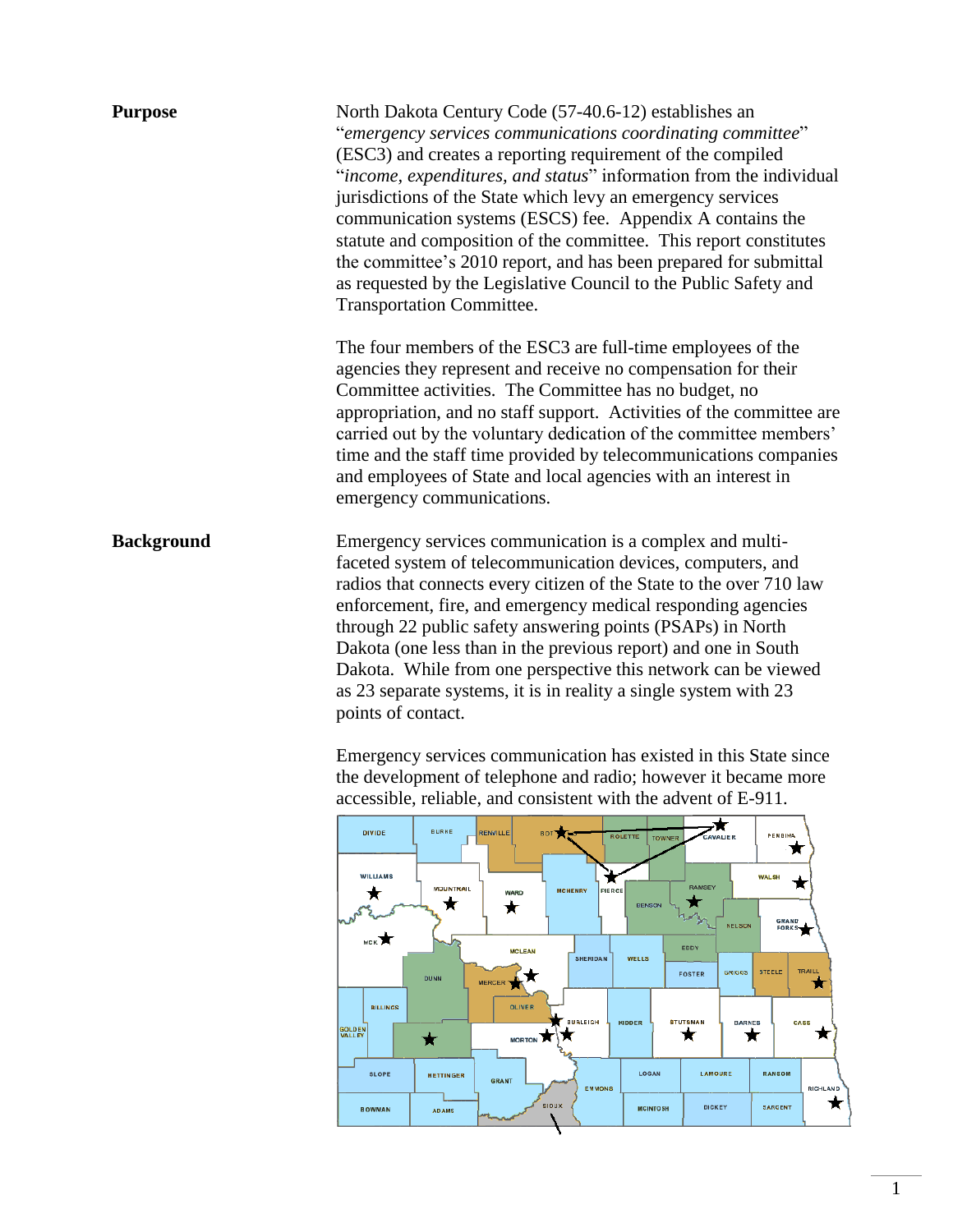E-911 refers to the policies, procedures, and technologies that allow immediate connection to the appropriate PSAP throughout the State by dialing the digits 9-1-1; and the ultimate dispatch of the most appropriate and available emergency service. The integration of these policies, procedures, and technologies has been partially funded through a ESCS fee levied on telecommunication service in the State. The State's 53 counties and 2 cities have imposed such fees.

Rolette County was the final geographic area of the State to establish a fee. The County and the Bureau of Indian Affairs have negotiated a cooperative agreement and they have contracted with the (previously 5-county) Lake Region PSAP in Devils Lake.

It is also significant to note that recently a joint need to replace equipment has allowed the counties of Bottineau, Cavalier, Pierce, and Renville to consolidate what is termed "Customer Premise Equipment" or CPE. This CPE, housed in Langdon, serves three separate dispatch locations, but is technologically one PSAP. In addition to providing these counties a significant cost savings, it permits very simple switching of the call-answering function among the locations – allowing each site to provide immediate back-up to the others.

While this 4-county collaboration is the most recent, it is obvious with 55 governing bodies imposing fees but only 22 PSAPs in North Dakota, there is considerable sharing of services across the State. Notably, 22 of the counties are served by the PSAP operated by State Radio, six are jointly dispatched by the Lake Region Law Enforcement Center, and three other two-unit PSAPs exist. North Dakota also has possibly the only true multi-state PSAP – the Red River Regional Dispatch Center in Fargo serving the separate jurisdictions of Fargo, West Fargo, Cass County as well as Moorhead and Clay County, Minnesota. A complete listing of PSAPs and the approximate population served by each is attached to this report as Appendix B.

|                     | Number of     |
|---------------------|---------------|
|                     | of Primary    |
| <b>State</b>        | <b>PSAP's</b> |
| <b>North Dakota</b> | 22            |
| <b>South Dakota</b> | 45            |
| Idaho               | 49            |
| <b>Wyoming</b>      | 56            |
| Montana             | 59            |
| <b>Minnesota</b>    | 115           |
| lowa                | 122           |
| Kansas              | 159           |

It is often of interest to compare North Dakota to neighboring states in the area of emergency services communications. The table contrasts the number of PSAPs operated in surrounding states. North Dakota has, by far, the fewest number of PSAPs of any State in the region, and actually serves 4,000 more people per PSAP than the regional average.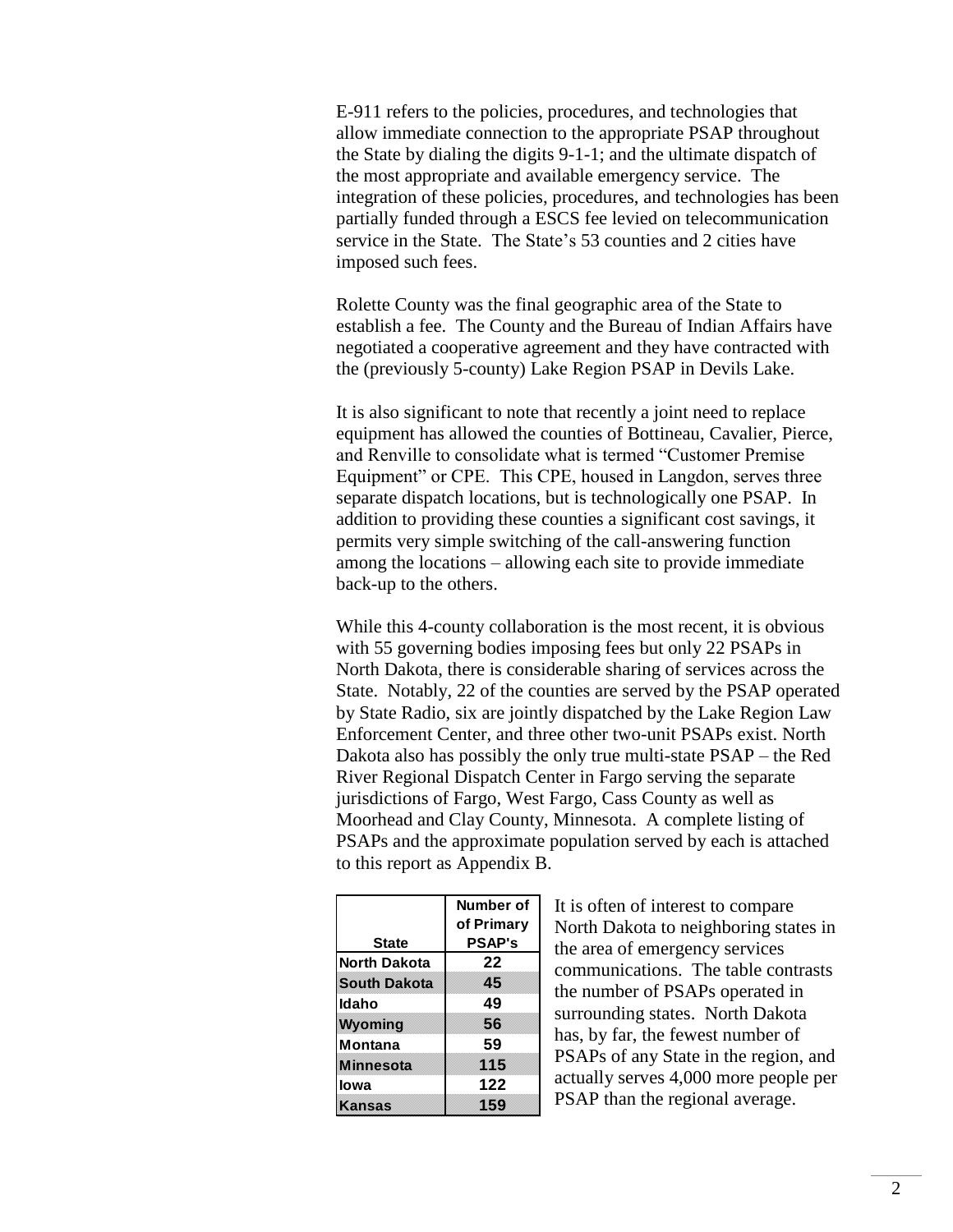Consolidation of PSAPs is often cited as a means to reduce the costs of our emergency services communications system, and this topic is explored in a separate section of this report.

North Dakota law (NDCC 57-40.6) has, for many years, allowed city and county governing bodies to impose a "*fee that does not exceed one dollar per month per telephone access line and per wireless access line*" for the support of "*an emergency services communications system"*. In 2009, the Legislature allowed jurisdictions involved in "*an intrastate multi-county PSAP*" to raise their fee to a maximum of \$1.50 per access line per month. The statutory change requires that this higher threshold "sunsets" on June 30, 2012. Additionally, through home rule powers, cities and counties can impose such a fee within the limits of their home rule charters. Two cities have used their home rule authority for this purpose.

Of the governing bodies that have imposed a fee through the statutory provisions or their own home rule powers, all were levying one dollar on January 1, 2010. Since that time, the governing boards of five counties using State Radio as their PSAP have increased their fee to the new threshold and will be including a ballot measure in the 2010 General Election for their citizens to ratify or suspend the increase.

It is very important to note, as this report will show, Emergency Services Communications is much broader than simply E-911. While dialing 911 most often initiates the emergency response, the day-by-day, hour-by-hour communications between dispatchers and responders, the ongoing contact during an emergency, the location information, mapping software, faxes, and numerous other components make it possible for local emergency services to arrive and deliver services in the shortest time possible. This will become increasingly complex as our statewide system migrates to "Next Generation 911" (NG911) as termed by the federal government, which is also discussed later in this report.

**Methodology** To facilitate the statutorily required reporting and ultimately develop this report, each jurisdiction collecting the emergency services communications system (ESCS) fee was asked to complete a financial survey. Additionally, each PSAP was asked to complete an operational survey. Statewide data, collected for the development of the North Dakota NG911 Master Plan, has also been incorporated.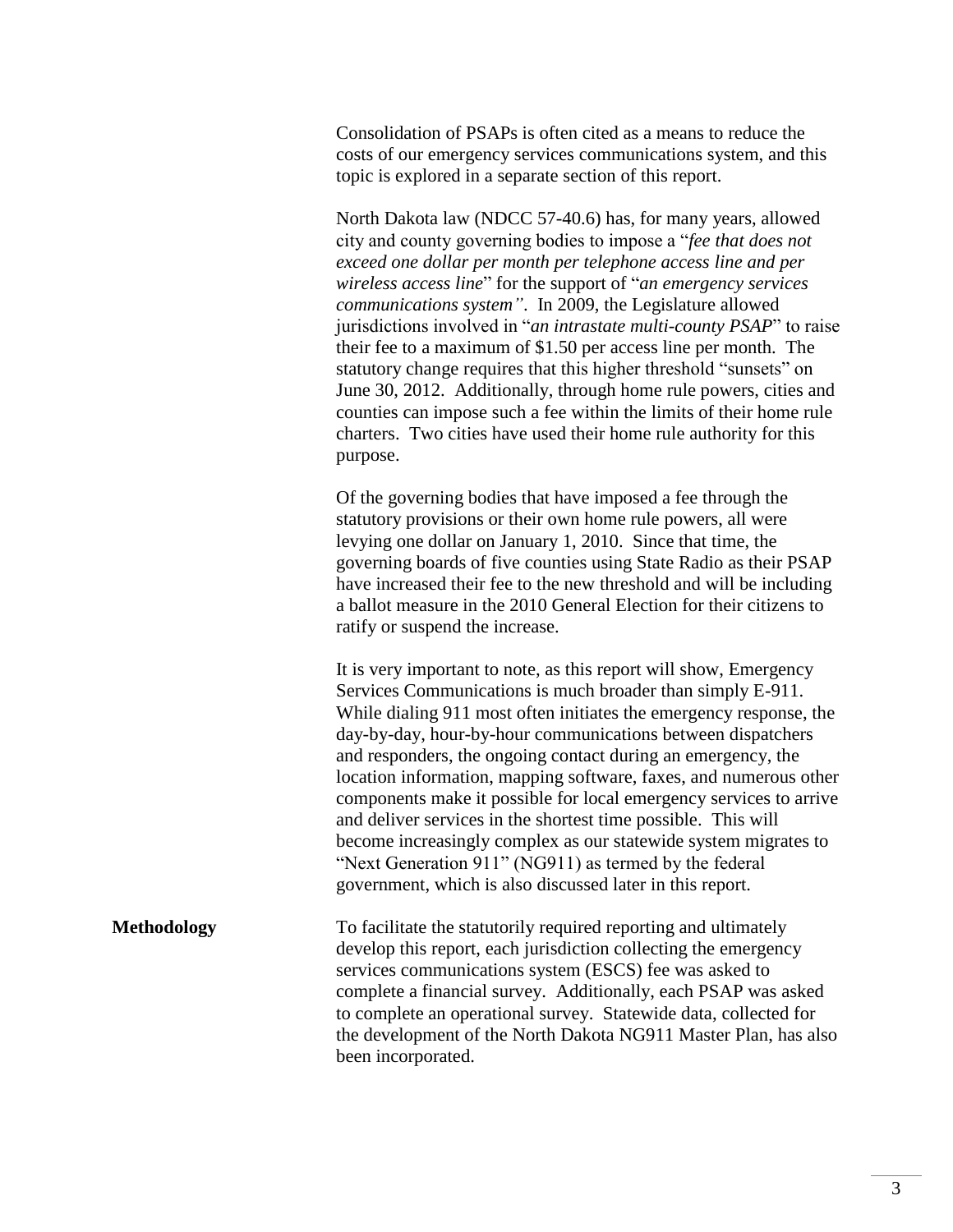The first survey focused on the revenues and expenditures of the 55 entities that have imposed an ESCS fee. This was compiled in a manner that attempted to preclude counting revenue twice in situations where a county contracts with another entity for emergency communication services. Calendar year 2009 revenue and expenditure data was requested from all jurisdictions. The actual results from the entities are attached to this report as Appendix C (fiscal) and Appendix D (operational). The comments that were attached to the fiscal data (Appendix E) are important as a number of entities qualified their revenue data regarding grant awards, general fund deposits, and miscellaneous refunds that, in addition to fee revenue, were used to meet 2009 ESCS costs; as well as notes regarding unusual expenditures made in 2009 or anticipated for the future.

**Status - Financial** The overall financial data indicates several significant changes and the continuation of several trends. The first-ever statewide decline in landline revenue reported two years ago has accelerated, even with the addition of revenue from at least 16 Voice over Internet Protocol (VoIP) providers. For CY2009, the "landline/VoIP" revenue has dropped by \$270,000 statewide and now represents only 41% of the total. Wireless service (including at least five "pre-paid" carriers) has increased by almost \$700,000 and now represents 59% of the total.



Somewhat surprisingly, the percentage of the fee revenue remitted to the larger communities has dropped slightly after a steady increase for several years. In 2007, 56% of the fee revenue statewide was collected in the four largest counties, while in 2009 their share was only 54% of the statewide total.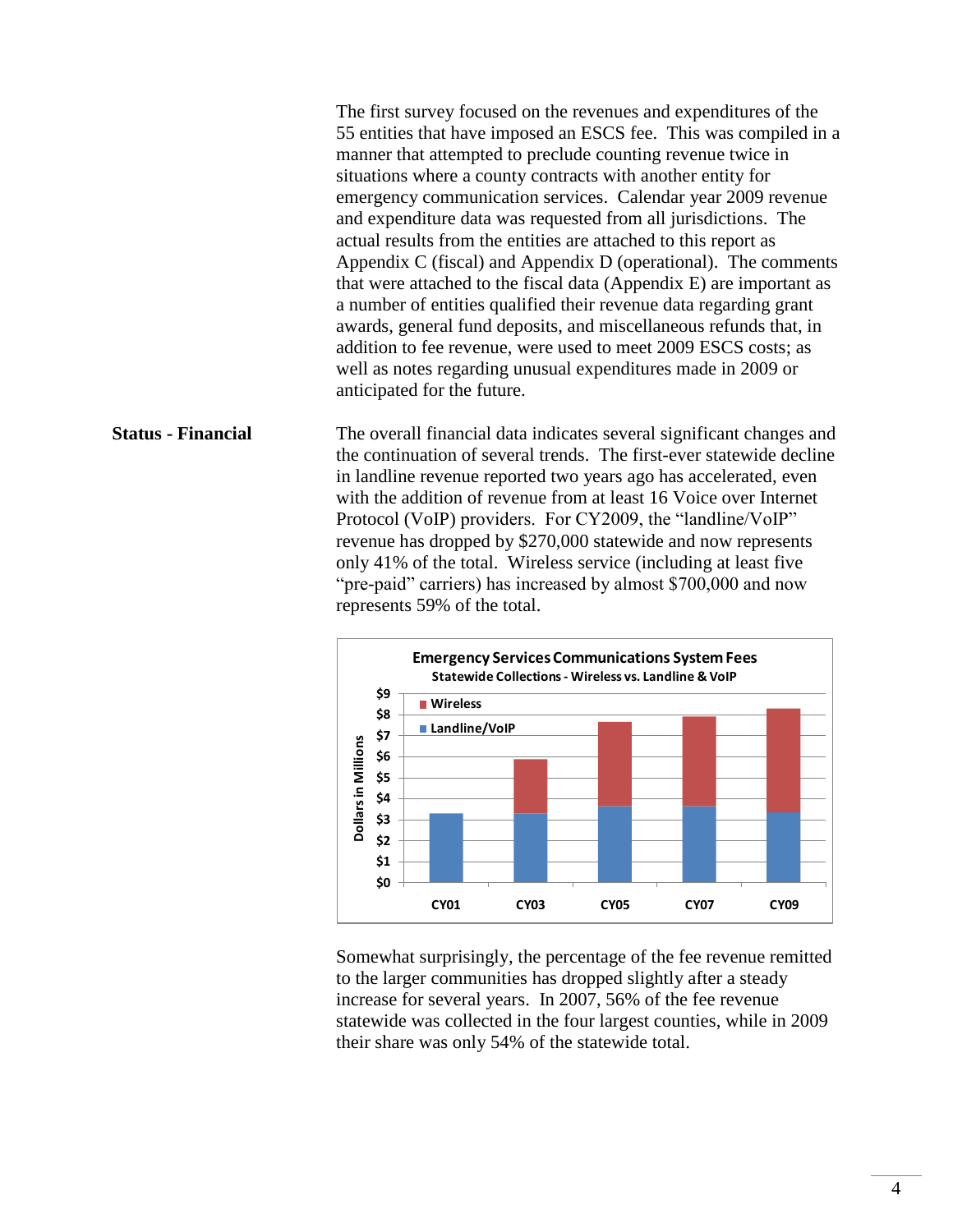When analyzing the revenues and expenditures associated with emergency services communications, consistency of the data has increased significantly. 2007 Legislation directed the development of expenditure guidelines for costs considered appropriate for ESCS fee revenue support. While the guidelines were not official until January 1, 2008, they were under discussion in draft for several months and facilitated a much clearer understanding of the various cost categories used in the CY07 survey and this continued through the CY09 survey used to develop this report.

While the largest portion of ESCS expenditures are paid from the special fund created by the statutory and home rule fees, many jurisdiction reports indicate that there are significant system costs borne by other funds, but that these costs are often not reflected in the special fund transactions. Salaries and (particularly) benefits for dispatchers are often funded through local city or county property tax sources.

Appendix C contains the actual data gathered from the individual jurisdictional reports; however the following table and charts provide a statewide picture of the finances. The reports have been grouped by "State Radio" and "Non-State Radio" dispatched counties, and some grouping of expenditure categories has been done to make the charts more meaningful.

|                               | <b>State Radio</b> | Non-State            |
|-------------------------------|--------------------|----------------------|
|                               | Dispatched         | Radio Dispatched     |
|                               | Jurisdictions      | <b>Jurisdictions</b> |
| 2009 Landline Revenue         | \$419,278          | \$2,937,687          |
| 2009 Wireless Revenue         | \$449,508          | \$4,526,719          |
| Other Funds/Previous Reserves | 64,735             | \$6,722,275          |
| 2009 ESCS Expenditures        | \$956,236          | \$15,135,553         |

ESCS – Emergency Services Communications Systems (NDCC 57-40.6)

Many of the jurisdictions also included notes (Appendix E) regarding major purchases they are anticipating. As an example, Grand Forks indicated they are planning a major PSAP relocation and upgrade, and Bismarck/Burleigh is planning for the implementation of a mobile data and automated vehicle location system. Several of the State Radio dispatched counties spoke of planned expenditures for maintaining Geographical Information System (GIS) data and all counties are looking to the network upgrade necessary for Next Generation 911 (discussed below). The ESC3 concludes that the data documents the prudent planning for strategic expenditures that was envisioned by the Legislature when this special revenue source was created.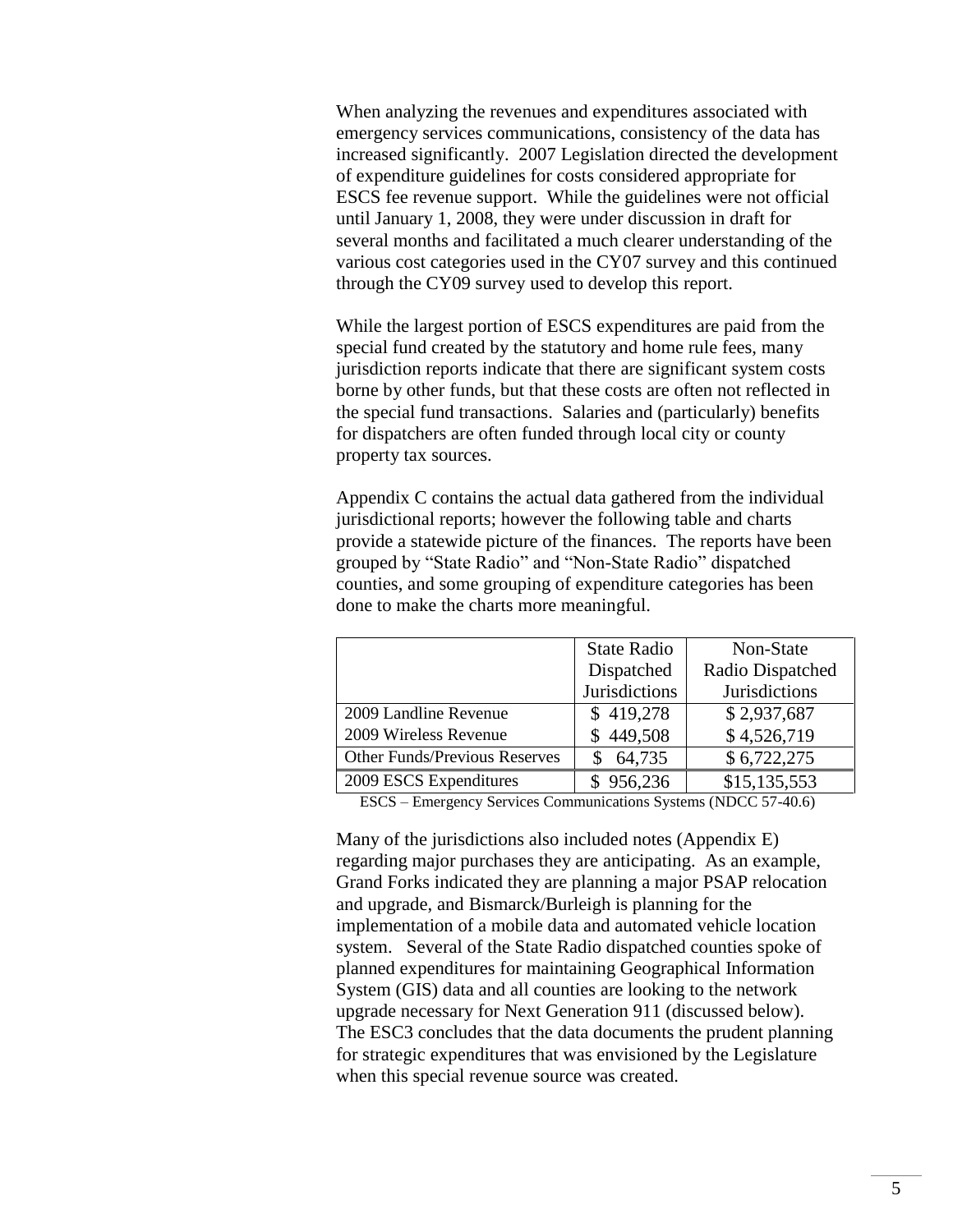The compiled CY2009 expenditures are illustrated below in the two pie charts. To facilitate comparison between the two types of jurisdictions, the category "Dispatch" includes direct salaries and benefits paid to staff as well as payments made to other jurisdictions for contract dispatch. The "Equipment" category includes both the purchase of towers, dispatch consoles, computers, base stations, etc. as well as the ongoing maintenance of this equipment.

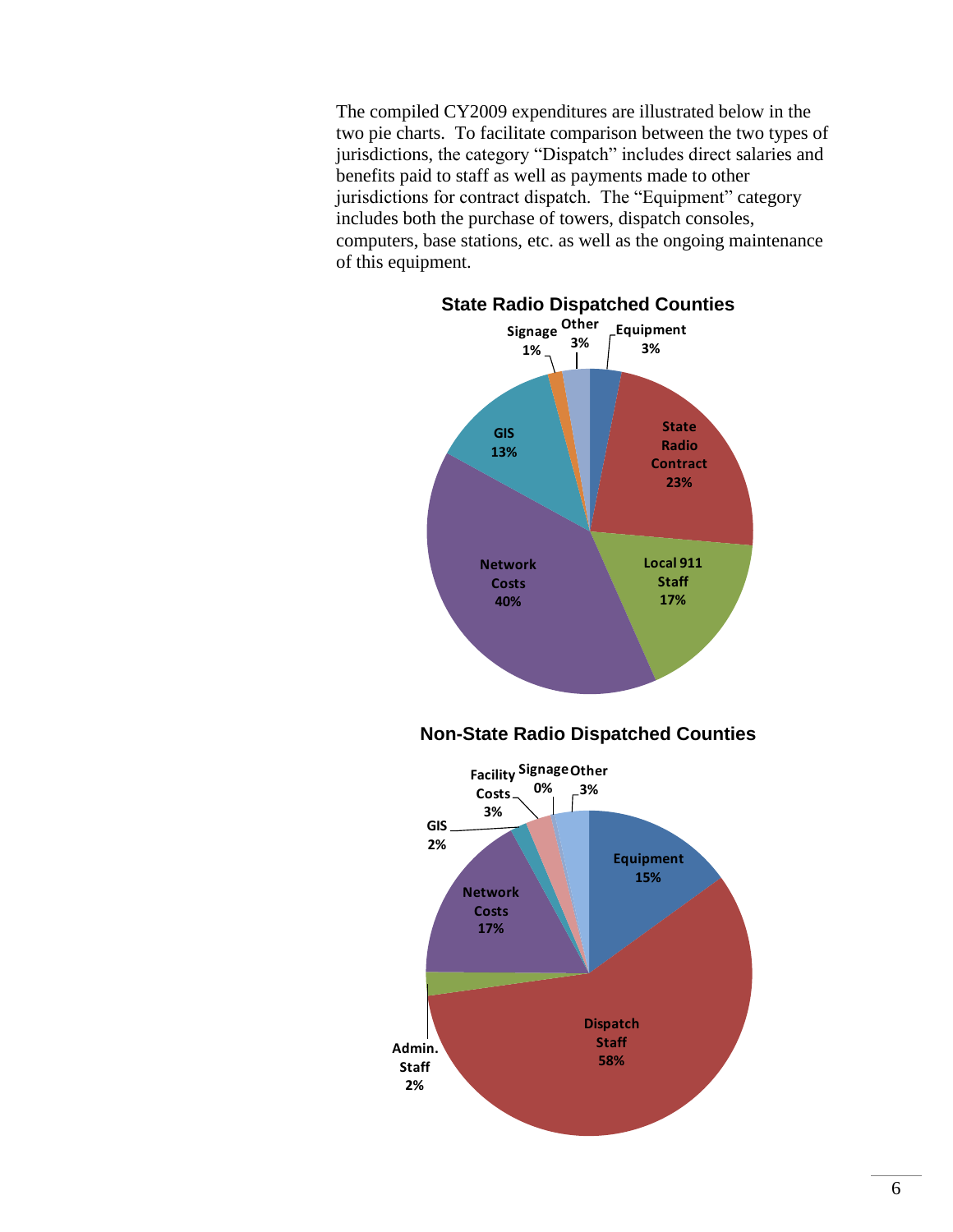**Status – Operational** The "Network Costs" category includes payments for voice and data trunks to local phone companies as well as the portion of the wireless project fees that are paid for selective routing of wireless calls and database services on behalf of the wireless carriers. The analysis of the data reported to the Emergency Services Communications Coordinating Committee indicates that all of the local jurisdictions have expended their ESCS fee revenue in a manner consistent with State Statute and the Expenditure Guidelines established January 1, 2008 by the ESC3. The financial information is better understood when the emergency communication activities and responsibilities supported by this revenue are profiled. The table below provides a picture of what the PSAP Surveys have indicated. It is significant to realize that in a single year the public safety answering points of North Dakota manage over 200,000 emergency calls, (a 16% increase over 2007) – two-thirds of which are now coming from cellular phones. This indicates a dramatic shift from landline to wireless calls in the last two years.

|                                   | Statewide | Largest        | <b>Smallest</b> |
|-----------------------------------|-----------|----------------|-----------------|
|                                   | Total     | <b>PSAP</b>    | <b>PSAP</b>     |
| Dedicated 911 Trunks              | 90        | 10             | $\overline{2}$  |
| <b>Administrative Phone Lines</b> | 173       | 10             | 4               |
| 911 Calls per Month               | 17,069    | 5,631          | 73              |
| Admin. Calls per Month            | 82,964    | 20,294         | 1,975           |
| Total of all Calls per Month      | 100,033   | 25,925         | 2,048           |
| Total 911 Calls per Year          | 204,830   | 67,573         | 800             |
| Wireless as % of 911 Calls        | 68%       | 80%            | 53%             |
| <b>Active Dispatch Stations</b>   | 72        | 8              | $\overline{2}$  |
| Dispatchers - Full-Time           | 275       | 26             | 7               |
| Dispatchers - Part-Time           | 32        | $\overline{0}$ | 0               |
| <b>LE Agencies Dispatched</b>     | 113       | 9              | 3               |
| <b>Ambulances Dispatched</b>      | 142       | 6              | 1               |
| Quick Response EMS Units          | 83        | 14             | 1               |
| <b>Fire Agencies Dispatched</b>   | 373       | <u>31</u>      | 10              |
| <b>Total Agencies Dispatched</b>  | 711       | 60             | 15              |

For individual jurisdiction data see Appendix D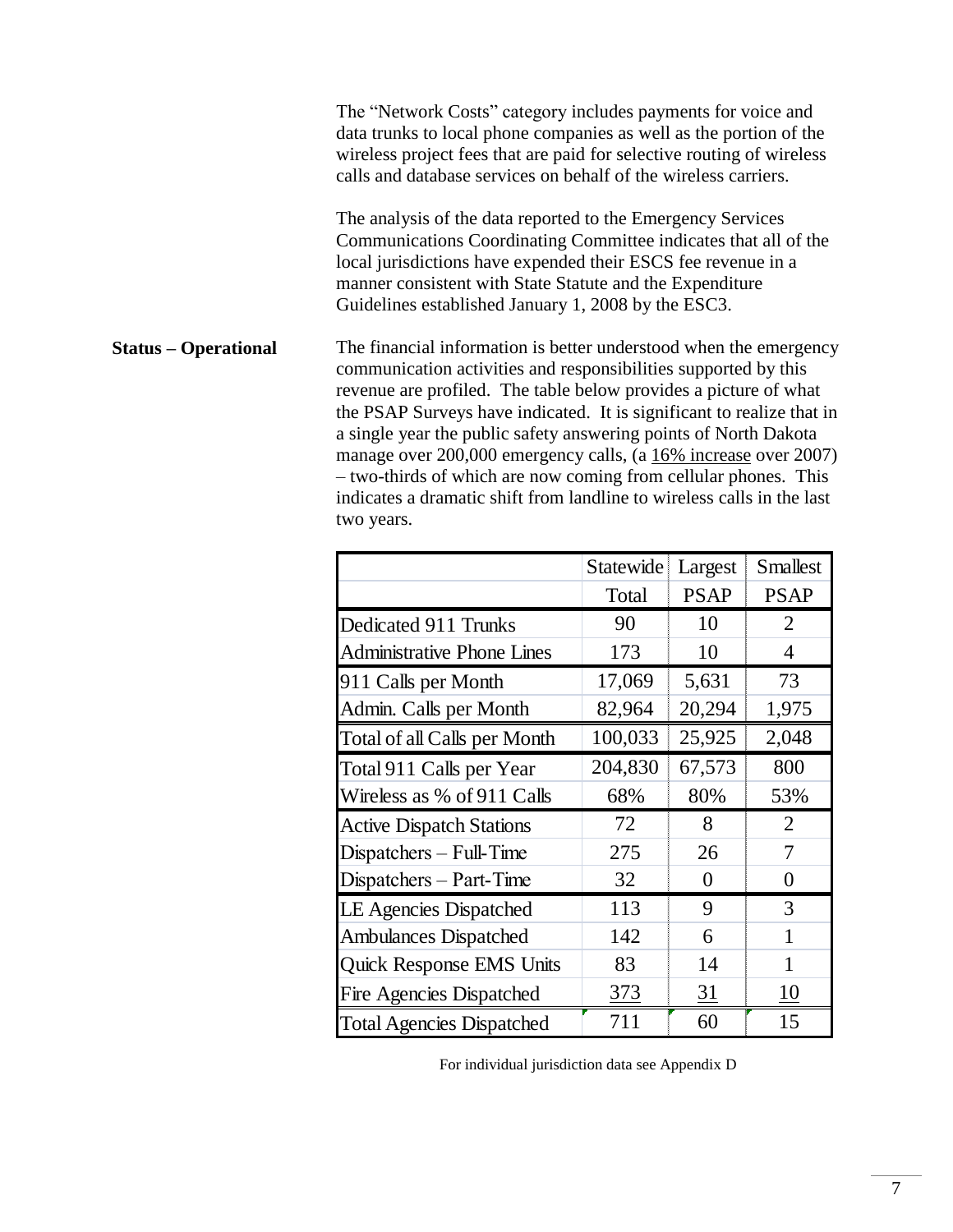The busiest PSAP averages a 911 call every 7 minutes – 24 hours a day, 7 days a week, 52 weeks a year. Statewide, these 22 locations handle an additional 82,964 administrative calls per month, or a combined total of over 1.2 million calls per year.

The rapid and sustained growth in 9-1-1 calls (13% per year) is rather startling when contrasted with the rather stable population of the State. As indicated by the chart, this growth is all due to wireless calls – in fact landline call volume has been decreasing while total calls have been increasing. Clearly, much of this results from the "multiple calls" for the same emergency that become common with the proliferation of cellular phones. Each of these "multiple calls" however must be treated as a separate emergency until determined otherwise, and PSAP staffing has increased in some locations due to call volume growth.



275 full-time and 32 part-time staff persons are now employed by the State's PSAPS to handle this call volume on the front line as call-takers and dispatchers. Of these, from 37 to 58 are on duty at any given time. Additionally, these front-line individuals are supported by 80 full-time and 15 part-time dispatch supervisors, computer/radio technicians, GIS specialists, trainers, and administrative staff. At the time of the survey, the 22 PSAPs had a collective vacancy rate of 1.9%.

These PSAPs coordinate and manage the activities of over 710 emergency responding agencies. It is interesting that some of the PSAP's serving the smallest population and the most rural areas have the largest number of agencies to dispatch. On the average, each PSAP must manage 27 responding agencies, and sometimes several of them are being dispatched simultaneously.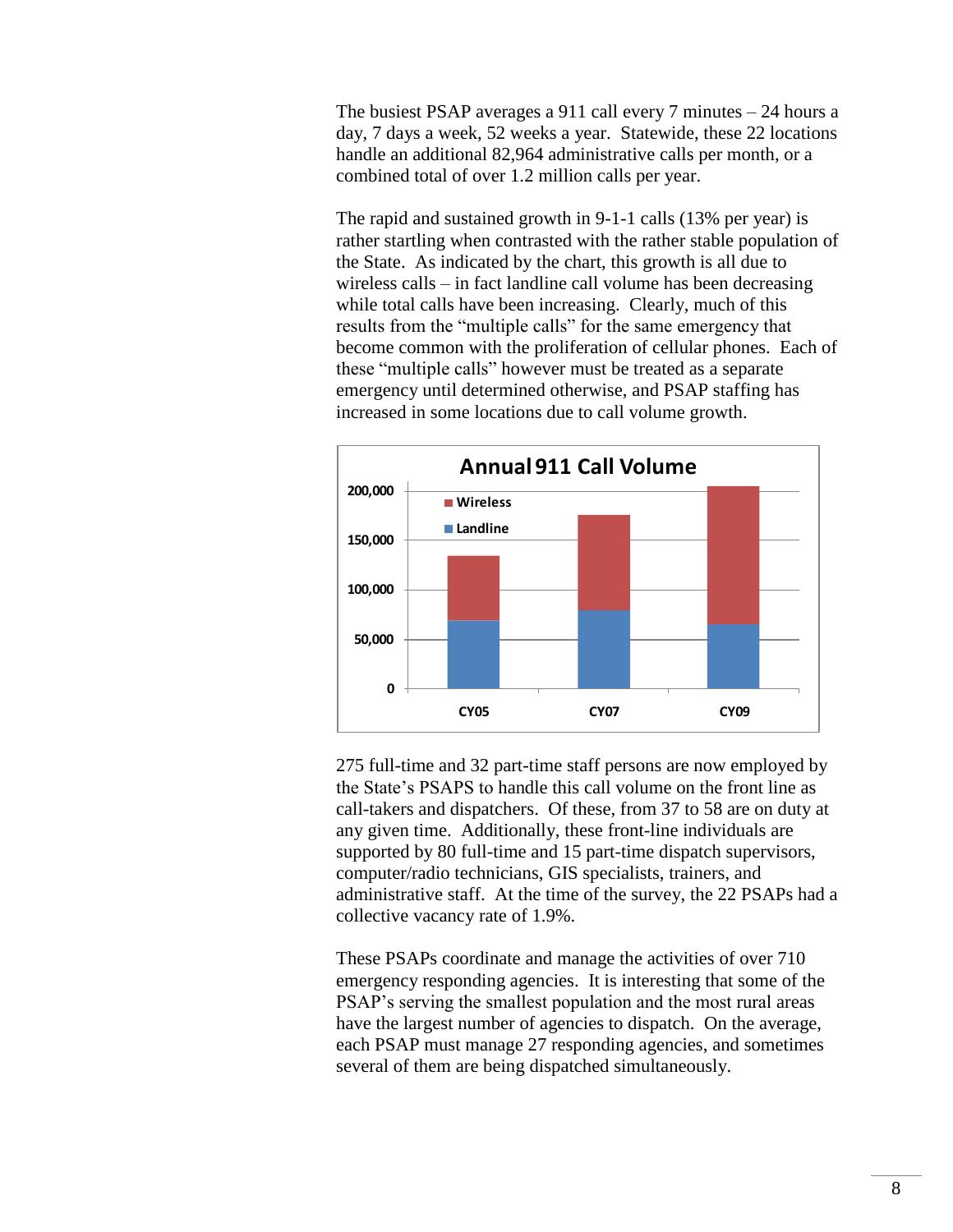|                                  | Statewide, on an annual basis, over 350,000 emergency response<br>services of all types (fire, EMS, law enforcement) are dispatched<br>by the 22 North Dakota public safety answering points. These<br>same PSAPs also respond to FBI (NCIC/NLETS) requests, log and<br>confirm warrants, and most also activate emergency sirens,<br>manage emergency cable interrupts, dispatch public works<br>agencies during emergencies, and perform other emergency<br>communications functions. To dispatch these services, the<br>individual PSAP's manage from 4 to 44 local radio frequencies, in<br>addition to those of State Radio.<br>This information, detailed to the PSAP level, is contained in the |
|----------------------------------|--------------------------------------------------------------------------------------------------------------------------------------------------------------------------------------------------------------------------------------------------------------------------------------------------------------------------------------------------------------------------------------------------------------------------------------------------------------------------------------------------------------------------------------------------------------------------------------------------------------------------------------------------------------------------------------------------------|
|                                  | tables making up Appendix D.                                                                                                                                                                                                                                                                                                                                                                                                                                                                                                                                                                                                                                                                           |
| <b>Issue 1 – Wireless</b><br>911 | The single most significant change in emergency services<br>communications since its inception has been the development of<br>cellular technology and its rapid adoption by the public. The<br>ability to make emergency calls from virtually anywhere at<br>anytime has dramatically improved the possibility of rapidly<br>dispatching emergency services.                                                                                                                                                                                                                                                                                                                                           |
|                                  | This development, however, has posed challenges for local<br>jurisdictions as well as the cellular companies themselves. While<br>the federal government (FCC) mandated that cellular companies<br>implement "wireless 911 services", they made the requirement<br>contingent upon local and state authorities requesting the services,<br>being capable of receiving the data, and the existence of a "cost-<br>recovery" mechanism.                                                                                                                                                                                                                                                                  |
|                                  | The 2001 Legislature responded by enacting legislation allowing<br>governing bodies that had imposed a 911 fee on landline<br>communication service to extend that fee to wireless (cellular)<br>service. Every 911 jurisdiction did this in 2001.                                                                                                                                                                                                                                                                                                                                                                                                                                                     |
|                                  | The 911 authorities, through a joint powers agreement, designated<br>a project coordinator and in 2002 made a statewide request for<br>"wireless 911 services" from the eight cellular service providers<br>operating (at that time) in the State. Initially dedicating 50-cents<br>per wireless device per month toward networking and "cost-<br>recovery", that amount was lowered to 38-cents after a statewide,<br>5-year, \$7 million contract was negotiated and the initial "non-<br>recurring" costs were paid.                                                                                                                                                                                |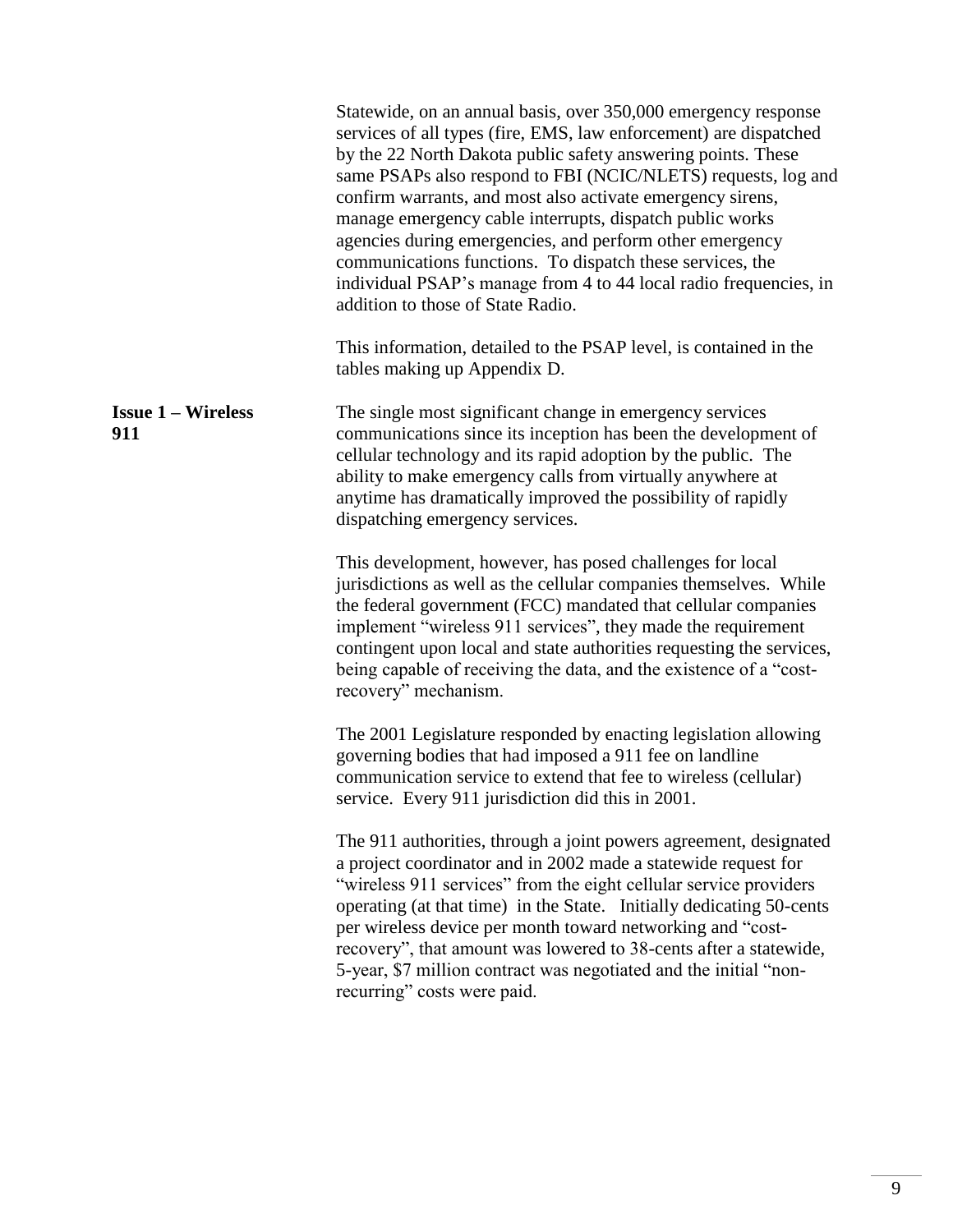As of May 2005, every North Dakota PSAP had deployed the necessary hardware and/or software upgrades in order to receive the wireless location (latitude/longitude) information, and every cellular company had implemented "wireless 911 services" statewide. North Dakota became the sixth  $(6<sup>th</sup>)$  state in the nation to achieve 100% statewide implementation.

After providing partial "cost recovery" (\$5.2 Million) for the benefit of cellular providers over six years, the joint powers entity restructured its agreement and limited its payments to the amount necessary to maintain the "network costs" directly associated with wireless 911 calls only. The fifty-four 911 jurisdictions networked to North Dakota PSAPs now dedicate 20% (\$0.19) of the approximately \$0.95 they collect for every wireless device to the network costs. Due to the complexity of the wireless networking, this amount remains somewhat higher than the \$0.10 per landline device most jurisdictions pay directly to the phone companies for comparable landline network services.

| <b>2009 Wireless Project Finances</b> |                |             |  |             |  |
|---------------------------------------|----------------|-------------|--|-------------|--|
| \$0.38/Device                         |                | \$2,099,356 |  |             |  |
| <b>Interest</b>                       |                | 9,638       |  |             |  |
| <b>Total Revenues</b>                 |                |             |  | \$2,108,994 |  |
| <b>Network Costs</b>                  | S              | 841,098     |  |             |  |
| <b>Cost Recovery</b>                  | S              | 580,000     |  |             |  |
| NG911 Consultant                      | S              | 67,895      |  |             |  |
| Admin/Legal/Refunds                   | $\mathfrak{S}$ | 273,734     |  |             |  |
| <b>Total Expenditures</b>             |                |             |  | \$1,762,727 |  |
| Revenue over Expenditures             |                |             |  | 346,266     |  |

Calendar year 2009 wireless project costs are illustrated in the table. These costs reflect the previous contract payment schedule when payment for both "cost recovery" and network services were included. The contract reductions

eliminating "cost recovery" took effect April 1, 2010.

The original contract costs were based on projections that eight cell providers would be routing 190,000 cell phones through 350 cell sites across the state. Since project initiation that number has grown to 425,000 cell devices and 650 cell sites – although the number of providers has shrunk to seven. These seven in order of the size of their cell site footprint in North Dakota are: Verizon, Alltel, Sprint/Nextel, SRT, T-Mobile, Sagebrush, and AT&T Mobility.

The joint powers entity consisting of 52 county and 2 city jurisdictions contracted with the North Dakota Association of Counties for program and fiscal management of the wireless project. All of the funds are treated in the same manner as similar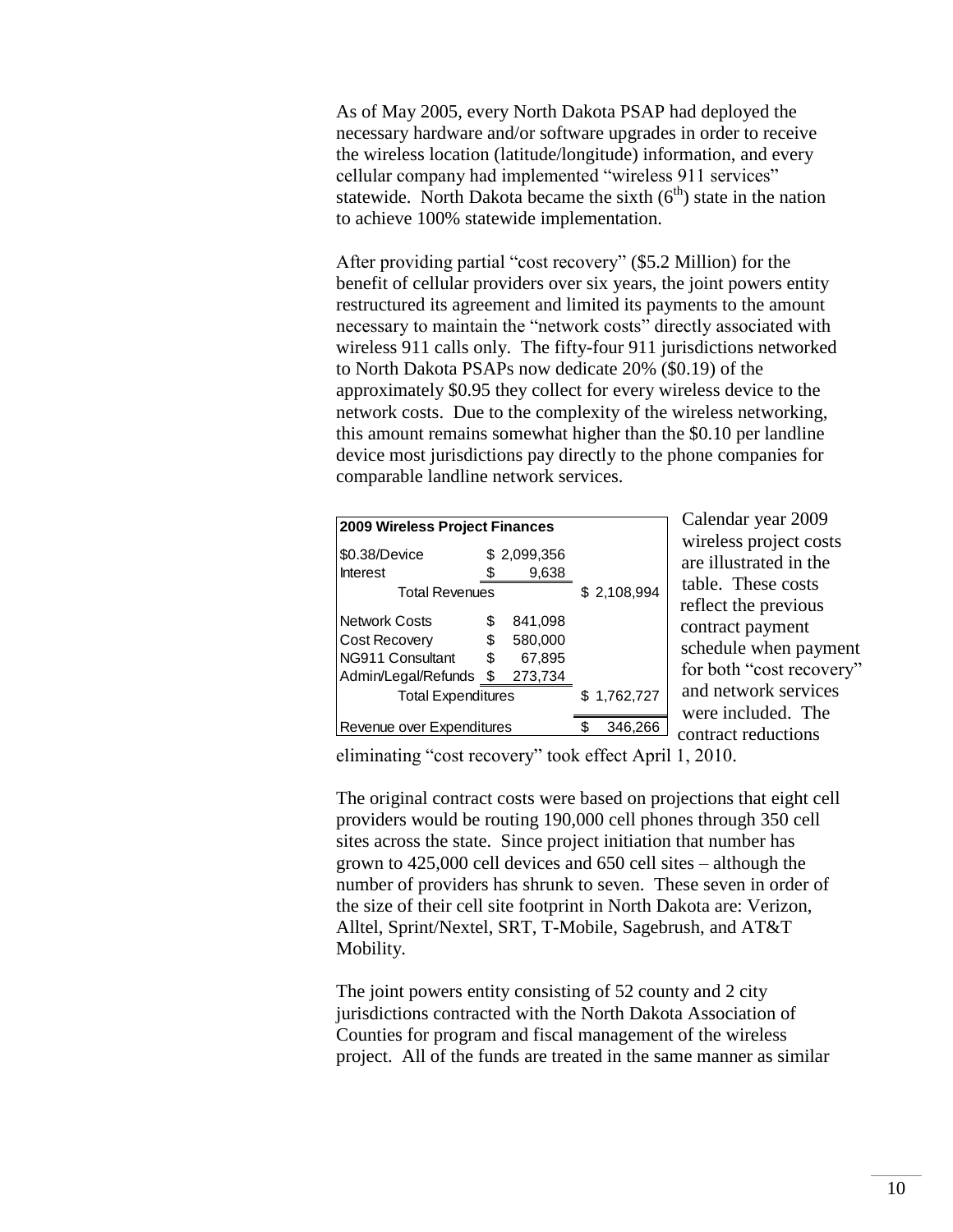|                                             | special funds received by local government – they are maintained<br>in a separate account and expended only pursuant to the ESC3<br>Expenditure Guidelines and at the direction of the governing body<br>of the joint powers entity.                                                                                                                                                                                                                                                                                                                      |
|---------------------------------------------|-----------------------------------------------------------------------------------------------------------------------------------------------------------------------------------------------------------------------------------------------------------------------------------------------------------------------------------------------------------------------------------------------------------------------------------------------------------------------------------------------------------------------------------------------------------|
|                                             | As this project essentially now pays only for the network and<br>management to deliver cell calls to the PSAPs, those payments (as<br>well as the direct landline network payments) will eventually be<br>replaced by the costs associated with a more comprehensive Next<br>Generation 911 network - discussed below.                                                                                                                                                                                                                                    |
|                                             | <b>RECOMMENDATION:</b> The newly negotiated contract for<br>Wireless 911 has limited local jurisdiction funding<br>responsibility to routing and transport charges and therefore<br>has significantly reduced local costs. The ESC3 should support<br>the efforts of the governing body of the Wireless 911 project to<br>ensure there is no loss of service from cellular companies as a<br>result of this change.                                                                                                                                       |
| <b>Issue 2– Pre-paid</b><br><b>Wireless</b> | Citing challenges to properly collecting and remitting the ESCS<br>fee, at least one telecommunication company interpreted North<br>Dakota law to exempt "pre-paid wireless" phone service from the<br>ESCS fee. This created a situation of unequal service costs within<br>the communication industry, and impacted local government<br>revenues as landlines were removed in favor of wireless service.                                                                                                                                                |
|                                             | The 2005 performance audit of the ESCS fees identified this<br>situation as a problem and recommended that legislation be<br>considered to clearly assess the fee on this particular type of<br>wireless service – leveling the playing field for all communication<br>providers. The 2007 Legislature made this change and also<br>provided pre-paid wireless companies two options for calculating<br>and remitting these fees – the local device fee per month or a $2\%$<br>fee calculated on the gross receipts of this service.                     |
|                                             | Since that time, local jurisdictions have seen steady growth in the<br>remittance by a number of nationally recognized pre-paid wireless<br>providers. At least five of these providers are regularly remitting<br>the fees and the payments represent approximately 3% of the total<br>wireless collections. As this is significantly less than what is<br>believed to be the national average of pre-paid wireless use (18%)<br>and as one of the largest pre-paid wireless providers in the country<br>stopped remitting fees, this remains a problem. |
|                                             | North Dakota is not alone in this problem, as this single company<br>refuses to pay this fee in most, if not all, States. Even where state<br>agencies are the collection point with statutory audit authority over<br>the companies, compliance has not been achieved.                                                                                                                                                                                                                                                                                   |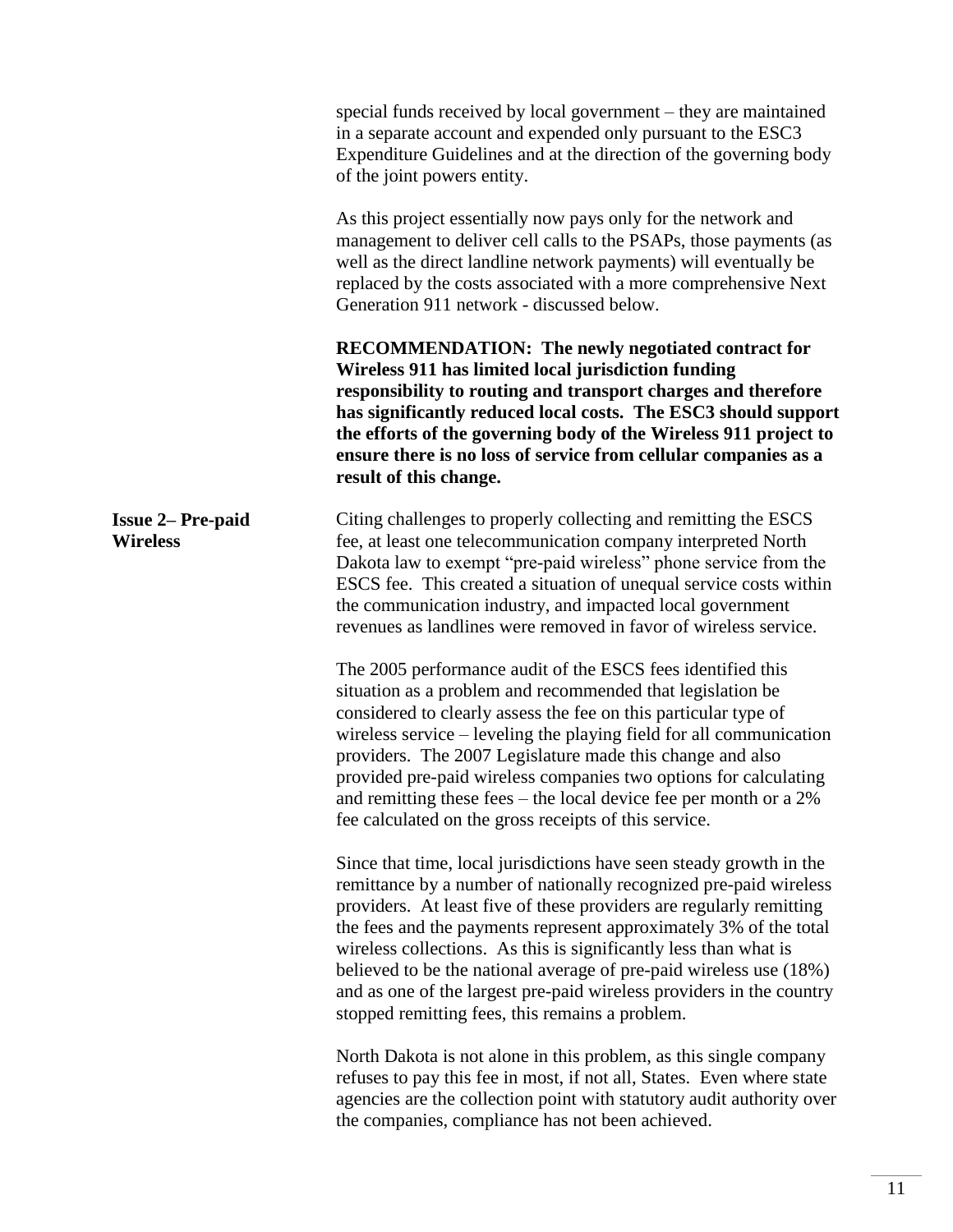**Issue 3 – VoIP RECOMMENDATION: Joint efforts with other states to achieve compliance should be supported by the ESC3 – working through organizations such as the National Emergency Number Association (NENA) and the National Association of State 911 Administrators (NASNA), as well as continued communication with the FCC.** Somewhat like wireless service ten years ago, Voice over Internet Protocol or VoIP is a growing new technology that poses challenges for local 911 jurisdictions. This technology allows individuals to use almost any existing personal computer with an Internet connection to place voice calls to anywhere in the world. The pricing of this service has made it quite attractive for some businesses and it is also becoming increasingly popular with individuals as well – although a 2007 study indicated that VoIP worldwide had only 1% of the telecommunications market, and adoption rates are much higher in Asia than in the U.S. Since this service can be activated anywhere and later moved almost anywhere else that the customer desires, a PSAP can find 911 calls from VoIP subscribers much more difficult to handle – if they are received at all. The FCC has required that VoIP service providers (VSPs) to pay applicable local 911 fees and to immediately route all 911 calls to the proper PSAP – based on the address that each consumer keys into their equipment. While this ensures the routing of a 911 call, it only ensures correct routing if the user is conscientious in maintaining an accurate location, as they move their computer. In North Dakota, the governing board of the joint powers agreement for the wireless project directed their wireless 911 Project Manager to facilitate VoIP 911 implementation by the VSPs as part of the Wireless 911 Project. Since that time, numerous VSPs and their database support companies have worked with the 911 Project Manager to ensure proper routing of VoIP 911 calls and approximately 1% of total landline 911 revenues now come from VoIP companies. **RECOMMENDATION: As there are now at least 16 VoIP companies operating in North Dakota in compliance with the FCC ruling and remitting 911 fees based on the customerreported location, current efforts to identify and contact VoIP providers operating in North Dakota should continue.**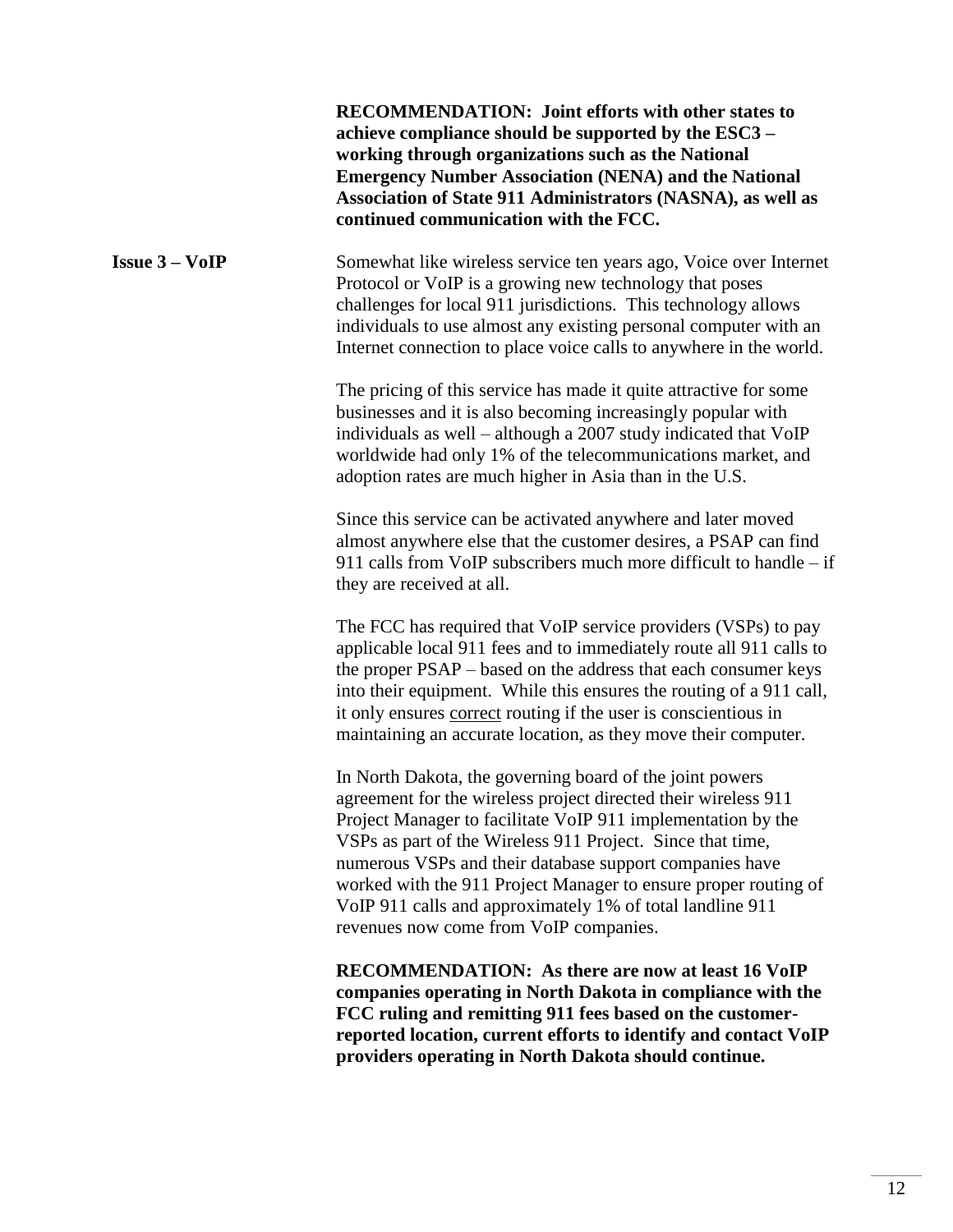**Issue 4 – Next Generation 911** Nationwide efforts to overhaul the current E-911 system to meet our country's advancing telecommunication needs have been termed "Next Generation 911" or "NG911". From the federal level, the US Department of Transportation has been given a lead role, and they are working cooperatively with the FCC and the National Emergency Number Association (NENA) to assist in a nationwide transition.

It is generally recognized that this transition will require the addition of a broadband Internet Protocol (IP) based network that will gradually replace the existing voice-only network. PSAP equipment replacement will ultimately be necessary, very likely with IP-based equipment that will reside on this new broadband network and serve multiple dispatch locations.

With funding and direction from the USDOT, NENA contracted with the consulting firm L.R. Kimball to assist in plan design. NENA is also coordinating multiple committees made up of public safety professionals, telecommunication company representatives, and network specialists to develop technical and policy standards that states and local jurisdictions can ultimately use for their own implementation.

At the State level, North Dakota jurisdictions have leveraged their joint powers agreement to address this issue cooperatively. The governing board authorized a consulting contract to begin North Dakota's system assessment and initial network design – providing as an end product a North Dakota NG911 Master Plan. The JPA governing board chose the same consulting firm that was under contract with NENA, and was doing state plans for Minnesota and Montana – L.R. Kimball. The Master Plan was completed in December 2008 and the results provide the foundation for statewide deployment of NG911.

At the federal level, Congress has provided a modest amount of funding to assist in this NG911 effort. In 2004, they enacted the ENHANCE 911 Act, which authorized \$250 Million per year for five years (\$1.25 Billion). Unfortunately, four years of no appropriation was followed, in its final year of authorization, by only \$41.3 million made available nationwide – with an initial allocation or \$500,000 for North Dakota.

The State of North Dakota, through the ESC3, used its (Kimball prepared) Master Plan as the foundation for a ENHANCE 911 Act grant application and was successful in obtaining not only the \$500,000 allocation, but an additional \$413,000 of funding that was not awarded to states that were less prepared for this opportunity.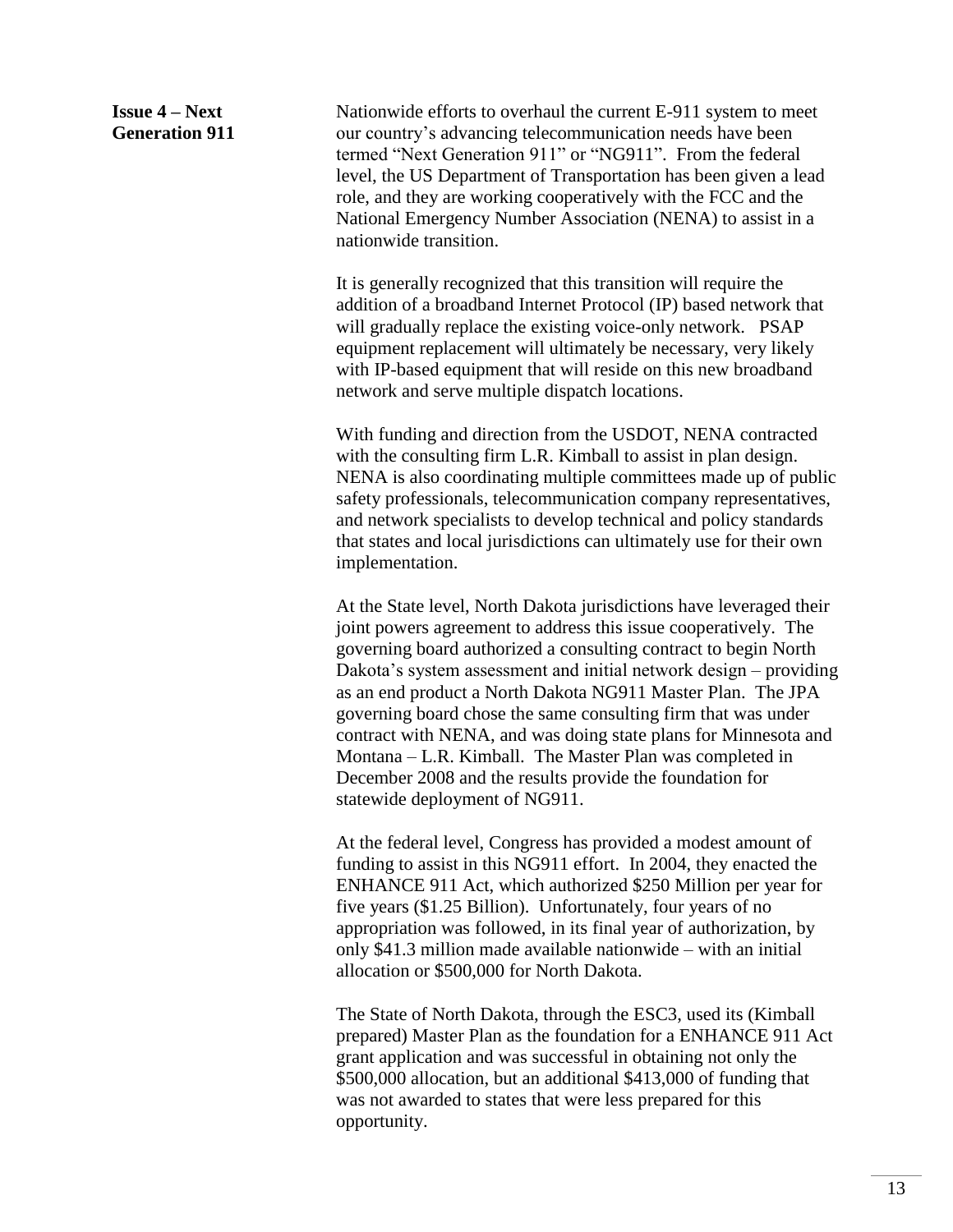As the ESC3 has no budget, appropriation or financial staff, the Information Technology Department agreed to act as grant recipient and the Budget Section authorized their acceptance of the \$913,000 grant in December of 2009.

With the exception of the 10% allowed for administration, the grant funds must be used exclusively for hardware, software and training related to implementing NG911. Additionally, the grantee must be able to document that all of the implementation funds are dedicated to the direct benefit of the actual public safety answering points, either individually or collectively. Due to this local benefit requirement, ITD chose to contract with the North Dakota Association Counties to fulfill the grant management reporting responsibilities – documenting local benefit, federal expenditures, the required match, and the program progress.

The federal grant period is three years, and all funds must be expended by September 30, 2012. As the ESC3 is still in the data gathering phase of its efforts, implementation funds have not yet been expended – although the documentation of allowable matching funds has begun.

The ESC3 has conducted five meetings since the Budget Section approval of the grant and has dedicated a significant portion of their meeting time to NG911 information gathering. Presentations have been made by a number of individuals and groups that have knowledge or an interest in North Dakota's NG911 system.

The first was the NG911 Program Manager for the State of Minnesota, which recently awarded a contract for implementation in three phases; IP Network build out, piloting in selected PSAPs, and Statewide implementation. Their long term cost estimate (after implementation) is \$14 million per year. Minnesota's efforts will be important to North Dakota, particularly along the border where communication networks and resources are shared.

The network staff of North Dakota's Information Technology Department provided a presentation on their implementation of improvements to the State's broadband IP network and its possible applicability to NG911.

The NG911 Product Manager from Qwest, who has been involved in the State of Washington's ongoing NG911 implementation, presented to the ESC3 in May of this year. She explained several implementation options that their company offers – suggesting that a joint effort with the State of South Dakota may also be possible.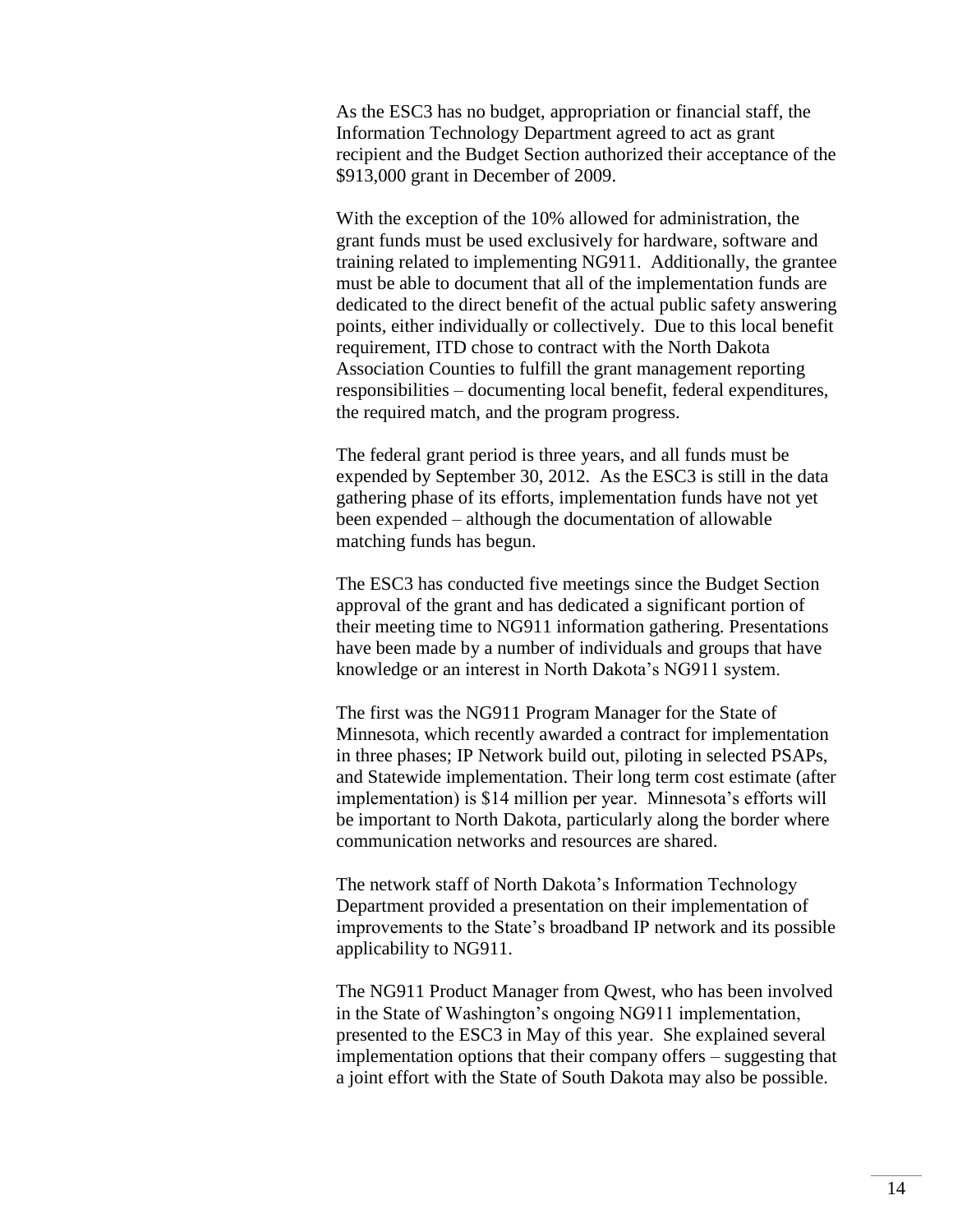In early July, a North Dakota firm, Bullberry Systems, will be jointly presenting with Red Sky Telecommunications regarding their current work in North Dakota and other States and what they could offer to a North Dakota NG911 implementation.

The ESC3 is also collecting Requests for Proposals (RFP) and Requests for Information (RFI) from other States as resource materials, although the fact that NENA has not yet completed all of the technical standards for a true NG911 system makes responding to such requests quite difficult for network providers.

As we move from E-911 to NG911, mapping becomes much more critical. The new devices sending text, video, crash data, etc. to the PSAPs will use latitude and longitude as locatable addresses that will require very accurate mapping and GIS processes. Both traditional addressing and geocoding will require much greater accuracy, and the nature of NG911 will demand seamless consistency from jurisdiction to jurisdiction.

This was largely the motivation for the seamless statewide base map project undertaken by our Department of Emergency Services and the Department of Transportation. Aerial photography (the first step in this process) was completed for one county (McHenry) as a pilot; and post-processing is now finished, providing proof of concept for the project. The photography and processing for the rest of the state is now proceeding.

The Department of Emergency Services was also appropriated \$100,000 for NG911 planning, and proposes to target this funding to answer state-specific technical questions that may not be answered by information from other states and national standards.

As stated in North Dakota's NG911 Master Plan, a key first step in NG911 implementation is to address the "governance" of the implementation effort. As demonstrated by the Wireless/VoIP project, a coordinated, statewide project is necessary to ensure a smooth transition to a robust yet cost-effective infrastructure that can serve the emergency needs of North Dakota's citizens.

**RECOMMENDATION: The ESC3 will continue its thorough evaluation of NG911 technologies and the implementations in other States – acting as a focal point for such information. Monitoring of the ongoing development of national standards will also continue. This information gathering will provide the foundation for the development of a NG911 implementation strategy.**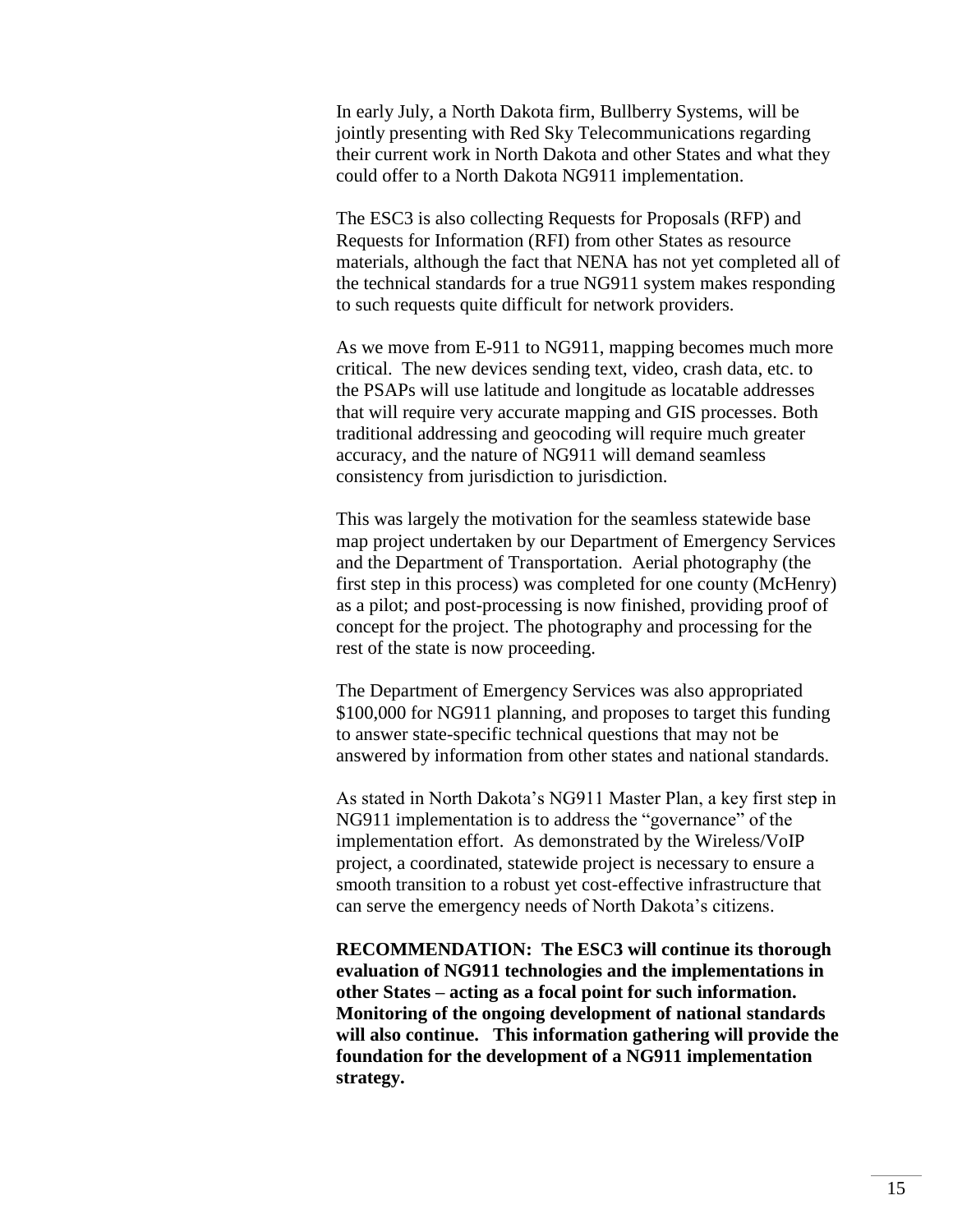| <b>Issue <math>5 -</math> Operating</b><br><b>Standards</b> | As indicated in Appendix A, NDCC 57-40.6-12 requires that the<br>ESC3 "recommend to the legislative council changes to the<br>operating standards for emergency services communications,<br>including training or certification standards for dispatchers."                                                                                                                                                                                                                                                                                                                    |
|-------------------------------------------------------------|--------------------------------------------------------------------------------------------------------------------------------------------------------------------------------------------------------------------------------------------------------------------------------------------------------------------------------------------------------------------------------------------------------------------------------------------------------------------------------------------------------------------------------------------------------------------------------|
|                                                             | The ESC3 has recently completed a rather extensive review and<br>series of public hearings on proposed changes to the "standards" as<br>currently spelled out in NDCC 57-40.6-10. The current statutory<br>standards were enacted as state law in 2001 with the repeal of the<br>Governor's Committee that had been tasked with maintaining<br>them. They have been largely unchanged since that time.                                                                                                                                                                         |
|                                                             | The ESC3 examined operating standards recently enacted in other<br>States as either law or rule, and developed an extensive draft<br>proposal to restructure and expand North Dakota's standards. The<br>draft was distributed to state and local officials and<br>telecommunication company representatives for comment. A<br>written comment period was allowed and a public hearing was<br>held, resulting in a second draft. This process was repeated and<br>following the second public hearing, a final draft was prepared and<br>circulated to all interested parties. |
|                                                             | The ESC3 adopted the third draft for formal recommendation to<br>the interim interim committees charged with studying this topic.<br>This document is attached as Appendix F of this report.                                                                                                                                                                                                                                                                                                                                                                                   |
|                                                             | <b>RECOMMENDATION: The ESC3 urges the appropriate</b><br>interim committee to review and consider recommending the<br>standard changes contained in Appendix F to the 62 <sup>nd</sup><br><b>Legislative Assembly.</b>                                                                                                                                                                                                                                                                                                                                                         |
| <b>Issue 6 – Database</b><br><b>Update Fees</b>             | State law permits telecommunications companies to retain, from<br>the emergency services fee, sufficient revenue to cover their costs<br>of administering its collection $-$ up to 5%. Most companies report<br>that they retain from 3% to 5% for this function.                                                                                                                                                                                                                                                                                                              |
|                                                             | This "collection fee" however is not the only fee charged by some<br>phone companies for the support of this system. As the delivery of<br>caller location information for traditional landline calls are<br>dependent upon accurate location information, every "connection"<br>"disconnection" and "move" of landline service must be reported<br>to the jurisdiction or their database provider.                                                                                                                                                                            |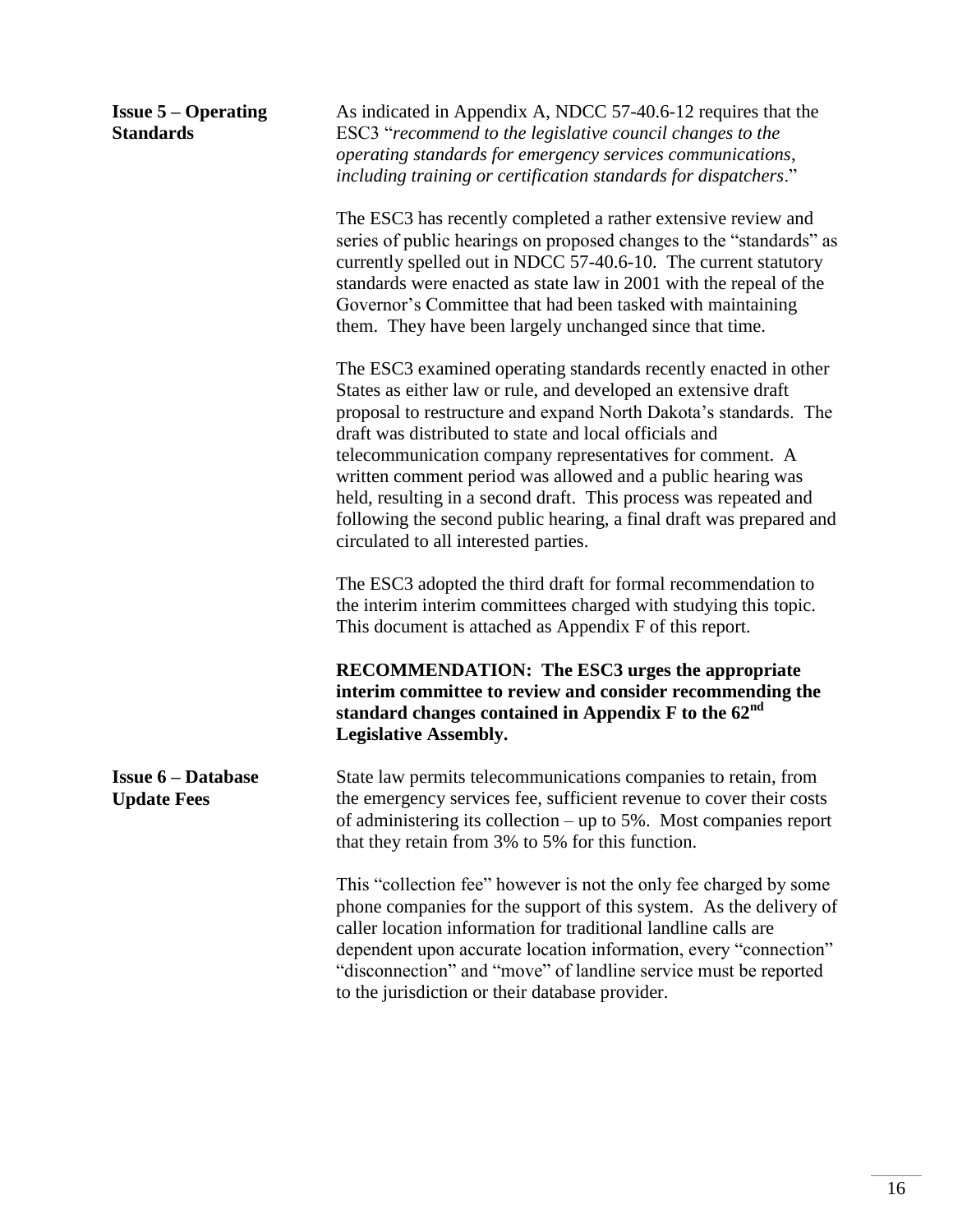Some telephone companies provide this information at no charge; some charge a monthly fee regardless of the number of changes; while some charge up to \$4 per change. At least one jurisdiction reports paying more money to the landline phone companies for service change records than they pay to State Radio for dispatch services. This can be a rather expensive service for a small jurisdiction with few phone customers – a service that would appear to have great potential for automation and cost reduction.

## **RECOMMENDATION: The ESC3 should request representatives of the landline telecommunications companies to attend an ESC3 meeting and discuss a voluntary standard for these charges rather than seek a statutory limitation.**

Since passage of the legislation assigning the development of our State's emergency services communications system to county and city government in 1985, there has been a recurring discussion among state and local officials about the proper and most efficient number of PSAPs. This discussion resulted in the original development of only 26 PSAPs (in contrast to the 45 in South Dakota and 115 in Minnesota) and the further reduction to 22 over the last ten years, largely through the expansion of the State Radio and Lake Region PSAPs and through the development of the multi-state Red River Regional Dispatch Center.

Additionally, as noted above, the counties of Bottineau, Cavalier, Pierce and Renville have essentially created a "virtual PSAP" by consolidating their Customer Premise Equipment (CPE) and running remote dispatch terminals in three locations. From a network standpoint, we now have only 20 PSAPs in operation. It is clear that as we move further into the implementation of "Next Generation 911", discussed above, there will be additional opportunities to consolidate equipment – reducing jurisdictional costs in this area.

The further reduction in the number of "dispatch locations", however, is a separate issue – an issue that is technologically tied to radio traffic and safety concerns rather than the technology of the telecommunications industry. All "9-1-1 calls" *could* be routed to one location, even with today's technology. That one location however could not possibly have direct radio communication with the more than 710 fire departments, law enforcement agencies, and EMS units. The response agencies operate on over 200 local emergency radio frequencies, in addition to those of State Radio. Most of these frequencies are operated in a very limited geographical range (single cities, portions of counties) and could not be accessed from a large distance with today's technology without a very, very large investment.

#### **Issue 7 – PSAP Consolidation**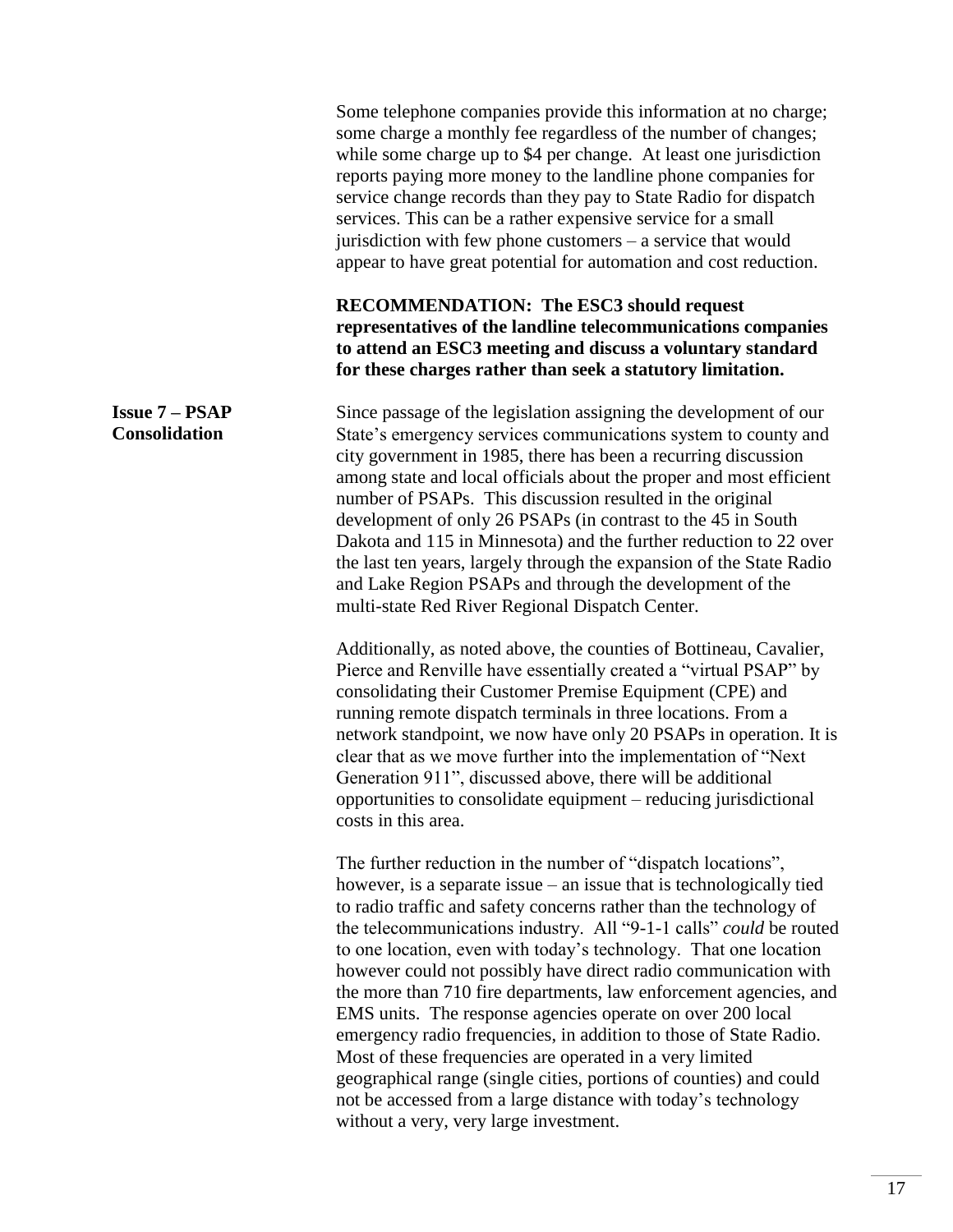|                                         | The limited number of "statewide frequencies" managed by State<br>Radio does not provide the capacity at this time to safely dispatch<br>the vast number of agencies involved in emergency response.                                                                                                                                                                                                                                                                                                                                                                                                                                                                                                                                                                                      |
|-----------------------------------------|-------------------------------------------------------------------------------------------------------------------------------------------------------------------------------------------------------------------------------------------------------------------------------------------------------------------------------------------------------------------------------------------------------------------------------------------------------------------------------------------------------------------------------------------------------------------------------------------------------------------------------------------------------------------------------------------------------------------------------------------------------------------------------------------|
|                                         | Even consolidation of PSAPs closely located can be challenging.<br>The most recent consolidation of the West Fargo PSAP into the<br>Red River Center in Fargo involved almost a year of frequency<br>planning and testing, policy unification, and training. Such a<br>change cannot be undertaken without a detailed migration plan<br>implemented with adequate time - or public safety will suffer.                                                                                                                                                                                                                                                                                                                                                                                    |
|                                         | Further developments like the 4-county sharing of CPE will be the<br>most immediate "consolidation efforts" that can be expected to<br>take place. This will also allow jurisdictions to better test the<br>ability of one PSAP to "back up" another on a routine basis –<br>allowing for experimentation with further consolidation in an<br>environment that doesn't jeopardize safety.                                                                                                                                                                                                                                                                                                                                                                                                 |
|                                         | <b>RECOMMENDATION: The ESC3 should continue to</b><br>encourage the local consideration of equipment sharing and<br>make this a priority in Next Generation 911 Planning.                                                                                                                                                                                                                                                                                                                                                                                                                                                                                                                                                                                                                 |
| <b>Issue 8 – ESCS</b><br><b>Funding</b> | As discussed in the financial analysis above, the \$1 device fee on<br>telecommunication service, generated about \$8.2 million of the<br>\$16.2 million necessary (in FY09) to operate our State's<br>Emergency Services Communications System. This fee<br>mechanism is used at some level in every state in the country<br>except California – and is reported to be largely insufficient to<br>support all of the costs of emergency communications in the other<br>states as well. North Dakota however is one of a relatively few<br>States that have not experienced the wholesale diversion of the fee<br>revenue to unrelated governmental costs – this is more common in<br>'central-collection states" where Legislatures have found it<br>necessary to fund other priorities. |
|                                         | The Legislature did permit a fee increase (up to \$1.50), although<br>its continuation is contingent on the outcome of an election $-$ and<br>the increase "sunsets" in two years. The increase is, also, only<br>permitted for jurisdictions "within an intrastate multicounty public<br>safety answering point".                                                                                                                                                                                                                                                                                                                                                                                                                                                                        |
|                                         | There is much discussion and debate nationwide about the<br>appropriateness of this fee mechanism and different proposals have<br>emerged but have not been implemented as a replacement for the<br>"per device per month fee" – and only rarely as an augmentation.<br>At the federal level there have been proposals to include<br>telecommunication taxes and fees into the debate over<br>"streamlining" sales taxes. One proposal would require the                                                                                                                                                                                                                                                                                                                                  |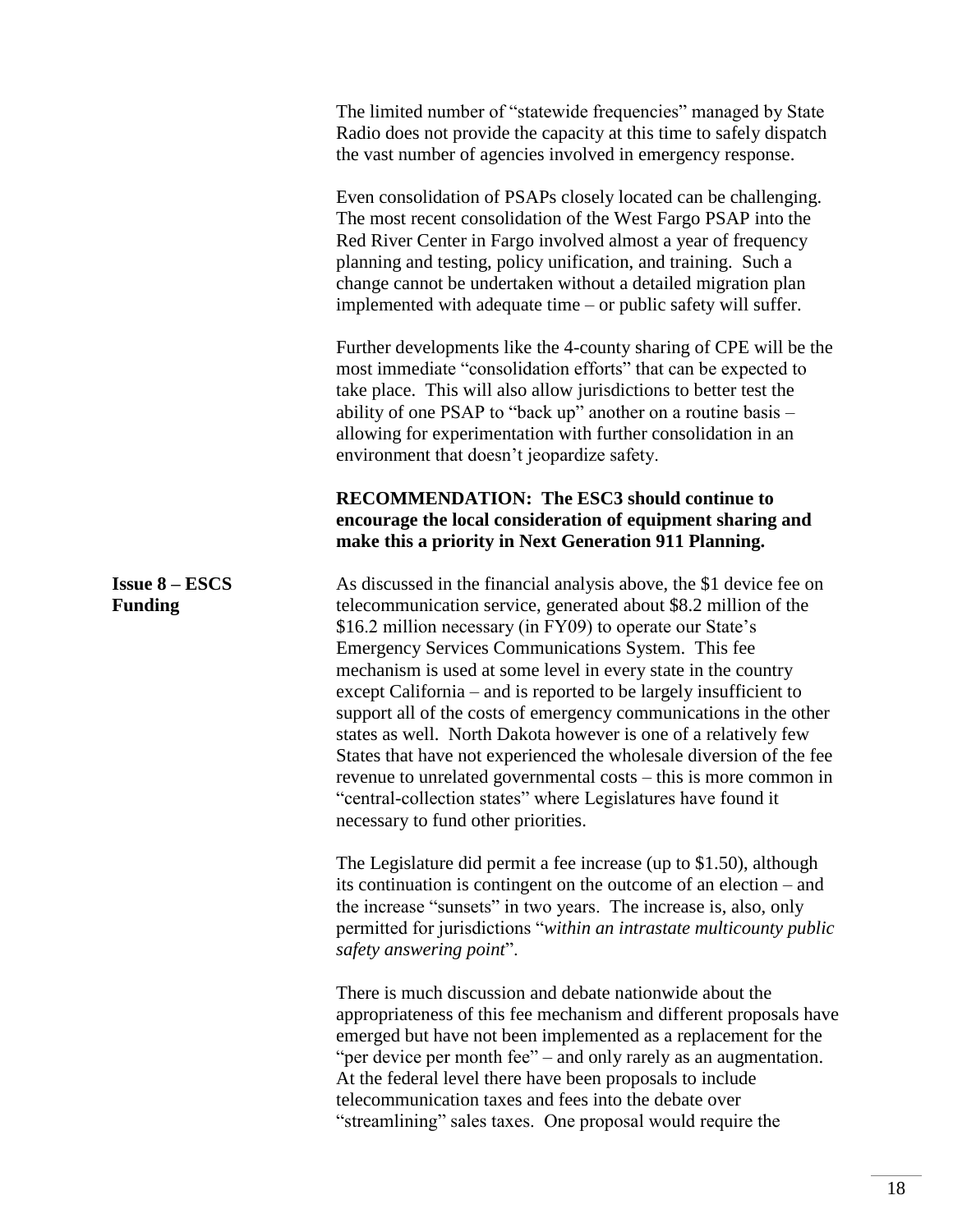statewide, centralized collection of such fees, if a State desired to join in multi-state efforts to collect taxes on mail-order and Internet sales. As of the date of this report, the inclusion of telecommunications taxes and fees does not appear likely.

At the State level, in addition to the questions of sufficient revenue to meet ESCS costs and the streamline sales tax compliance, several other issues have been raised about the current fee.

The first issue is the avoidance of the fee by several large prepaid wireless providers. As fees collected by local jurisdictions from prepaid providers continue to grow, it appears that this problem is confined to a single company. The sampling of several counties suggests that fees associated with prepaid service are collected from Jitterbug/ GreatCall, Boost Mobile, Virgin Mobile, Sienna, as well as quite possibly Alltel and Verizon Prepaid. Anecdotal data suggests that prepaid service is about 3% of our State's wireless collections, while nationwide prepaid is estimated to represent about 18% of users.

While centralized collection of this fee (or a gross receipts tax alternative) has been suggested as a possible solution to leverage the State's greater ability to force compliance, other states with state-level collection have found that costly legal proceedings have been largely unsuccessful. This company however is listed by the State Tax Department as a payor of the State's "gross receipts tax" – suggesting that compliance with the "alternative tax" authorized by 57-40.6-03 may be possible.

The second issue is the difficulty in remitting the fee to "correct" jurisdiction. Federal and state law requires all taxes and fees on telecommunications services to be paid to the taxing jurisdiction associated with the customers "place of primary use" (PPU). With mobile devices including cell phones and VoIP this becomes largely an issue of customer reporting. (Note: at least 16 VoIP providers are now remitting) If a customer doesn't specify a different PPU, fees and taxes are generally remitted to the billing address. It is likely true that a certain percentage of phones activated within the State are not associated with the correct PPU and it is possibly more likely that multi-state and multi-national firms with a presence in North Dakota have phones where the PPU is associated with corporate offices outside of North Dakota.

It has been suggested that the proposal to centrally collect an "enhanced" gross receipts tax in place of the \$1 device fee would solve the "PPU problem", but that may not be true. If an out-of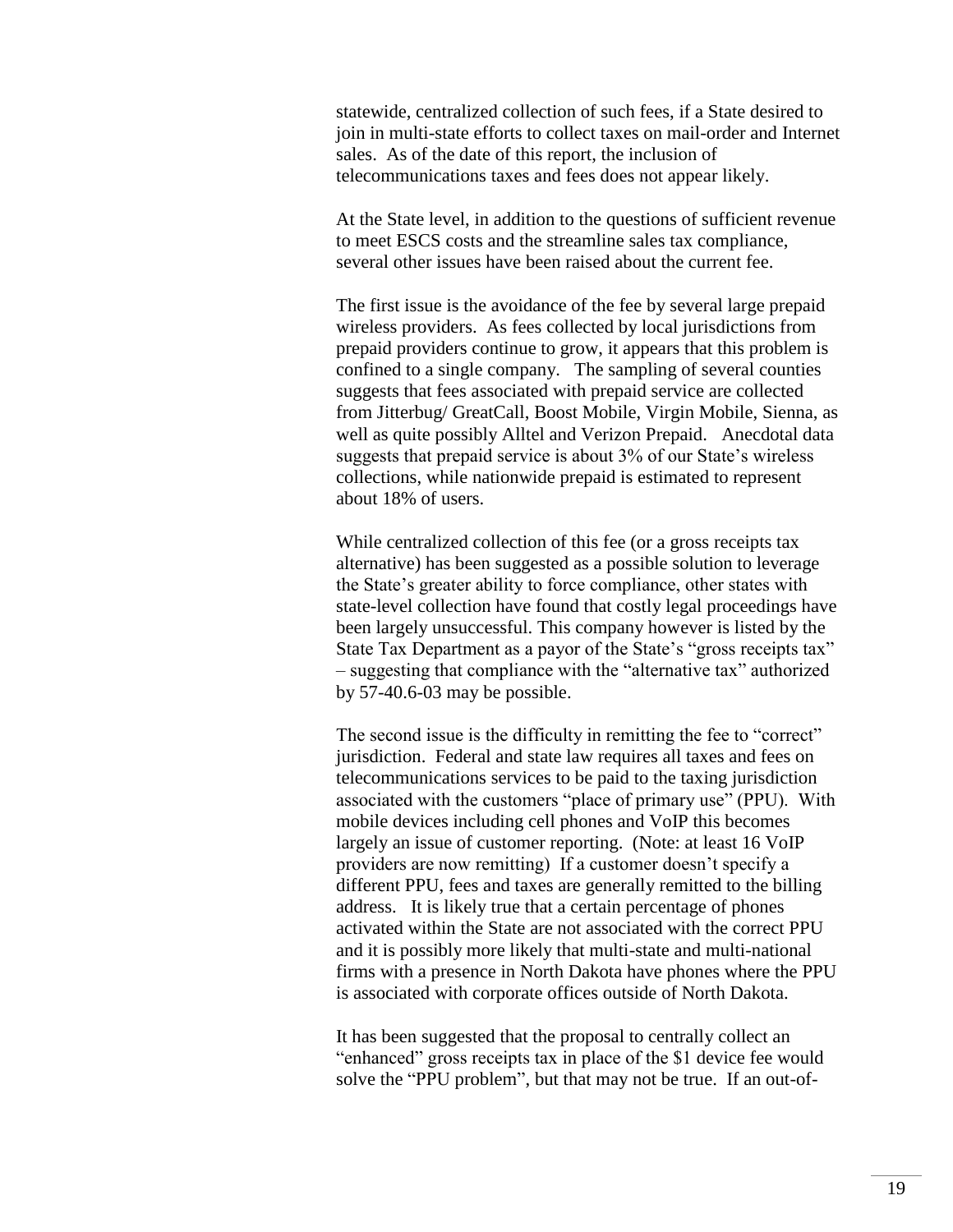state PPU is associated with a phone, the gross receipts tax charged to that phone service would still not reach North Dakota; and the problems with coming up with a distribution formula for centrally collected fees (taxes) would either fix the current distribution in law, (making any "in-state" PPU errors permanent) or ignore PPU entirely – greatly shifting revenue.

It is also significant to note that there is no record of a citizen vote regarding a local ESCS fee ever being defeated in North Dakota. In fact, generally the results are overwhelmingly positive. Four such votes were on the June 2010 ballot – all of which passed with very large margins.

| Griggs Co.   | Increase fee to \$1.50/device          | $Yes - 76.5\%$ |  |  |
|--------------|----------------------------------------|----------------|--|--|
| Divide Co.   | Continue \$1/device fee                | $Yes - 88.0\%$ |  |  |
|              | McKenzie Co.   Continue \$1/device fee | $Yes - 86.2\%$ |  |  |
| Stutsman Co. | Continue \$1 device fee                | $Yes - 91.0\%$ |  |  |

**June 2010 – Election Results – ESCS Fee**

**RECOMMENDATION: The ESC3 suggests that the "sunset" of the \$1.50/device maximum be removed and this threshold be made available to all jurisdictions; however it should be structured to require a vote prior to its effective date in a particular jurisdiction. It is further suggested that the statutory "re-vote" requirement every 12 years when no change in fee has been suggested; be replaced by a provision allowing the governing body or the voters themselves to put it back on the ballot for an increase, decrease or elimination.**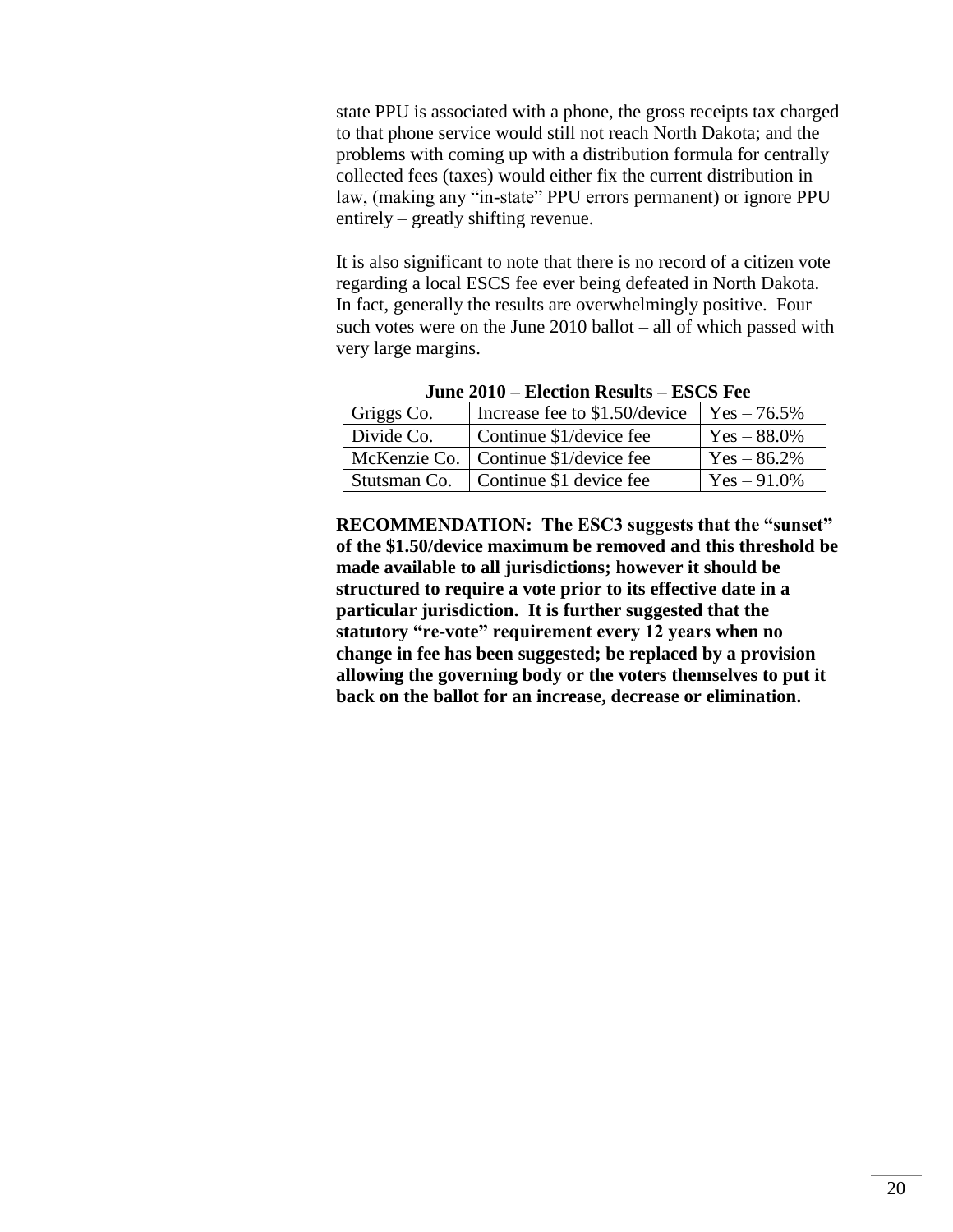## **Authorizing Statute**

The following section of North Dakota Century Code was enacted by the  $54<sup>th</sup>$  Legislative Assembly, and took effect August 1, 2001, with changes in 2005, 2007 and 2009.

#### **57-40.6-12. Emergency services communications coordinating committee -- Membership -- Duties.**

- **1.** The governing body of a city or county, which adopted a fee on assessed communications services under this chapter, shall make an annual report of the income, expenditures, and status of its emergency services communication system. The annual report must be submitted to the emergency services communications coordinating committee. The committee is composed of four members, one appointed by the North Dakota 911 association, one appointed by the North Dakota association of counties, one appointed by the chief information officer of the state, and one appointed by the adjutant general to represent the division of state radio.
- **2.** The committee shall:
	- **a.** Recommend to the legislative management changes to the operating standards for emergency services communications, including training or certification standards for dispatchers;
	- **b.** Develop guidelines regarding the allowable uses of the fee revenue collected under this chapter;
	- **c.** Request, receive, and compile reports from each governing body on the use of the proceeds of the fee imposed under this chapter, analyze the reports with respect to the guidelines, file its report with the legislative council by November first of each even-numbered year regarding the use of the fee revenue, and recommend to the legislative assembly the appropriate maximum fee allowed by section 57-40.6-02;
	- **d.** Periodically evaluate chapter 57-40.6 and recommend changes to the legislative management; and
	- **e.** Serve as the governmental body to coordinate plans for implementing emergency 911 services and internet protocol enabled emergency applications for 911.
- **3.** The committee may initiate and administer statewide agreements among the governing bodies of the local governmental units with jurisdiction over an emergency 911 telephone system to coordinate the procurement of equipment and services, fund the research, administration, and activities of the committee, and contract for the necessary staff support for committee activities.

## **Committee Composition**

Jerry Bergquist, Chairman – Stutsman County 911 Coordinator Appointed by the North Dakota 911 Association

Mike Lynk, Vice Chairman – Director of State Radio Appointed by the Adjutant General to represent the State Radio Division

> Terry Traynor, Secretary – NDACo Assistant Director Appointed by the North Dakota Association of Counties

> Mike Ressler – Deputy CIO & ITD Director Appointed by the Chief Information Officer of the State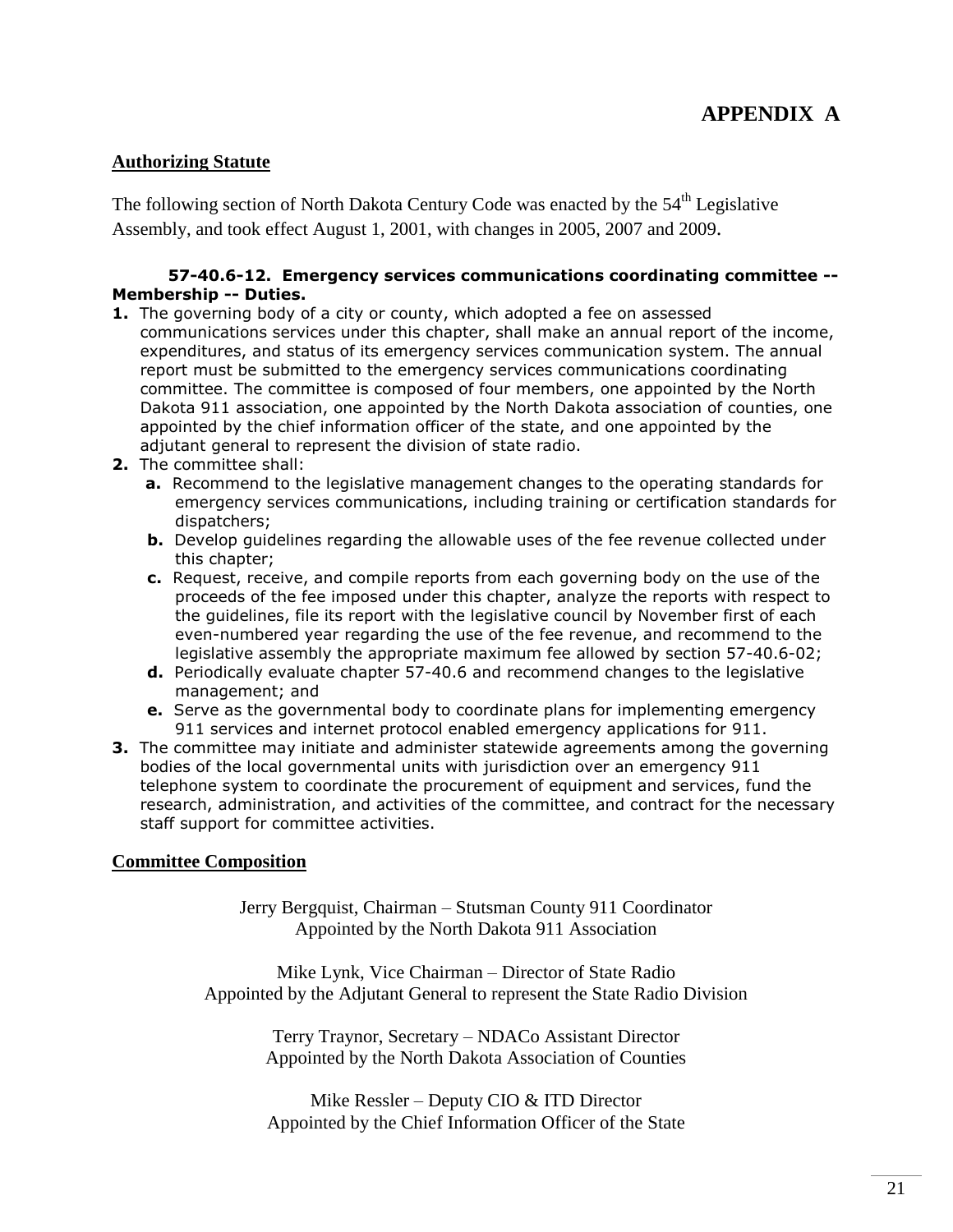## **APPENDIX B**

| <b>PSAP</b> Location                        | <b>Counties Served</b>                          | Service Area Notes *                                                                                                                                                                                | Census<br>Estimate* |
|---------------------------------------------|-------------------------------------------------|-----------------------------------------------------------------------------------------------------------------------------------------------------------------------------------------------------|---------------------|
| Fargo                                       | Cass, Clay MN                                   | Multi-State PSAP (Population Served is Total)                                                                                                                                                       | 195,685             |
| <b>Bismarck</b>                             | <b>Burleigh</b>                                 | Includes portion of McLean Co. (Wilton Area)                                                                                                                                                        | 78,689              |
| <b>Grand Forks</b>                          | <b>Grand Forks</b>                              |                                                                                                                                                                                                     | 66,585              |
| <b>State Radio</b><br><b>Bismarck</b>       |                                                 | Adams, Billings, Bowman, Burke, Dickey, Divide, Emmons, Foster,<br>Golden Valley, Grant, Griggs, Hettinger, Kidder, LaMoure, Logan,<br>McHenry, McIntosh, Ransom, Sargent, Sheridan, Slope, & Wells | 64,484              |
| Minot                                       | Ward                                            |                                                                                                                                                                                                     | 55,986              |
| Devils Lake                                 |                                                 | Ramsey, Eddy, Towner, Benson, Nelson & Rolette                                                                                                                                                      | 37,398              |
| Mandan                                      | Morton                                          | Includes fringe areas of Stark, Dunn, Mercer,<br>Oliver & Grant Counties                                                                                                                            | 26,255              |
| Dickinson                                   | Stark & Dunn                                    |                                                                                                                                                                                                     | 25,893              |
| Jamestown                                   | Stutsman                                        |                                                                                                                                                                                                     | 20,394              |
| Williams                                    | Williams                                        |                                                                                                                                                                                                     | 19,864              |
| <b>Bottineau</b><br>Langdon<br><b>Rugby</b> | <b>Bottineau Renville</b><br>Cavalier<br>Pierce | 8,583<br>Single PSAP Controller - Distributed<br>3,841<br>Dispatching in Three locations<br>4,091                                                                                                   | 16,515              |
| Wahpeton                                    | Richland                                        | Portions of Sargent & Ransom Co. ND and<br>Wilken & Roberts Co. SD                                                                                                                                  | 16,334              |
| Grafton                                     | Walsh                                           |                                                                                                                                                                                                     | 10,880              |
| <b>Valley City</b>                          | <b>Barnes</b>                                   |                                                                                                                                                                                                     | 10,682              |
| Washburn                                    | McLean                                          |                                                                                                                                                                                                     | 8,604               |
| <b>Stanton</b>                              | Mercer & Oliver                                 |                                                                                                                                                                                                     | 9,549               |
| Hillsboro                                   | Traill & Steele                                 |                                                                                                                                                                                                     | 9,615               |
| Cavalier                                    | Pembina                                         |                                                                                                                                                                                                     | 7,419               |
| <b>Stanley</b>                              | Mountrail                                       |                                                                                                                                                                                                     | 6,511               |
| <b>Watford City</b>                         | McKenzie                                        |                                                                                                                                                                                                     | 5,674               |
| Mobridge, SD                                | <b>Sioux</b>                                    | North Central South Dakota 911 Center                                                                                                                                                               | 27,640              |

# **Public Safety Answering Points in North Dakota**

\* Census figures do not include small portions of adjoining counties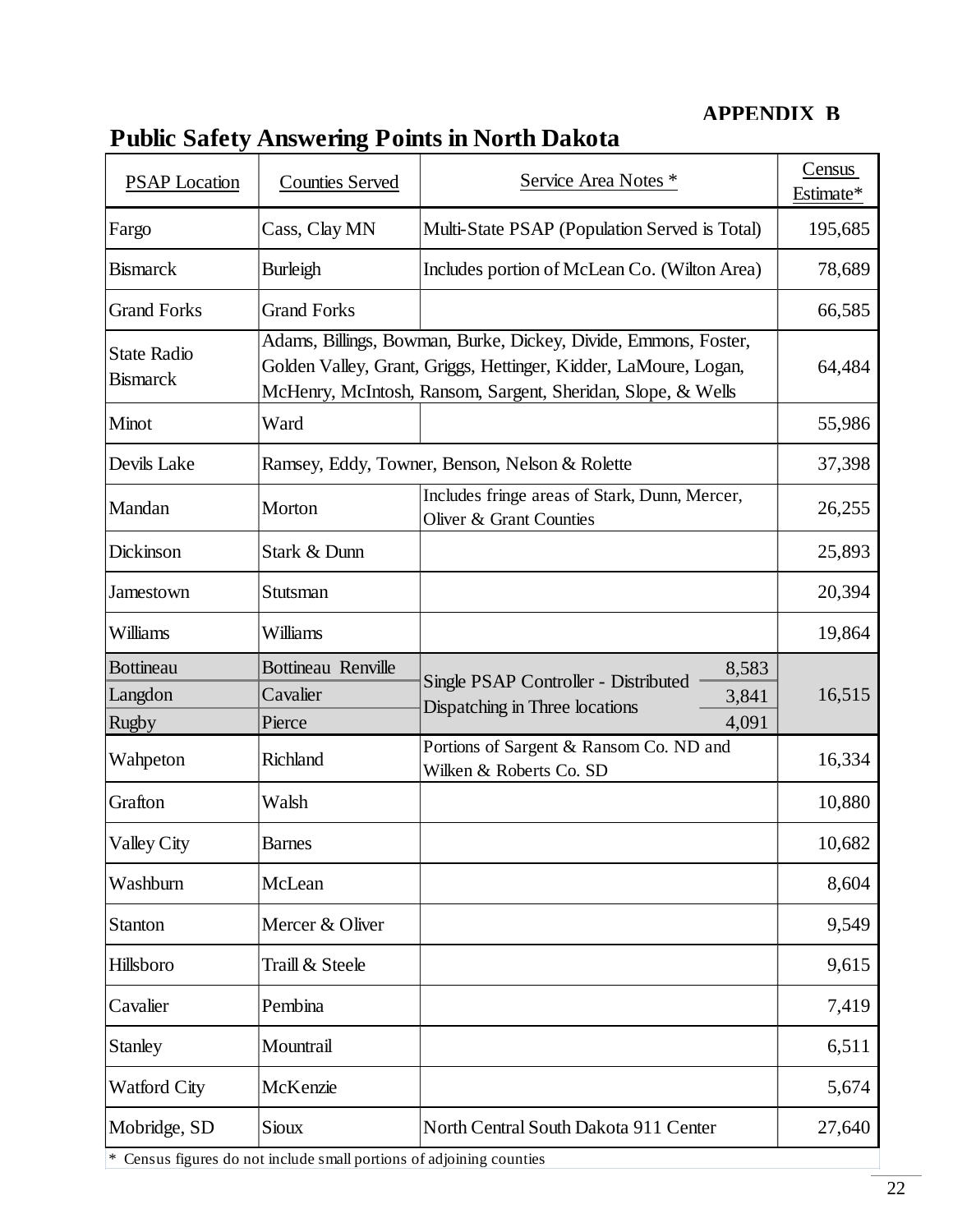# **APPENDIX C**

## **Emergency Services Communications System (9-1-1) Revenues & Expenditures**

**Based on CY2009 Survey Compiled by the Emergency Services Communications Coordinating Committee**

|                | <b>Grand Total</b>                                   | 9,037,910 | 3,356,965                    | 4,976,227 | 6,787,020      | 16,091,798   | 8,066,324    |
|----------------|------------------------------------------------------|-----------|------------------------------|-----------|----------------|--------------|--------------|
|                | <b>Other PSAPs Total</b>                             | 7,599,073 | 2,937,687                    | 4,526,719 | 6,722,275      | 15,135,553   | 6,650,202    |
| $\mathsf{v}$   | Williams/Williston                                   | 234,779   | 70,423                       | 146,578   | 59,385         | 369,180      | 141,984      |
| $\sf u$        | <b>Ward County</b>                                   | 2,071,395 | 328,310                      | 473,328   | 744,714        | 1,638,669    | 1,979,078    |
| t              | <b>Walsh County</b>                                  | 263,898   | 64,663                       | 86,540    | 270,437        | 410,964      | 274,574      |
| S              | Stutsman County                                      | 204,492   | 107,113                      | 139,703   | 243,608        | 470,678      | 224,238      |
| r              | Steele/Traill                                        | 150,455   | 60,797                       | 71,179    | 14,422         | 135,708      | 161,144      |
| q              | Stark/Dunn                                           | 204,721   | 156,886                      | 182,075   | 535,592        | 902,027      | 177,246      |
| р              | Sioux County/NCSD PSAP                               | 38,260    | 19,447                       | 12,674    | 0              | 31,266       | 39,114       |
| o              | <b>Richland County</b>                               | 7,000     | 87,751                       | 120,369   | 525,365        | 739,486      | 999          |
| n              | Red River Regional Dispatch                          | 596,283   | 642,513                      | 1,267,416 | 791,915        | 2,886,302    | 411,825      |
| m              | Pierce County                                        | 75,387    | 26,046                       | 29,986    | 128,647        | 216,310      | 43,756       |
|                | Pembina County                                       | 81,184    | 52,025                       | 68,231    | 118,882        | 246,787      | 73,534       |
| k              | Mountrail County                                     | 161,642   | 43,251                       | 62,095    | 262,557        | 347,792      | 181,753      |
| j              | Morton County                                        | 831,972   | 122,811                      | 178,662   | 580,326        | 1,093,570    | 620,202      |
| İ              | Mercer/Oliver                                        | 107,965   | 111,812                      | 80,047    | 327,829        | 611,094      | 16,559       |
| h              | McLean County                                        | 54,543    | 48,985                       | 64,677    | 147,555        | 260,426      | 55,333       |
| g              | <b>McKenzie County</b>                               | 177,322   | 37,350                       | 35,633    | 167,296        | 256,559      | 161,042      |
| $\sf f$        | Lake Region E-911 (6 Counties)                       | 48,039    | 217,534                      | 252,380   | 6,151          | 507,210      | 16,895       |
| e              | Grand Forks County                                   | 879,095   | 251,181                      | 479,975   | 745,364        | 1,569,999    | 785,617      |
| d              | Cavalier County                                      | 217,932   | 28,067                       | 32,723    | 161,499        | 178,963      | 261,258      |
| c              | Bottineau/Renville                                   | 308,959   | 61,556                       | 85,372    | 91,164         | 261,337      | 285,714      |
| b              | Bismarck/Burleigh                                    | 883,752   | 399,168                      | 657,077   | 799,567        | 2,001,227    | 738,336      |
| a              | Barnes/Valley City                                   | 137,849   | 63,414                       | 81,747    | 183,625        | 318,701      | 147,935      |
|                | <b>Other Single &amp; Multi-Jurisdictional PSAPs</b> |           |                              |           |                |              |              |
|                |                                                      |           |                              |           |                |              |              |
| 23             | <b>State Radio County Total</b>                      | 1,438,836 | 419,278                      | 449,508   | 64,744         | 956,245      | 1,416,122    |
| 22             | <b>Wells County</b>                                  | 83,219    | 47,345                       | 31,029    | 17,400         | 90,840       | 88,152       |
| 21             | Slope County                                         | 4,130     | 4,135                        | 1,118     | 0              | 5,986        | 3,397        |
| 20             | Sheridan County                                      | 11,758    | 9,135                        | 9,322     | 190            | 23,775       | 6,630        |
| 19             | <b>Sargent County</b>                                | 64,408    | 22,709                       | 28,267    | 0              | 65,539       | 49,845       |
| 18             | Ransom County                                        | 106,237   | 34,060                       | 43,502    | 0              | 75,662       | 108,137      |
| 17             | <b>McIntosh County</b>                               | 16,951    | 19,691                       | 16,574    | 0              | 36,281       | 16,934       |
| 16             | <b>McHenry County</b>                                | 264,619   | 31,189                       | 51,370    | 0              | 58,302       | 288,876      |
| 15             | Logan County                                         | 26,258    | 11,766                       | 13,785    | 431            | 23,761       | 28,479       |
| 14             | LaMoure county                                       | 42,373    | 25,292                       | 30,335    | 2,310          | 40,104       | 60,205       |
| 13             | Kidder County                                        | 20,339    | 15,288                       | 17,143    | 2,788          | 28,156       | 27,402       |
| 12             | <b>Hettinger County</b>                              | 24,038    | 14,911                       | 11,467    | 2              | 28,099       | 22,319       |
| 11             | <b>Griggs County</b>                                 | 46,914    | 17,001                       | 17,284    | 0              | 39,617       | 41,582       |
| $10\,$         | <b>Grant County</b>                                  | 50,911    | 15,656                       | 13,251    | 12,409         | 31,509       | 60,718       |
| 9              | Golden Valley County                                 | 46,582    | 11,435                       | 10,808    | 565            | 25,857       | 43,533       |
| $\bf 8$        | <b>Foster County</b>                                 | 215,692   | 20,126                       | 26,435    | 0              | 55,935       | 206,319      |
| $\overline{7}$ | <b>Emmons County</b>                                 | 18,584    | 23,122                       | 22,384    | 8,620          | 51,317       | 21,394       |
| 6              | Divide County                                        | 50,961    | 15,985                       | 12,367    | $\overline{0}$ | 35,310       | 44,002       |
| 5              | Dickey County                                        | 110,236   | 31,320                       | 35,086    | 5,928          | 83,439       | 99,130       |
| 4              | <b>Burke County</b>                                  | 85,965    | 8,335                        | 11,876    | 11,607         | 60,685       | 57,097       |
| 3              | Bowman County                                        | 37,113    | 20,102                       | 22,786    | 2,326          | 52,632       | 29,694       |
| $\mathbf 2$    | <b>Billings County</b>                               | 42,510    | 5,725                        | 5,673     | $\overline{0}$ | 16,269       | 37,639       |
| 1              | Adams county                                         | 69,039    | 14,952                       | 17,646    | 169            | 27,170       | 74,636       |
|                | <b>State Radio Dispatched Counties</b>               |           |                              |           |                |              |              |
| for Notes      |                                                      | 1/1/2009  | Revenue                      | Revenue   | Reserves/Other | Expenditures | 12/31/2009   |
| Ref. No.       |                                                      |           | Fund Balance   Landline/VoIP | Wireless  | Property Tax   | CY2009       | Fund Balance |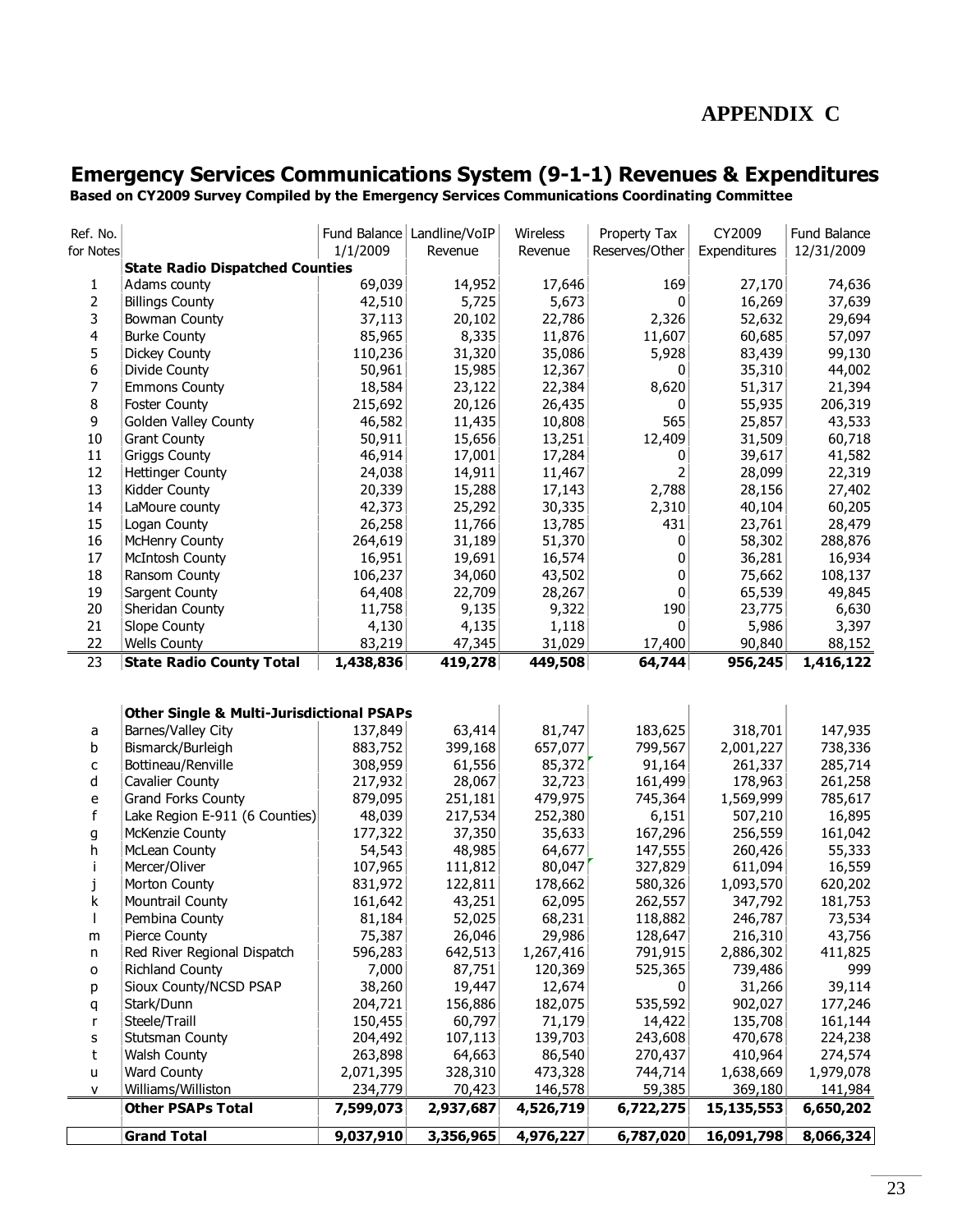| 16,091,798<br>27,170<br>16,269<br>52,632<br>60,685<br>83,439<br>35,310<br>55,935<br>25,857<br>31,509<br>39,617<br>28,156<br>40,104<br>8,302<br>36,281<br>75,662<br>65,539<br>23,775<br>5,986<br>178,963<br>507,210<br>256,559<br>260,426<br>1,093,570<br>347,792<br>216,310<br>739,486<br>31,266<br>135,708<br>470,678<br>1,638,669<br>51,317<br>90,840<br>2,001,227<br>261,337<br>1,569,999<br>611,094<br>246,787<br>2,886,302<br>902,027<br>410,964<br>369,180<br>23,761<br>956,247<br>318,701<br>Total<br>99<br>$\Xi$<br>5 <sup>2</sup><br>877<br>630<br>5,011<br>153,146<br>15,584<br>8,958<br>2,388<br>11,402<br>24,698<br>4,084<br>51<br>121,007<br>751<br>5,000<br>2,182<br>2,630<br>1,579<br><b>Other</b><br>5,905<br>8,499<br>3,349<br>10,999<br>333<br>1,024<br>60,364<br>110,400<br>5,690<br>(rent, util,<br>maint.)<br>1,990<br>194<br>8,431<br>72,727<br>100,000<br>7775<br>388,984<br>1,431<br>$\mathbf{r}$<br>Facility<br>1,418<br>117<br>1,439<br>5,675<br>1,249<br>662<br>8,652<br>Public<br>Education<br>$\mathbf{r}$<br>1,104<br>348<br>1,645<br>294<br>$R = 8$<br>12,094<br>2,436<br>1,075<br>$2,477$<br>333<br>98<br>$\frac{171}{579}$<br>992<br><b>ebO</b><br>2,056<br>15,148<br>1,395<br>4,311<br>4,171<br>4,782<br>3,186<br>2,029<br>1,275<br>51<br>1,196<br>5,922<br>125<br>3,533<br>1,556<br>669<br>2,087<br>10,021<br>Training<br>& Travel<br>13,815<br>(purchase/<br>14,970<br>5,729<br>9,014<br>974<br>347<br>335<br>$10,600$<br>$1,089$<br>942<br>239<br>156<br>1,213<br>2,720<br>64,996<br>454<br>16,388<br>1,241<br>contracts)<br>12,401<br>Signage<br>3,550<br>3,550<br>6,225<br>7,040<br>7,003<br>11,606<br>8,300<br>503<br>9,063<br>8,895<br>10,315<br>9,321<br>10,525<br>122,627<br>7,900<br>3,842<br>8,455<br>1,350<br>7,000<br>23,588<br>3,230<br>6,000<br>5,665<br>8,613<br>6,015<br>7,100<br>81,779<br>36,462<br>12,300<br>52,892<br>983<br>,082<br>(Software,<br>contracts,<br>etc)<br>ű<br>$rac{216}{684}$<br>3,259<br>110<br>5,850<br>3,299<br>306<br>$2,450$<br>741<br>432<br>313<br>$\frac{53}{20}$<br>305<br>40,063<br>4,046<br>3,566<br>175<br>1,979<br>$303$<br>2,951<br>2,259<br>300<br>1,784<br>189<br>4,473<br>437<br>167<br>74,869<br>Supplies<br>(PSAP/<br>Admin)<br>222,209<br>3,265<br>5,261<br>7,873<br>5,859<br>9,519<br>7,839<br>8,235<br>6,534<br>20,806<br>8,400<br>9,888<br>11,640<br>19,608<br>8,747<br>14,132<br>4,622<br>1,359<br>17,400<br>2,400<br>1,969<br>PSAP<br>Contract<br>9,127<br>16,894<br>16,641<br>10,753<br>$\bar{1}$<br>$\mathbf{I}$<br>900<br>12,482<br>29,879<br>$\frac{3,266}{17,965}$<br>6,658<br>3,085<br>$\frac{43}{2}$<br><b>780</b><br>423<br>318<br>8,323<br>ਸ਼<br>42,347<br>Other<br>Network<br>74,761<br>7,724<br>3,416<br>3,393<br>10,584<br>388<br>124<br>7,876<br>650<br>1,918<br>25,499<br>52<br>1,566<br>2,772<br>978<br>6,915<br>1,230<br>476<br>1,200<br>4,128<br>1,772<br>33,022<br>4,286<br>504<br>4,938<br>Database<br>Updates<br>52,718<br>18,010<br>7,758<br>208<br>6,874<br>900<br>1,376<br>2,772<br>8,505<br>74,182<br>7,123<br>7,200<br>$\frac{8}{2}$<br>21,309<br>5,295<br>7,912<br>3,156<br>12,071<br>66,236<br>12,696<br>3,589<br>5,566<br>11,985<br>2,209<br>6,625<br>1,601<br>ទី ទី ដូ<br>Qwest<br>Tandem/<br>Database<br>3,211<br>15,504<br>8,229<br>3,444<br>4,816<br>8,702<br>5,180<br>$4,573$<br>1,485<br>$2,303$<br>$3,454$<br>2,303<br>29,260<br>61,835<br>18,524<br>5,962<br>112,656<br>28,839<br>3,454<br>2,303<br>833<br>$1,\!151$<br>625<br>8,261<br>12,635<br>18,500<br>68,335<br>2,500<br>4,277<br>16,640<br>19,281<br>209,643<br>14,515<br>54,150<br>35,423<br>4,142<br>14,520<br>4,939<br>17,744<br>4,576<br>5,286<br>7,527<br>7,987<br>7,069<br>9,262<br>6,559<br>17,910<br>3,856<br>40,200<br>33,535<br>13,089<br>101,925<br>23,909<br>27,420<br>71,765<br>25,054<br>27,789<br>469,349<br>194,125<br>6,688<br>9,501<br>9,042<br>5,992<br>20,817<br>11,482<br>262,537<br>174,171<br>12,548<br>49,006<br>72,395<br>30,137<br>92,474<br>2,177<br><b>£</b><br>59,432<br>31,921<br>Wireless<br>Contract<br>$\frac{12,971}{24,828}$<br>$\vec{a}$<br>17,265<br>56,272<br>206,420<br>26,214<br>51,550<br>124,150<br>9,847<br>PSAP<br>Managers/<br>Support<br>168,892<br>863,026<br>116,166<br>162,838<br>930,173<br>180,317<br>165,040<br>76,419<br>409,278<br>556,740<br>556,634<br>143,104<br>163,858<br>163,858<br>453,899<br>6,014<br>551,222<br>38,296<br>335,439<br>262,860<br>447,171<br>.027<br>ers<br>Call Takers/<br>Dispatchers<br>$\bar{\phantom{a}}$<br>$\mathbf{r}$<br>$\mathbf{r}$<br>$\frac{5}{25}$<br>1,969<br>$\begin{array}{l} 17,970 \\ 5,813 \\ 20,521 \\ 5,529 \\ 18,740 \\ 4,740 \\ 7,890 \\ 6,925 \\ 6,650 \\ 6,650 \\ \end{array}$<br>4,256<br>6,303<br>$\begin{array}{r} 1,237 \\ 3,694 \\ 5,700 \\ 10,953 \\ 22,871 \\ 4,950 \end{array}$<br>162,521<br>13,243<br>$\begin{array}{r} 40,221 \\ 12,000 \\ 20,004 \end{array}$<br>31,533<br>26,475<br>321<br>3,150<br>7,148<br>57,428<br>17,529<br>3,036<br>55,009<br>4,553<br>7,896<br>2,592<br>70,801<br>9-1-1<br>Coordinators<br>2,512<br>10,310<br>7,846<br>16,276<br>7,214<br>1,880<br>156<br>787<br>5,491<br>52,47<br>a<br>Bang<br>Bang<br>9-1-1 Equip. Radio Equip.<br>1,942<br>6,915<br>2,925<br>24,365<br>34,965<br>742<br>6,008<br>2,698<br>5,213<br>4,763<br>5,478<br>5,842<br>79,484<br>1,200<br>5,743<br>52,874<br>237<br>15,292<br>1,739<br>4,427<br>13,901<br>57,886<br>3,478<br>12,410<br>1,618<br>519<br>4,815<br>4,553<br>179<br>3,000<br>13,382<br>20,759<br>14,906<br>2,590<br>4,833<br>4,411<br>7,392<br>$\mathbf{r}$<br>$\frac{42}{5}$<br>935<br>730<br>10,585<br>9,898<br>168<br>37,373<br>314,193<br>5,900<br>1,500<br>1,058<br>164,350<br>7,706<br>13,043<br>12,534<br>호<br>동물<br>토<br>1,592<br>516<br>$\frac{16,343}{34,743}$<br>60,345<br>503<br>11,800<br>44,976<br>5,491<br>157,439<br>1,726<br>20,571<br>35,289<br>28,675<br>4,106<br>1,076<br>Radio<br>Equip.<br>15,496<br>97,015<br>157,439<br>$\frac{2,206}{6,167}$<br>1,212<br>711<br>1,923<br>66,236<br>12,542<br>368,753<br>$\frac{178,872}{10,907}$<br>4,558<br>20,000<br><u>주할</u> | 354,340<br>394,889<br>19,213<br>77,322<br>78,811<br>376,709<br>78,128<br>237,331<br>134,801<br>100,260<br>####<br>449,814<br>2,002,117<br>529,532<br>,869<br>8,39<br>524,842<br>52,472<br>181,426<br>156,731<br>569,850<br>423,095<br>969,194<br><b>State Radio</b><br>Dispatched<br>Counties |  | EQUIPMENT(Purchase/Lease) | EQUIPMENT(Repair/Maintenance) | Staffing: (Salary, Benefi |  | s & Payroll Taxes) 911 Network Costs: |  |  | <b>Other Operations:</b> |  |  |  |
|-----------------------------------------------------------------------------------------------------------------------------------------------------------------------------------------------------------------------------------------------------------------------------------------------------------------------------------------------------------------------------------------------------------------------------------------------------------------------------------------------------------------------------------------------------------------------------------------------------------------------------------------------------------------------------------------------------------------------------------------------------------------------------------------------------------------------------------------------------------------------------------------------------------------------------------------------------------------------------------------------------------------------------------------------------------------------------------------------------------------------------------------------------------------------------------------------------------------------------------------------------------------------------------------------------------------------------------------------------------------------------------------------------------------------------------------------------------------------------------------------------------------------------------------------------------------------------------------------------------------------------------------------------------------------------------------------------------------------------------------------------------------------------------------------------------------------------------------------------------------------------------------------------------------------------------------------------------------------------------------------------------------------------------------------------------------------------------------------------------------------------------------------------------------------------------------------------------------------------------------------------------------------------------------------------------------------------------------------------------------------------------------------------------------------------------------------------------------------------------------------------------------------------------------------------------------------------------------------------------------------------------------------------------------------------------------------------------------------------------------------------------------------------------------------------------------------------------------------------------------------------------------------------------------------------------------------------------------------------------------------------------------------------------------------------------------------------------------------------------------------------------------------------------------------------------------------------------------------------------------------------------------------------------------------------------------------------------------------------------------------------------------------------------------------------------------------------------------------------------------------------------------------------------------------------------------------------------------------------------------------------------------------------------------------------------------------------------------------------------------------------------------------------------------------------------------------------------------------------------------------------------------------------------------------------------------------------------------------------------------------------------------------------------------------------------------------------------------------------------------------------------------------------------------------------------------------------------------------------------------------------------------------------------------------------------------------------------------------------------------------------------------------------------------------------------------------------------------------------------------------------------------------------------------------------------------------------------------------------------------------------------------------------------------------------------------------------------------------------------------------------------------------------------------------------------------------------------------------------------------------------------------------------------------------------------------------------------------------------------------------------------------------------------------------------------------------------------------------------------------------------------------------------------------------------------------------------------------------------------------------------------------------------------------------------------------------------------------------------------------------------------------------------------------------------------------------------------------------------------------------------------------------------------------------------------------------------------------------------------------------------------------------------------------------------------------------------------------------------------------------------------------------------------------------------------------------------------------------------------------------------------------------------------------------------------------------------------------------------------------------------------------------------------------------------------------------|-----------------------------------------------------------------------------------------------------------------------------------------------------------------------------------------------------------------------------------------------------------------------------------------------|--|---------------------------|-------------------------------|---------------------------|--|---------------------------------------|--|--|--------------------------|--|--|--|
|                                                                                                                                                                                                                                                                                                                                                                                                                                                                                                                                                                                                                                                                                                                                                                                                                                                                                                                                                                                                                                                                                                                                                                                                                                                                                                                                                                                                                                                                                                                                                                                                                                                                                                                                                                                                                                                                                                                                                                                                                                                                                                                                                                                                                                                                                                                                                                                                                                                                                                                                                                                                                                                                                                                                                                                                                                                                                                                                                                                                                                                                                                                                                                                                                                                                                                                                                                                                                                                                                                                                                                                                                                                                                                                                                                                                                                                                                                                                                                                                                                                                                                                                                                                                                                                                                                                                                                                                                                                                                                                                                                                                                                                                                                                                                                                                                                                                                                                                                                                                                                                                                                                                                                                                                                                                                                                                                                                                                                                                                                                                                                                                                                                                                                                                                                                                                                                                                                                                                                                                                                                                       | Bowman County<br>Billings County<br><b>Adams County</b><br><b>Burke County</b>                                                                                                                                                                                                                |  |                           |                               |                           |  |                                       |  |  |                          |  |  |  |
|                                                                                                                                                                                                                                                                                                                                                                                                                                                                                                                                                                                                                                                                                                                                                                                                                                                                                                                                                                                                                                                                                                                                                                                                                                                                                                                                                                                                                                                                                                                                                                                                                                                                                                                                                                                                                                                                                                                                                                                                                                                                                                                                                                                                                                                                                                                                                                                                                                                                                                                                                                                                                                                                                                                                                                                                                                                                                                                                                                                                                                                                                                                                                                                                                                                                                                                                                                                                                                                                                                                                                                                                                                                                                                                                                                                                                                                                                                                                                                                                                                                                                                                                                                                                                                                                                                                                                                                                                                                                                                                                                                                                                                                                                                                                                                                                                                                                                                                                                                                                                                                                                                                                                                                                                                                                                                                                                                                                                                                                                                                                                                                                                                                                                                                                                                                                                                                                                                                                                                                                                                                                       |                                                                                                                                                                                                                                                                                               |  |                           |                               |                           |  |                                       |  |  |                          |  |  |  |
|                                                                                                                                                                                                                                                                                                                                                                                                                                                                                                                                                                                                                                                                                                                                                                                                                                                                                                                                                                                                                                                                                                                                                                                                                                                                                                                                                                                                                                                                                                                                                                                                                                                                                                                                                                                                                                                                                                                                                                                                                                                                                                                                                                                                                                                                                                                                                                                                                                                                                                                                                                                                                                                                                                                                                                                                                                                                                                                                                                                                                                                                                                                                                                                                                                                                                                                                                                                                                                                                                                                                                                                                                                                                                                                                                                                                                                                                                                                                                                                                                                                                                                                                                                                                                                                                                                                                                                                                                                                                                                                                                                                                                                                                                                                                                                                                                                                                                                                                                                                                                                                                                                                                                                                                                                                                                                                                                                                                                                                                                                                                                                                                                                                                                                                                                                                                                                                                                                                                                                                                                                                                       |                                                                                                                                                                                                                                                                                               |  |                           |                               |                           |  |                                       |  |  |                          |  |  |  |
|                                                                                                                                                                                                                                                                                                                                                                                                                                                                                                                                                                                                                                                                                                                                                                                                                                                                                                                                                                                                                                                                                                                                                                                                                                                                                                                                                                                                                                                                                                                                                                                                                                                                                                                                                                                                                                                                                                                                                                                                                                                                                                                                                                                                                                                                                                                                                                                                                                                                                                                                                                                                                                                                                                                                                                                                                                                                                                                                                                                                                                                                                                                                                                                                                                                                                                                                                                                                                                                                                                                                                                                                                                                                                                                                                                                                                                                                                                                                                                                                                                                                                                                                                                                                                                                                                                                                                                                                                                                                                                                                                                                                                                                                                                                                                                                                                                                                                                                                                                                                                                                                                                                                                                                                                                                                                                                                                                                                                                                                                                                                                                                                                                                                                                                                                                                                                                                                                                                                                                                                                                                                       | <b>Dickey County</b>                                                                                                                                                                                                                                                                          |  |                           |                               |                           |  |                                       |  |  |                          |  |  |  |
|                                                                                                                                                                                                                                                                                                                                                                                                                                                                                                                                                                                                                                                                                                                                                                                                                                                                                                                                                                                                                                                                                                                                                                                                                                                                                                                                                                                                                                                                                                                                                                                                                                                                                                                                                                                                                                                                                                                                                                                                                                                                                                                                                                                                                                                                                                                                                                                                                                                                                                                                                                                                                                                                                                                                                                                                                                                                                                                                                                                                                                                                                                                                                                                                                                                                                                                                                                                                                                                                                                                                                                                                                                                                                                                                                                                                                                                                                                                                                                                                                                                                                                                                                                                                                                                                                                                                                                                                                                                                                                                                                                                                                                                                                                                                                                                                                                                                                                                                                                                                                                                                                                                                                                                                                                                                                                                                                                                                                                                                                                                                                                                                                                                                                                                                                                                                                                                                                                                                                                                                                                                                       | Emmons County<br>Divide County                                                                                                                                                                                                                                                                |  |                           |                               |                           |  |                                       |  |  |                          |  |  |  |
|                                                                                                                                                                                                                                                                                                                                                                                                                                                                                                                                                                                                                                                                                                                                                                                                                                                                                                                                                                                                                                                                                                                                                                                                                                                                                                                                                                                                                                                                                                                                                                                                                                                                                                                                                                                                                                                                                                                                                                                                                                                                                                                                                                                                                                                                                                                                                                                                                                                                                                                                                                                                                                                                                                                                                                                                                                                                                                                                                                                                                                                                                                                                                                                                                                                                                                                                                                                                                                                                                                                                                                                                                                                                                                                                                                                                                                                                                                                                                                                                                                                                                                                                                                                                                                                                                                                                                                                                                                                                                                                                                                                                                                                                                                                                                                                                                                                                                                                                                                                                                                                                                                                                                                                                                                                                                                                                                                                                                                                                                                                                                                                                                                                                                                                                                                                                                                                                                                                                                                                                                                                                       |                                                                                                                                                                                                                                                                                               |  |                           |                               |                           |  |                                       |  |  |                          |  |  |  |
|                                                                                                                                                                                                                                                                                                                                                                                                                                                                                                                                                                                                                                                                                                                                                                                                                                                                                                                                                                                                                                                                                                                                                                                                                                                                                                                                                                                                                                                                                                                                                                                                                                                                                                                                                                                                                                                                                                                                                                                                                                                                                                                                                                                                                                                                                                                                                                                                                                                                                                                                                                                                                                                                                                                                                                                                                                                                                                                                                                                                                                                                                                                                                                                                                                                                                                                                                                                                                                                                                                                                                                                                                                                                                                                                                                                                                                                                                                                                                                                                                                                                                                                                                                                                                                                                                                                                                                                                                                                                                                                                                                                                                                                                                                                                                                                                                                                                                                                                                                                                                                                                                                                                                                                                                                                                                                                                                                                                                                                                                                                                                                                                                                                                                                                                                                                                                                                                                                                                                                                                                                                                       | Foster County<br>Golden Valley                                                                                                                                                                                                                                                                |  |                           |                               |                           |  |                                       |  |  |                          |  |  |  |
|                                                                                                                                                                                                                                                                                                                                                                                                                                                                                                                                                                                                                                                                                                                                                                                                                                                                                                                                                                                                                                                                                                                                                                                                                                                                                                                                                                                                                                                                                                                                                                                                                                                                                                                                                                                                                                                                                                                                                                                                                                                                                                                                                                                                                                                                                                                                                                                                                                                                                                                                                                                                                                                                                                                                                                                                                                                                                                                                                                                                                                                                                                                                                                                                                                                                                                                                                                                                                                                                                                                                                                                                                                                                                                                                                                                                                                                                                                                                                                                                                                                                                                                                                                                                                                                                                                                                                                                                                                                                                                                                                                                                                                                                                                                                                                                                                                                                                                                                                                                                                                                                                                                                                                                                                                                                                                                                                                                                                                                                                                                                                                                                                                                                                                                                                                                                                                                                                                                                                                                                                                                                       |                                                                                                                                                                                                                                                                                               |  |                           |                               |                           |  |                                       |  |  |                          |  |  |  |
|                                                                                                                                                                                                                                                                                                                                                                                                                                                                                                                                                                                                                                                                                                                                                                                                                                                                                                                                                                                                                                                                                                                                                                                                                                                                                                                                                                                                                                                                                                                                                                                                                                                                                                                                                                                                                                                                                                                                                                                                                                                                                                                                                                                                                                                                                                                                                                                                                                                                                                                                                                                                                                                                                                                                                                                                                                                                                                                                                                                                                                                                                                                                                                                                                                                                                                                                                                                                                                                                                                                                                                                                                                                                                                                                                                                                                                                                                                                                                                                                                                                                                                                                                                                                                                                                                                                                                                                                                                                                                                                                                                                                                                                                                                                                                                                                                                                                                                                                                                                                                                                                                                                                                                                                                                                                                                                                                                                                                                                                                                                                                                                                                                                                                                                                                                                                                                                                                                                                                                                                                                                                       | <b>Grant County</b>                                                                                                                                                                                                                                                                           |  |                           |                               |                           |  |                                       |  |  |                          |  |  |  |
|                                                                                                                                                                                                                                                                                                                                                                                                                                                                                                                                                                                                                                                                                                                                                                                                                                                                                                                                                                                                                                                                                                                                                                                                                                                                                                                                                                                                                                                                                                                                                                                                                                                                                                                                                                                                                                                                                                                                                                                                                                                                                                                                                                                                                                                                                                                                                                                                                                                                                                                                                                                                                                                                                                                                                                                                                                                                                                                                                                                                                                                                                                                                                                                                                                                                                                                                                                                                                                                                                                                                                                                                                                                                                                                                                                                                                                                                                                                                                                                                                                                                                                                                                                                                                                                                                                                                                                                                                                                                                                                                                                                                                                                                                                                                                                                                                                                                                                                                                                                                                                                                                                                                                                                                                                                                                                                                                                                                                                                                                                                                                                                                                                                                                                                                                                                                                                                                                                                                                                                                                                                                       | <b>Hettinger County</b><br><b>McIntosh County</b><br>Sheridan County<br>McHenry County<br>LaMoure county<br>Ransom County<br>Sargent County<br>Kidder County<br><b>Griggs County</b><br>Logan County<br>Slope County<br>Wells County                                                          |  |                           |                               |                           |  |                                       |  |  |                          |  |  |  |
|                                                                                                                                                                                                                                                                                                                                                                                                                                                                                                                                                                                                                                                                                                                                                                                                                                                                                                                                                                                                                                                                                                                                                                                                                                                                                                                                                                                                                                                                                                                                                                                                                                                                                                                                                                                                                                                                                                                                                                                                                                                                                                                                                                                                                                                                                                                                                                                                                                                                                                                                                                                                                                                                                                                                                                                                                                                                                                                                                                                                                                                                                                                                                                                                                                                                                                                                                                                                                                                                                                                                                                                                                                                                                                                                                                                                                                                                                                                                                                                                                                                                                                                                                                                                                                                                                                                                                                                                                                                                                                                                                                                                                                                                                                                                                                                                                                                                                                                                                                                                                                                                                                                                                                                                                                                                                                                                                                                                                                                                                                                                                                                                                                                                                                                                                                                                                                                                                                                                                                                                                                                                       |                                                                                                                                                                                                                                                                                               |  |                           |                               |                           |  |                                       |  |  |                          |  |  |  |
|                                                                                                                                                                                                                                                                                                                                                                                                                                                                                                                                                                                                                                                                                                                                                                                                                                                                                                                                                                                                                                                                                                                                                                                                                                                                                                                                                                                                                                                                                                                                                                                                                                                                                                                                                                                                                                                                                                                                                                                                                                                                                                                                                                                                                                                                                                                                                                                                                                                                                                                                                                                                                                                                                                                                                                                                                                                                                                                                                                                                                                                                                                                                                                                                                                                                                                                                                                                                                                                                                                                                                                                                                                                                                                                                                                                                                                                                                                                                                                                                                                                                                                                                                                                                                                                                                                                                                                                                                                                                                                                                                                                                                                                                                                                                                                                                                                                                                                                                                                                                                                                                                                                                                                                                                                                                                                                                                                                                                                                                                                                                                                                                                                                                                                                                                                                                                                                                                                                                                                                                                                                                       |                                                                                                                                                                                                                                                                                               |  |                           |                               |                           |  |                                       |  |  |                          |  |  |  |
|                                                                                                                                                                                                                                                                                                                                                                                                                                                                                                                                                                                                                                                                                                                                                                                                                                                                                                                                                                                                                                                                                                                                                                                                                                                                                                                                                                                                                                                                                                                                                                                                                                                                                                                                                                                                                                                                                                                                                                                                                                                                                                                                                                                                                                                                                                                                                                                                                                                                                                                                                                                                                                                                                                                                                                                                                                                                                                                                                                                                                                                                                                                                                                                                                                                                                                                                                                                                                                                                                                                                                                                                                                                                                                                                                                                                                                                                                                                                                                                                                                                                                                                                                                                                                                                                                                                                                                                                                                                                                                                                                                                                                                                                                                                                                                                                                                                                                                                                                                                                                                                                                                                                                                                                                                                                                                                                                                                                                                                                                                                                                                                                                                                                                                                                                                                                                                                                                                                                                                                                                                                                       |                                                                                                                                                                                                                                                                                               |  |                           |                               |                           |  |                                       |  |  |                          |  |  |  |
|                                                                                                                                                                                                                                                                                                                                                                                                                                                                                                                                                                                                                                                                                                                                                                                                                                                                                                                                                                                                                                                                                                                                                                                                                                                                                                                                                                                                                                                                                                                                                                                                                                                                                                                                                                                                                                                                                                                                                                                                                                                                                                                                                                                                                                                                                                                                                                                                                                                                                                                                                                                                                                                                                                                                                                                                                                                                                                                                                                                                                                                                                                                                                                                                                                                                                                                                                                                                                                                                                                                                                                                                                                                                                                                                                                                                                                                                                                                                                                                                                                                                                                                                                                                                                                                                                                                                                                                                                                                                                                                                                                                                                                                                                                                                                                                                                                                                                                                                                                                                                                                                                                                                                                                                                                                                                                                                                                                                                                                                                                                                                                                                                                                                                                                                                                                                                                                                                                                                                                                                                                                                       |                                                                                                                                                                                                                                                                                               |  |                           |                               |                           |  |                                       |  |  |                          |  |  |  |
|                                                                                                                                                                                                                                                                                                                                                                                                                                                                                                                                                                                                                                                                                                                                                                                                                                                                                                                                                                                                                                                                                                                                                                                                                                                                                                                                                                                                                                                                                                                                                                                                                                                                                                                                                                                                                                                                                                                                                                                                                                                                                                                                                                                                                                                                                                                                                                                                                                                                                                                                                                                                                                                                                                                                                                                                                                                                                                                                                                                                                                                                                                                                                                                                                                                                                                                                                                                                                                                                                                                                                                                                                                                                                                                                                                                                                                                                                                                                                                                                                                                                                                                                                                                                                                                                                                                                                                                                                                                                                                                                                                                                                                                                                                                                                                                                                                                                                                                                                                                                                                                                                                                                                                                                                                                                                                                                                                                                                                                                                                                                                                                                                                                                                                                                                                                                                                                                                                                                                                                                                                                                       |                                                                                                                                                                                                                                                                                               |  |                           |                               |                           |  |                                       |  |  |                          |  |  |  |
|                                                                                                                                                                                                                                                                                                                                                                                                                                                                                                                                                                                                                                                                                                                                                                                                                                                                                                                                                                                                                                                                                                                                                                                                                                                                                                                                                                                                                                                                                                                                                                                                                                                                                                                                                                                                                                                                                                                                                                                                                                                                                                                                                                                                                                                                                                                                                                                                                                                                                                                                                                                                                                                                                                                                                                                                                                                                                                                                                                                                                                                                                                                                                                                                                                                                                                                                                                                                                                                                                                                                                                                                                                                                                                                                                                                                                                                                                                                                                                                                                                                                                                                                                                                                                                                                                                                                                                                                                                                                                                                                                                                                                                                                                                                                                                                                                                                                                                                                                                                                                                                                                                                                                                                                                                                                                                                                                                                                                                                                                                                                                                                                                                                                                                                                                                                                                                                                                                                                                                                                                                                                       |                                                                                                                                                                                                                                                                                               |  |                           |                               |                           |  |                                       |  |  |                          |  |  |  |
|                                                                                                                                                                                                                                                                                                                                                                                                                                                                                                                                                                                                                                                                                                                                                                                                                                                                                                                                                                                                                                                                                                                                                                                                                                                                                                                                                                                                                                                                                                                                                                                                                                                                                                                                                                                                                                                                                                                                                                                                                                                                                                                                                                                                                                                                                                                                                                                                                                                                                                                                                                                                                                                                                                                                                                                                                                                                                                                                                                                                                                                                                                                                                                                                                                                                                                                                                                                                                                                                                                                                                                                                                                                                                                                                                                                                                                                                                                                                                                                                                                                                                                                                                                                                                                                                                                                                                                                                                                                                                                                                                                                                                                                                                                                                                                                                                                                                                                                                                                                                                                                                                                                                                                                                                                                                                                                                                                                                                                                                                                                                                                                                                                                                                                                                                                                                                                                                                                                                                                                                                                                                       |                                                                                                                                                                                                                                                                                               |  |                           |                               |                           |  |                                       |  |  |                          |  |  |  |
|                                                                                                                                                                                                                                                                                                                                                                                                                                                                                                                                                                                                                                                                                                                                                                                                                                                                                                                                                                                                                                                                                                                                                                                                                                                                                                                                                                                                                                                                                                                                                                                                                                                                                                                                                                                                                                                                                                                                                                                                                                                                                                                                                                                                                                                                                                                                                                                                                                                                                                                                                                                                                                                                                                                                                                                                                                                                                                                                                                                                                                                                                                                                                                                                                                                                                                                                                                                                                                                                                                                                                                                                                                                                                                                                                                                                                                                                                                                                                                                                                                                                                                                                                                                                                                                                                                                                                                                                                                                                                                                                                                                                                                                                                                                                                                                                                                                                                                                                                                                                                                                                                                                                                                                                                                                                                                                                                                                                                                                                                                                                                                                                                                                                                                                                                                                                                                                                                                                                                                                                                                                                       |                                                                                                                                                                                                                                                                                               |  |                           |                               |                           |  |                                       |  |  |                          |  |  |  |
|                                                                                                                                                                                                                                                                                                                                                                                                                                                                                                                                                                                                                                                                                                                                                                                                                                                                                                                                                                                                                                                                                                                                                                                                                                                                                                                                                                                                                                                                                                                                                                                                                                                                                                                                                                                                                                                                                                                                                                                                                                                                                                                                                                                                                                                                                                                                                                                                                                                                                                                                                                                                                                                                                                                                                                                                                                                                                                                                                                                                                                                                                                                                                                                                                                                                                                                                                                                                                                                                                                                                                                                                                                                                                                                                                                                                                                                                                                                                                                                                                                                                                                                                                                                                                                                                                                                                                                                                                                                                                                                                                                                                                                                                                                                                                                                                                                                                                                                                                                                                                                                                                                                                                                                                                                                                                                                                                                                                                                                                                                                                                                                                                                                                                                                                                                                                                                                                                                                                                                                                                                                                       |                                                                                                                                                                                                                                                                                               |  |                           |                               |                           |  |                                       |  |  |                          |  |  |  |
|                                                                                                                                                                                                                                                                                                                                                                                                                                                                                                                                                                                                                                                                                                                                                                                                                                                                                                                                                                                                                                                                                                                                                                                                                                                                                                                                                                                                                                                                                                                                                                                                                                                                                                                                                                                                                                                                                                                                                                                                                                                                                                                                                                                                                                                                                                                                                                                                                                                                                                                                                                                                                                                                                                                                                                                                                                                                                                                                                                                                                                                                                                                                                                                                                                                                                                                                                                                                                                                                                                                                                                                                                                                                                                                                                                                                                                                                                                                                                                                                                                                                                                                                                                                                                                                                                                                                                                                                                                                                                                                                                                                                                                                                                                                                                                                                                                                                                                                                                                                                                                                                                                                                                                                                                                                                                                                                                                                                                                                                                                                                                                                                                                                                                                                                                                                                                                                                                                                                                                                                                                                                       |                                                                                                                                                                                                                                                                                               |  |                           |                               |                           |  |                                       |  |  |                          |  |  |  |
|                                                                                                                                                                                                                                                                                                                                                                                                                                                                                                                                                                                                                                                                                                                                                                                                                                                                                                                                                                                                                                                                                                                                                                                                                                                                                                                                                                                                                                                                                                                                                                                                                                                                                                                                                                                                                                                                                                                                                                                                                                                                                                                                                                                                                                                                                                                                                                                                                                                                                                                                                                                                                                                                                                                                                                                                                                                                                                                                                                                                                                                                                                                                                                                                                                                                                                                                                                                                                                                                                                                                                                                                                                                                                                                                                                                                                                                                                                                                                                                                                                                                                                                                                                                                                                                                                                                                                                                                                                                                                                                                                                                                                                                                                                                                                                                                                                                                                                                                                                                                                                                                                                                                                                                                                                                                                                                                                                                                                                                                                                                                                                                                                                                                                                                                                                                                                                                                                                                                                                                                                                                                       | Lake Region (6 Co.)<br><b>Grand Forks County</b><br>Bottineau/Renville<br>Barnes/Valley City<br>McKenzie County<br>Cavalier County<br><b>McLean County</b><br>Bismarck/Burl.                                                                                                                  |  |                           |                               |                           |  |                                       |  |  |                          |  |  |  |
|                                                                                                                                                                                                                                                                                                                                                                                                                                                                                                                                                                                                                                                                                                                                                                                                                                                                                                                                                                                                                                                                                                                                                                                                                                                                                                                                                                                                                                                                                                                                                                                                                                                                                                                                                                                                                                                                                                                                                                                                                                                                                                                                                                                                                                                                                                                                                                                                                                                                                                                                                                                                                                                                                                                                                                                                                                                                                                                                                                                                                                                                                                                                                                                                                                                                                                                                                                                                                                                                                                                                                                                                                                                                                                                                                                                                                                                                                                                                                                                                                                                                                                                                                                                                                                                                                                                                                                                                                                                                                                                                                                                                                                                                                                                                                                                                                                                                                                                                                                                                                                                                                                                                                                                                                                                                                                                                                                                                                                                                                                                                                                                                                                                                                                                                                                                                                                                                                                                                                                                                                                                                       |                                                                                                                                                                                                                                                                                               |  |                           |                               |                           |  |                                       |  |  |                          |  |  |  |
|                                                                                                                                                                                                                                                                                                                                                                                                                                                                                                                                                                                                                                                                                                                                                                                                                                                                                                                                                                                                                                                                                                                                                                                                                                                                                                                                                                                                                                                                                                                                                                                                                                                                                                                                                                                                                                                                                                                                                                                                                                                                                                                                                                                                                                                                                                                                                                                                                                                                                                                                                                                                                                                                                                                                                                                                                                                                                                                                                                                                                                                                                                                                                                                                                                                                                                                                                                                                                                                                                                                                                                                                                                                                                                                                                                                                                                                                                                                                                                                                                                                                                                                                                                                                                                                                                                                                                                                                                                                                                                                                                                                                                                                                                                                                                                                                                                                                                                                                                                                                                                                                                                                                                                                                                                                                                                                                                                                                                                                                                                                                                                                                                                                                                                                                                                                                                                                                                                                                                                                                                                                                       |                                                                                                                                                                                                                                                                                               |  |                           |                               |                           |  |                                       |  |  |                          |  |  |  |
|                                                                                                                                                                                                                                                                                                                                                                                                                                                                                                                                                                                                                                                                                                                                                                                                                                                                                                                                                                                                                                                                                                                                                                                                                                                                                                                                                                                                                                                                                                                                                                                                                                                                                                                                                                                                                                                                                                                                                                                                                                                                                                                                                                                                                                                                                                                                                                                                                                                                                                                                                                                                                                                                                                                                                                                                                                                                                                                                                                                                                                                                                                                                                                                                                                                                                                                                                                                                                                                                                                                                                                                                                                                                                                                                                                                                                                                                                                                                                                                                                                                                                                                                                                                                                                                                                                                                                                                                                                                                                                                                                                                                                                                                                                                                                                                                                                                                                                                                                                                                                                                                                                                                                                                                                                                                                                                                                                                                                                                                                                                                                                                                                                                                                                                                                                                                                                                                                                                                                                                                                                                                       |                                                                                                                                                                                                                                                                                               |  |                           |                               |                           |  |                                       |  |  |                          |  |  |  |
|                                                                                                                                                                                                                                                                                                                                                                                                                                                                                                                                                                                                                                                                                                                                                                                                                                                                                                                                                                                                                                                                                                                                                                                                                                                                                                                                                                                                                                                                                                                                                                                                                                                                                                                                                                                                                                                                                                                                                                                                                                                                                                                                                                                                                                                                                                                                                                                                                                                                                                                                                                                                                                                                                                                                                                                                                                                                                                                                                                                                                                                                                                                                                                                                                                                                                                                                                                                                                                                                                                                                                                                                                                                                                                                                                                                                                                                                                                                                                                                                                                                                                                                                                                                                                                                                                                                                                                                                                                                                                                                                                                                                                                                                                                                                                                                                                                                                                                                                                                                                                                                                                                                                                                                                                                                                                                                                                                                                                                                                                                                                                                                                                                                                                                                                                                                                                                                                                                                                                                                                                                                                       |                                                                                                                                                                                                                                                                                               |  |                           |                               |                           |  |                                       |  |  |                          |  |  |  |
|                                                                                                                                                                                                                                                                                                                                                                                                                                                                                                                                                                                                                                                                                                                                                                                                                                                                                                                                                                                                                                                                                                                                                                                                                                                                                                                                                                                                                                                                                                                                                                                                                                                                                                                                                                                                                                                                                                                                                                                                                                                                                                                                                                                                                                                                                                                                                                                                                                                                                                                                                                                                                                                                                                                                                                                                                                                                                                                                                                                                                                                                                                                                                                                                                                                                                                                                                                                                                                                                                                                                                                                                                                                                                                                                                                                                                                                                                                                                                                                                                                                                                                                                                                                                                                                                                                                                                                                                                                                                                                                                                                                                                                                                                                                                                                                                                                                                                                                                                                                                                                                                                                                                                                                                                                                                                                                                                                                                                                                                                                                                                                                                                                                                                                                                                                                                                                                                                                                                                                                                                                                                       |                                                                                                                                                                                                                                                                                               |  |                           |                               |                           |  |                                       |  |  |                          |  |  |  |
|                                                                                                                                                                                                                                                                                                                                                                                                                                                                                                                                                                                                                                                                                                                                                                                                                                                                                                                                                                                                                                                                                                                                                                                                                                                                                                                                                                                                                                                                                                                                                                                                                                                                                                                                                                                                                                                                                                                                                                                                                                                                                                                                                                                                                                                                                                                                                                                                                                                                                                                                                                                                                                                                                                                                                                                                                                                                                                                                                                                                                                                                                                                                                                                                                                                                                                                                                                                                                                                                                                                                                                                                                                                                                                                                                                                                                                                                                                                                                                                                                                                                                                                                                                                                                                                                                                                                                                                                                                                                                                                                                                                                                                                                                                                                                                                                                                                                                                                                                                                                                                                                                                                                                                                                                                                                                                                                                                                                                                                                                                                                                                                                                                                                                                                                                                                                                                                                                                                                                                                                                                                                       |                                                                                                                                                                                                                                                                                               |  |                           |                               |                           |  |                                       |  |  |                          |  |  |  |
|                                                                                                                                                                                                                                                                                                                                                                                                                                                                                                                                                                                                                                                                                                                                                                                                                                                                                                                                                                                                                                                                                                                                                                                                                                                                                                                                                                                                                                                                                                                                                                                                                                                                                                                                                                                                                                                                                                                                                                                                                                                                                                                                                                                                                                                                                                                                                                                                                                                                                                                                                                                                                                                                                                                                                                                                                                                                                                                                                                                                                                                                                                                                                                                                                                                                                                                                                                                                                                                                                                                                                                                                                                                                                                                                                                                                                                                                                                                                                                                                                                                                                                                                                                                                                                                                                                                                                                                                                                                                                                                                                                                                                                                                                                                                                                                                                                                                                                                                                                                                                                                                                                                                                                                                                                                                                                                                                                                                                                                                                                                                                                                                                                                                                                                                                                                                                                                                                                                                                                                                                                                                       |                                                                                                                                                                                                                                                                                               |  |                           |                               |                           |  |                                       |  |  |                          |  |  |  |
|                                                                                                                                                                                                                                                                                                                                                                                                                                                                                                                                                                                                                                                                                                                                                                                                                                                                                                                                                                                                                                                                                                                                                                                                                                                                                                                                                                                                                                                                                                                                                                                                                                                                                                                                                                                                                                                                                                                                                                                                                                                                                                                                                                                                                                                                                                                                                                                                                                                                                                                                                                                                                                                                                                                                                                                                                                                                                                                                                                                                                                                                                                                                                                                                                                                                                                                                                                                                                                                                                                                                                                                                                                                                                                                                                                                                                                                                                                                                                                                                                                                                                                                                                                                                                                                                                                                                                                                                                                                                                                                                                                                                                                                                                                                                                                                                                                                                                                                                                                                                                                                                                                                                                                                                                                                                                                                                                                                                                                                                                                                                                                                                                                                                                                                                                                                                                                                                                                                                                                                                                                                                       | <b>Red River Regional</b><br>Mountrail County<br>Pembina County<br><b>Richland County</b><br>Morton County<br>Mercer/Oliver<br>Pierce County<br>Sioux County<br>Steele/Traill<br>Stark/Dunn                                                                                                   |  |                           |                               |                           |  |                                       |  |  |                          |  |  |  |
|                                                                                                                                                                                                                                                                                                                                                                                                                                                                                                                                                                                                                                                                                                                                                                                                                                                                                                                                                                                                                                                                                                                                                                                                                                                                                                                                                                                                                                                                                                                                                                                                                                                                                                                                                                                                                                                                                                                                                                                                                                                                                                                                                                                                                                                                                                                                                                                                                                                                                                                                                                                                                                                                                                                                                                                                                                                                                                                                                                                                                                                                                                                                                                                                                                                                                                                                                                                                                                                                                                                                                                                                                                                                                                                                                                                                                                                                                                                                                                                                                                                                                                                                                                                                                                                                                                                                                                                                                                                                                                                                                                                                                                                                                                                                                                                                                                                                                                                                                                                                                                                                                                                                                                                                                                                                                                                                                                                                                                                                                                                                                                                                                                                                                                                                                                                                                                                                                                                                                                                                                                                                       |                                                                                                                                                                                                                                                                                               |  |                           |                               |                           |  |                                       |  |  |                          |  |  |  |
|                                                                                                                                                                                                                                                                                                                                                                                                                                                                                                                                                                                                                                                                                                                                                                                                                                                                                                                                                                                                                                                                                                                                                                                                                                                                                                                                                                                                                                                                                                                                                                                                                                                                                                                                                                                                                                                                                                                                                                                                                                                                                                                                                                                                                                                                                                                                                                                                                                                                                                                                                                                                                                                                                                                                                                                                                                                                                                                                                                                                                                                                                                                                                                                                                                                                                                                                                                                                                                                                                                                                                                                                                                                                                                                                                                                                                                                                                                                                                                                                                                                                                                                                                                                                                                                                                                                                                                                                                                                                                                                                                                                                                                                                                                                                                                                                                                                                                                                                                                                                                                                                                                                                                                                                                                                                                                                                                                                                                                                                                                                                                                                                                                                                                                                                                                                                                                                                                                                                                                                                                                                                       |                                                                                                                                                                                                                                                                                               |  |                           |                               |                           |  |                                       |  |  |                          |  |  |  |
|                                                                                                                                                                                                                                                                                                                                                                                                                                                                                                                                                                                                                                                                                                                                                                                                                                                                                                                                                                                                                                                                                                                                                                                                                                                                                                                                                                                                                                                                                                                                                                                                                                                                                                                                                                                                                                                                                                                                                                                                                                                                                                                                                                                                                                                                                                                                                                                                                                                                                                                                                                                                                                                                                                                                                                                                                                                                                                                                                                                                                                                                                                                                                                                                                                                                                                                                                                                                                                                                                                                                                                                                                                                                                                                                                                                                                                                                                                                                                                                                                                                                                                                                                                                                                                                                                                                                                                                                                                                                                                                                                                                                                                                                                                                                                                                                                                                                                                                                                                                                                                                                                                                                                                                                                                                                                                                                                                                                                                                                                                                                                                                                                                                                                                                                                                                                                                                                                                                                                                                                                                                                       |                                                                                                                                                                                                                                                                                               |  |                           |                               |                           |  |                                       |  |  |                          |  |  |  |
|                                                                                                                                                                                                                                                                                                                                                                                                                                                                                                                                                                                                                                                                                                                                                                                                                                                                                                                                                                                                                                                                                                                                                                                                                                                                                                                                                                                                                                                                                                                                                                                                                                                                                                                                                                                                                                                                                                                                                                                                                                                                                                                                                                                                                                                                                                                                                                                                                                                                                                                                                                                                                                                                                                                                                                                                                                                                                                                                                                                                                                                                                                                                                                                                                                                                                                                                                                                                                                                                                                                                                                                                                                                                                                                                                                                                                                                                                                                                                                                                                                                                                                                                                                                                                                                                                                                                                                                                                                                                                                                                                                                                                                                                                                                                                                                                                                                                                                                                                                                                                                                                                                                                                                                                                                                                                                                                                                                                                                                                                                                                                                                                                                                                                                                                                                                                                                                                                                                                                                                                                                                                       |                                                                                                                                                                                                                                                                                               |  |                           |                               |                           |  |                                       |  |  |                          |  |  |  |
|                                                                                                                                                                                                                                                                                                                                                                                                                                                                                                                                                                                                                                                                                                                                                                                                                                                                                                                                                                                                                                                                                                                                                                                                                                                                                                                                                                                                                                                                                                                                                                                                                                                                                                                                                                                                                                                                                                                                                                                                                                                                                                                                                                                                                                                                                                                                                                                                                                                                                                                                                                                                                                                                                                                                                                                                                                                                                                                                                                                                                                                                                                                                                                                                                                                                                                                                                                                                                                                                                                                                                                                                                                                                                                                                                                                                                                                                                                                                                                                                                                                                                                                                                                                                                                                                                                                                                                                                                                                                                                                                                                                                                                                                                                                                                                                                                                                                                                                                                                                                                                                                                                                                                                                                                                                                                                                                                                                                                                                                                                                                                                                                                                                                                                                                                                                                                                                                                                                                                                                                                                                                       |                                                                                                                                                                                                                                                                                               |  |                           |                               |                           |  |                                       |  |  |                          |  |  |  |
|                                                                                                                                                                                                                                                                                                                                                                                                                                                                                                                                                                                                                                                                                                                                                                                                                                                                                                                                                                                                                                                                                                                                                                                                                                                                                                                                                                                                                                                                                                                                                                                                                                                                                                                                                                                                                                                                                                                                                                                                                                                                                                                                                                                                                                                                                                                                                                                                                                                                                                                                                                                                                                                                                                                                                                                                                                                                                                                                                                                                                                                                                                                                                                                                                                                                                                                                                                                                                                                                                                                                                                                                                                                                                                                                                                                                                                                                                                                                                                                                                                                                                                                                                                                                                                                                                                                                                                                                                                                                                                                                                                                                                                                                                                                                                                                                                                                                                                                                                                                                                                                                                                                                                                                                                                                                                                                                                                                                                                                                                                                                                                                                                                                                                                                                                                                                                                                                                                                                                                                                                                                                       |                                                                                                                                                                                                                                                                                               |  |                           |                               |                           |  |                                       |  |  |                          |  |  |  |
|                                                                                                                                                                                                                                                                                                                                                                                                                                                                                                                                                                                                                                                                                                                                                                                                                                                                                                                                                                                                                                                                                                                                                                                                                                                                                                                                                                                                                                                                                                                                                                                                                                                                                                                                                                                                                                                                                                                                                                                                                                                                                                                                                                                                                                                                                                                                                                                                                                                                                                                                                                                                                                                                                                                                                                                                                                                                                                                                                                                                                                                                                                                                                                                                                                                                                                                                                                                                                                                                                                                                                                                                                                                                                                                                                                                                                                                                                                                                                                                                                                                                                                                                                                                                                                                                                                                                                                                                                                                                                                                                                                                                                                                                                                                                                                                                                                                                                                                                                                                                                                                                                                                                                                                                                                                                                                                                                                                                                                                                                                                                                                                                                                                                                                                                                                                                                                                                                                                                                                                                                                                                       |                                                                                                                                                                                                                                                                                               |  |                           |                               |                           |  |                                       |  |  |                          |  |  |  |
|                                                                                                                                                                                                                                                                                                                                                                                                                                                                                                                                                                                                                                                                                                                                                                                                                                                                                                                                                                                                                                                                                                                                                                                                                                                                                                                                                                                                                                                                                                                                                                                                                                                                                                                                                                                                                                                                                                                                                                                                                                                                                                                                                                                                                                                                                                                                                                                                                                                                                                                                                                                                                                                                                                                                                                                                                                                                                                                                                                                                                                                                                                                                                                                                                                                                                                                                                                                                                                                                                                                                                                                                                                                                                                                                                                                                                                                                                                                                                                                                                                                                                                                                                                                                                                                                                                                                                                                                                                                                                                                                                                                                                                                                                                                                                                                                                                                                                                                                                                                                                                                                                                                                                                                                                                                                                                                                                                                                                                                                                                                                                                                                                                                                                                                                                                                                                                                                                                                                                                                                                                                                       |                                                                                                                                                                                                                                                                                               |  |                           |                               |                           |  |                                       |  |  |                          |  |  |  |
|                                                                                                                                                                                                                                                                                                                                                                                                                                                                                                                                                                                                                                                                                                                                                                                                                                                                                                                                                                                                                                                                                                                                                                                                                                                                                                                                                                                                                                                                                                                                                                                                                                                                                                                                                                                                                                                                                                                                                                                                                                                                                                                                                                                                                                                                                                                                                                                                                                                                                                                                                                                                                                                                                                                                                                                                                                                                                                                                                                                                                                                                                                                                                                                                                                                                                                                                                                                                                                                                                                                                                                                                                                                                                                                                                                                                                                                                                                                                                                                                                                                                                                                                                                                                                                                                                                                                                                                                                                                                                                                                                                                                                                                                                                                                                                                                                                                                                                                                                                                                                                                                                                                                                                                                                                                                                                                                                                                                                                                                                                                                                                                                                                                                                                                                                                                                                                                                                                                                                                                                                                                                       | Williams/Williston<br><b>Stutsman County</b><br>Walsh County<br>Ward County                                                                                                                                                                                                                   |  |                           |                               |                           |  |                                       |  |  |                          |  |  |  |
|                                                                                                                                                                                                                                                                                                                                                                                                                                                                                                                                                                                                                                                                                                                                                                                                                                                                                                                                                                                                                                                                                                                                                                                                                                                                                                                                                                                                                                                                                                                                                                                                                                                                                                                                                                                                                                                                                                                                                                                                                                                                                                                                                                                                                                                                                                                                                                                                                                                                                                                                                                                                                                                                                                                                                                                                                                                                                                                                                                                                                                                                                                                                                                                                                                                                                                                                                                                                                                                                                                                                                                                                                                                                                                                                                                                                                                                                                                                                                                                                                                                                                                                                                                                                                                                                                                                                                                                                                                                                                                                                                                                                                                                                                                                                                                                                                                                                                                                                                                                                                                                                                                                                                                                                                                                                                                                                                                                                                                                                                                                                                                                                                                                                                                                                                                                                                                                                                                                                                                                                                                                                       |                                                                                                                                                                                                                                                                                               |  |                           |                               |                           |  |                                       |  |  |                          |  |  |  |
|                                                                                                                                                                                                                                                                                                                                                                                                                                                                                                                                                                                                                                                                                                                                                                                                                                                                                                                                                                                                                                                                                                                                                                                                                                                                                                                                                                                                                                                                                                                                                                                                                                                                                                                                                                                                                                                                                                                                                                                                                                                                                                                                                                                                                                                                                                                                                                                                                                                                                                                                                                                                                                                                                                                                                                                                                                                                                                                                                                                                                                                                                                                                                                                                                                                                                                                                                                                                                                                                                                                                                                                                                                                                                                                                                                                                                                                                                                                                                                                                                                                                                                                                                                                                                                                                                                                                                                                                                                                                                                                                                                                                                                                                                                                                                                                                                                                                                                                                                                                                                                                                                                                                                                                                                                                                                                                                                                                                                                                                                                                                                                                                                                                                                                                                                                                                                                                                                                                                                                                                                                                                       |                                                                                                                                                                                                                                                                                               |  |                           |                               |                           |  |                                       |  |  |                          |  |  |  |
|                                                                                                                                                                                                                                                                                                                                                                                                                                                                                                                                                                                                                                                                                                                                                                                                                                                                                                                                                                                                                                                                                                                                                                                                                                                                                                                                                                                                                                                                                                                                                                                                                                                                                                                                                                                                                                                                                                                                                                                                                                                                                                                                                                                                                                                                                                                                                                                                                                                                                                                                                                                                                                                                                                                                                                                                                                                                                                                                                                                                                                                                                                                                                                                                                                                                                                                                                                                                                                                                                                                                                                                                                                                                                                                                                                                                                                                                                                                                                                                                                                                                                                                                                                                                                                                                                                                                                                                                                                                                                                                                                                                                                                                                                                                                                                                                                                                                                                                                                                                                                                                                                                                                                                                                                                                                                                                                                                                                                                                                                                                                                                                                                                                                                                                                                                                                                                                                                                                                                                                                                                                                       |                                                                                                                                                                                                                                                                                               |  |                           |                               |                           |  |                                       |  |  |                          |  |  |  |
|                                                                                                                                                                                                                                                                                                                                                                                                                                                                                                                                                                                                                                                                                                                                                                                                                                                                                                                                                                                                                                                                                                                                                                                                                                                                                                                                                                                                                                                                                                                                                                                                                                                                                                                                                                                                                                                                                                                                                                                                                                                                                                                                                                                                                                                                                                                                                                                                                                                                                                                                                                                                                                                                                                                                                                                                                                                                                                                                                                                                                                                                                                                                                                                                                                                                                                                                                                                                                                                                                                                                                                                                                                                                                                                                                                                                                                                                                                                                                                                                                                                                                                                                                                                                                                                                                                                                                                                                                                                                                                                                                                                                                                                                                                                                                                                                                                                                                                                                                                                                                                                                                                                                                                                                                                                                                                                                                                                                                                                                                                                                                                                                                                                                                                                                                                                                                                                                                                                                                                                                                                                                       |                                                                                                                                                                                                                                                                                               |  |                           |                               |                           |  |                                       |  |  |                          |  |  |  |
|                                                                                                                                                                                                                                                                                                                                                                                                                                                                                                                                                                                                                                                                                                                                                                                                                                                                                                                                                                                                                                                                                                                                                                                                                                                                                                                                                                                                                                                                                                                                                                                                                                                                                                                                                                                                                                                                                                                                                                                                                                                                                                                                                                                                                                                                                                                                                                                                                                                                                                                                                                                                                                                                                                                                                                                                                                                                                                                                                                                                                                                                                                                                                                                                                                                                                                                                                                                                                                                                                                                                                                                                                                                                                                                                                                                                                                                                                                                                                                                                                                                                                                                                                                                                                                                                                                                                                                                                                                                                                                                                                                                                                                                                                                                                                                                                                                                                                                                                                                                                                                                                                                                                                                                                                                                                                                                                                                                                                                                                                                                                                                                                                                                                                                                                                                                                                                                                                                                                                                                                                                                                       | <b>Statewide Total</b>                                                                                                                                                                                                                                                                        |  |                           |                               |                           |  |                                       |  |  |                          |  |  |  |
|                                                                                                                                                                                                                                                                                                                                                                                                                                                                                                                                                                                                                                                                                                                                                                                                                                                                                                                                                                                                                                                                                                                                                                                                                                                                                                                                                                                                                                                                                                                                                                                                                                                                                                                                                                                                                                                                                                                                                                                                                                                                                                                                                                                                                                                                                                                                                                                                                                                                                                                                                                                                                                                                                                                                                                                                                                                                                                                                                                                                                                                                                                                                                                                                                                                                                                                                                                                                                                                                                                                                                                                                                                                                                                                                                                                                                                                                                                                                                                                                                                                                                                                                                                                                                                                                                                                                                                                                                                                                                                                                                                                                                                                                                                                                                                                                                                                                                                                                                                                                                                                                                                                                                                                                                                                                                                                                                                                                                                                                                                                                                                                                                                                                                                                                                                                                                                                                                                                                                                                                                                                                       |                                                                                                                                                                                                                                                                                               |  |                           |                               |                           |  |                                       |  |  |                          |  |  |  |
|                                                                                                                                                                                                                                                                                                                                                                                                                                                                                                                                                                                                                                                                                                                                                                                                                                                                                                                                                                                                                                                                                                                                                                                                                                                                                                                                                                                                                                                                                                                                                                                                                                                                                                                                                                                                                                                                                                                                                                                                                                                                                                                                                                                                                                                                                                                                                                                                                                                                                                                                                                                                                                                                                                                                                                                                                                                                                                                                                                                                                                                                                                                                                                                                                                                                                                                                                                                                                                                                                                                                                                                                                                                                                                                                                                                                                                                                                                                                                                                                                                                                                                                                                                                                                                                                                                                                                                                                                                                                                                                                                                                                                                                                                                                                                                                                                                                                                                                                                                                                                                                                                                                                                                                                                                                                                                                                                                                                                                                                                                                                                                                                                                                                                                                                                                                                                                                                                                                                                                                                                                                                       |                                                                                                                                                                                                                                                                                               |  |                           |                               |                           |  |                                       |  |  |                          |  |  |  |
|                                                                                                                                                                                                                                                                                                                                                                                                                                                                                                                                                                                                                                                                                                                                                                                                                                                                                                                                                                                                                                                                                                                                                                                                                                                                                                                                                                                                                                                                                                                                                                                                                                                                                                                                                                                                                                                                                                                                                                                                                                                                                                                                                                                                                                                                                                                                                                                                                                                                                                                                                                                                                                                                                                                                                                                                                                                                                                                                                                                                                                                                                                                                                                                                                                                                                                                                                                                                                                                                                                                                                                                                                                                                                                                                                                                                                                                                                                                                                                                                                                                                                                                                                                                                                                                                                                                                                                                                                                                                                                                                                                                                                                                                                                                                                                                                                                                                                                                                                                                                                                                                                                                                                                                                                                                                                                                                                                                                                                                                                                                                                                                                                                                                                                                                                                                                                                                                                                                                                                                                                                                                       |                                                                                                                                                                                                                                                                                               |  |                           |                               |                           |  |                                       |  |  |                          |  |  |  |
|                                                                                                                                                                                                                                                                                                                                                                                                                                                                                                                                                                                                                                                                                                                                                                                                                                                                                                                                                                                                                                                                                                                                                                                                                                                                                                                                                                                                                                                                                                                                                                                                                                                                                                                                                                                                                                                                                                                                                                                                                                                                                                                                                                                                                                                                                                                                                                                                                                                                                                                                                                                                                                                                                                                                                                                                                                                                                                                                                                                                                                                                                                                                                                                                                                                                                                                                                                                                                                                                                                                                                                                                                                                                                                                                                                                                                                                                                                                                                                                                                                                                                                                                                                                                                                                                                                                                                                                                                                                                                                                                                                                                                                                                                                                                                                                                                                                                                                                                                                                                                                                                                                                                                                                                                                                                                                                                                                                                                                                                                                                                                                                                                                                                                                                                                                                                                                                                                                                                                                                                                                                                       |                                                                                                                                                                                                                                                                                               |  |                           |                               |                           |  |                                       |  |  |                          |  |  |  |
|                                                                                                                                                                                                                                                                                                                                                                                                                                                                                                                                                                                                                                                                                                                                                                                                                                                                                                                                                                                                                                                                                                                                                                                                                                                                                                                                                                                                                                                                                                                                                                                                                                                                                                                                                                                                                                                                                                                                                                                                                                                                                                                                                                                                                                                                                                                                                                                                                                                                                                                                                                                                                                                                                                                                                                                                                                                                                                                                                                                                                                                                                                                                                                                                                                                                                                                                                                                                                                                                                                                                                                                                                                                                                                                                                                                                                                                                                                                                                                                                                                                                                                                                                                                                                                                                                                                                                                                                                                                                                                                                                                                                                                                                                                                                                                                                                                                                                                                                                                                                                                                                                                                                                                                                                                                                                                                                                                                                                                                                                                                                                                                                                                                                                                                                                                                                                                                                                                                                                                                                                                                                       |                                                                                                                                                                                                                                                                                               |  |                           |                               |                           |  |                                       |  |  |                          |  |  |  |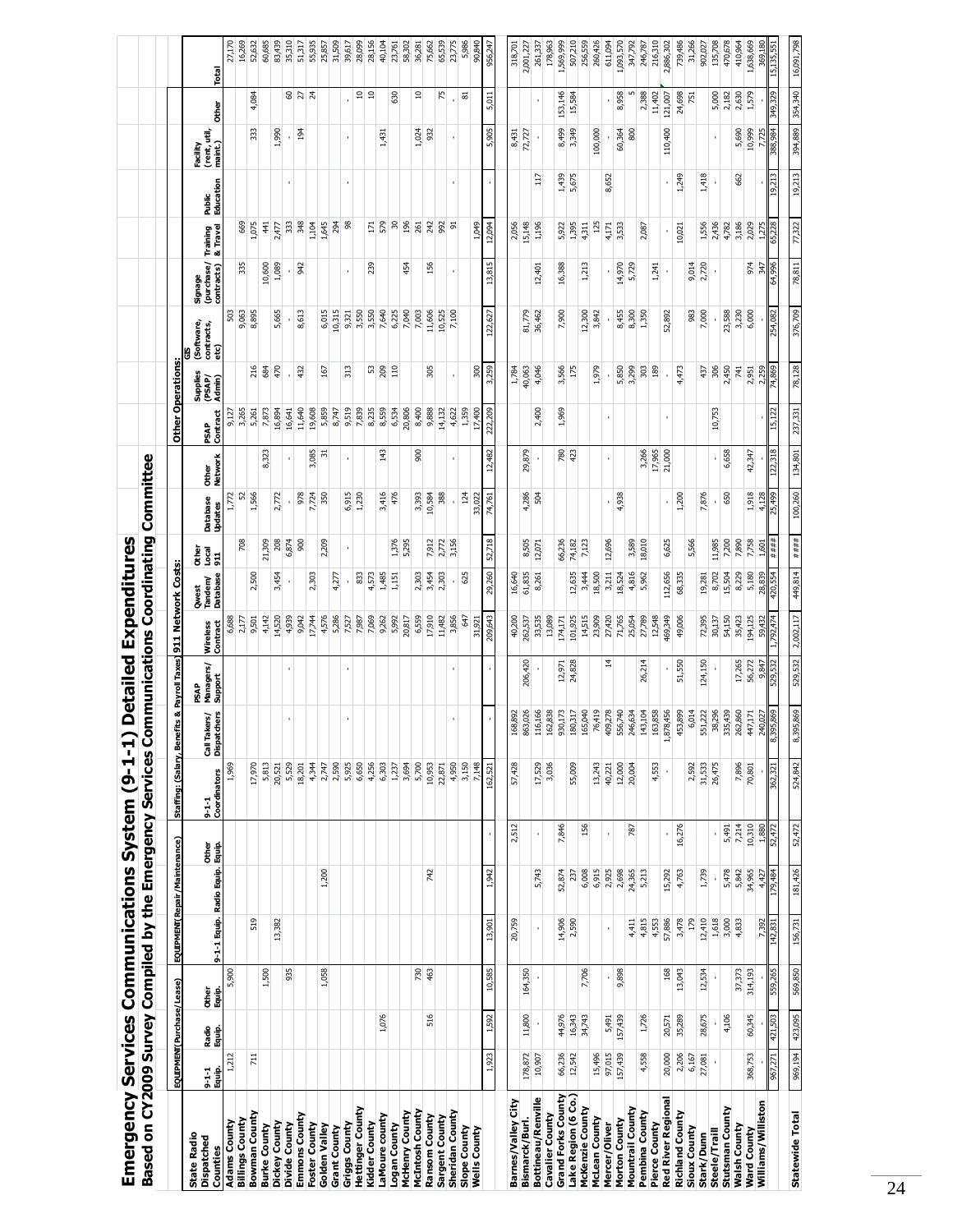## **Emergency Services Communications System (9-1-1) Operational Statistics**

**Based on CY2009 Survey Compiled by the Emergency Services Communications Coordinating Committee**

|                                       |                |            |                |              |                |                | Authorized Staff Positions in Each Category - Full-Time/Part-Time Current Vacancies |                |              |
|---------------------------------------|----------------|------------|----------------|--------------|----------------|----------------|-------------------------------------------------------------------------------------|----------------|--------------|
|                                       |                |            | Shift          | GIS/Tech     |                | <b>Public</b>  | Mgmt./                                                                              |                |              |
| <b>PSAP</b>                           | Dispatcher     | Call Taker | Supervisor     | Support      | Training       | Education      | Admin.                                                                              | Full-Time      | Part-Time    |
| State Radio                           | 26/2           | 26/2       | 4              | 3/1          |                |                | 3                                                                                   |                |              |
| Red River Regional Dispatch Center    | 26             |            | 6              | 3            |                |                | 2                                                                                   |                |              |
| Bismarck/Burleigh Combined Comm       | 18             |            | $\overline{2}$ | $\mathbf{1}$ |                |                | 1.5                                                                                 | 3              |              |
| Lake Region Law Enforcement Center    | 8/1            | 0/1        |                |              |                |                | 2                                                                                   |                | $\mathbf{1}$ |
| Mercer-Oliver E911                    | 11             | 11         | $\mathbf{1}$   | 0/1          | 0/3            | 0/3            | $\overline{2}$                                                                      |                |              |
| Grand Forks 911 Center                | 14             | 14         | 3              | 1            | 1              | 1              | $\mathbf{1}$                                                                        | $\mathbf{1}$   |              |
| Morton County/Mandan Comm             | 12             | $\Omega$   | $\overline{2}$ |              |                |                |                                                                                     |                |              |
| Minot Central Dispatch                | 12/2           | 0/2        |                |              |                |                | $\mathbf{1}$                                                                        | $\overline{2}$ |              |
| <b>Richland County</b>                | $\overline{7}$ |            | $\overline{2}$ | $\mathbf{1}$ |                |                | $\mathbf{1}$                                                                        |                |              |
| Stark/Dunn 911                        | 10/1           | 0/1        |                | 0/1          |                |                | 1                                                                                   |                |              |
| <b>Stutsman County Communications</b> | 3/6            | 0/6        | 9              |              |                |                |                                                                                     |                |              |
| McKenzie County Sheriff/911           | $\overline{7}$ |            | 0/1            | 0/1          |                |                | 0/1                                                                                 | 1              |              |
| Valley City/Barnes County 911         | 6/3            | 6/3        | 2              |              | $\overline{2}$ | $\overline{2}$ | $\overline{2}$                                                                      |                |              |
| Pembina County 911 PSAP               | 6/2            | 0/2        | $\mathbf{1}$   | 0/1          |                |                | $\mathbf{1}$                                                                        |                |              |
| Mountrail County Sheriff's Department | 6              |            |                |              |                |                | $\overline{2}$                                                                      |                |              |
| <b>Walsh County Communications</b>    | 6/1            | 0/1        |                |              |                |                | $\overline{2}$                                                                      |                |              |
| McLean County E-911                   | 11             |            | $\overline{2}$ |              |                |                | $\overline{2}$                                                                      |                |              |
| Cavalier County Sheriff's Department  | 4/1            | 4/1        |                |              |                |                | $\mathbf{1}$                                                                        |                |              |
| Williston Police Department           | 5              |            | 1              |              |                |                |                                                                                     |                |              |
| Traill / Steele 9-1-1                 | 4/1            | 0/1        |                | 1            |                | $\overline{2}$ | $\mathbf{1}$                                                                        |                |              |
| Bottineau County E911                 | 4/2            | 4/2        |                |              |                |                | 0/1                                                                                 |                |              |
| Pierce County                         | 4/2            | 0/2        |                |              |                |                |                                                                                     |                |              |
|                                       | 210/24         | 25/8       | 35/1           | 7/5          | 3/3            | 5/4            | 27.5/2                                                                              | 7              |              |

|                                       |                      | <b>On-Duty Staff - Busiest Shift</b> |                     |                      | <b>On-Duty Staff - Quietist Shift</b> |                     | <b>Operational Workstations</b>       |                                                       |                                                 |                        | <b>Phone lines operational</b>    |                                                                   |
|---------------------------------------|----------------------|--------------------------------------|---------------------|----------------------|---------------------------------------|---------------------|---------------------------------------|-------------------------------------------------------|-------------------------------------------------|------------------------|-----------------------------------|-------------------------------------------------------------------|
| <b>PSAP</b>                           | Call Taker<br>(Only) | Call Taker/<br>Dispatcher            | Shift<br>Supervisor | Call Taker<br>(Only) | Call Taker/<br>Dispatcher             | Shift<br>Supervisor | Can answer<br>911 calls &<br>dispatch | Can answer<br>911 calls<br><b>BUT NOT</b><br>dispatch | Can<br>dispatch<br><b>BUT NOT</b><br>answer 911 | Dedicated<br>911 lines | Admin.<br>lines that<br>911 calls | Admin.<br>lines that<br><b>911 CAN</b><br>CAN roll to NOT roll to |
| <b>State Radio</b>                    |                      |                                      |                     |                      | 5                                     |                     | 8                                     |                                                       |                                                 | 12                     | 5                                 |                                                                   |
| Red River Regional Dispatch Center    | $\overline{2}$       | 6                                    |                     |                      | 3                                     |                     | 8                                     |                                                       |                                                 | 10                     | 10                                |                                                                   |
| Bismarck/Burleigh Combined Comm       |                      | 4                                    |                     |                      | 3                                     |                     | 6                                     |                                                       |                                                 | 5                      | 5                                 | 4                                                                 |
| Lake Region Law Enforcement Center    |                      | $\overline{2}$                       |                     |                      | $\overline{2}$                        |                     |                                       |                                                       |                                                 |                        |                                   |                                                                   |
| Mercer-Oliver E911                    |                      | $\overline{2}$                       |                     |                      | 2                                     |                     |                                       |                                                       |                                                 | $\overline{2}$         | 3                                 | $\mathbf{1}$                                                      |
| Grand Forks 911 Center                |                      | 4                                    |                     |                      | $\overline{2}$                        |                     |                                       |                                                       |                                                 |                        | 6                                 | 14                                                                |
| Morton County/Mandan Comm             |                      | 3                                    | $\mathbf{1}$        |                      | $\overline{2}$                        | $\mathbf{1}$        | 3                                     |                                                       |                                                 |                        | 5                                 | 3                                                                 |
| Minot Central Dispatch                |                      | 3                                    |                     |                      | $\overline{2}$                        |                     |                                       |                                                       |                                                 | 6                      | $\overline{7}$                    | 9                                                                 |
| <b>Richland County</b>                |                      | $\overline{2}$                       |                     |                      | $\overline{2}$                        |                     |                                       |                                                       |                                                 |                        | 6                                 |                                                                   |
| Stark/Dunn 911                        |                      | $\overline{2}$                       |                     |                      | $\overline{a}$                        |                     |                                       |                                                       |                                                 |                        | 6                                 | 6                                                                 |
| <b>Stutsman County Communications</b> |                      | h                                    |                     |                      |                                       |                     | 3                                     |                                                       |                                                 | ć                      | $\overline{a}$                    | $\overline{7}$                                                    |
| McKenzie County Sheriff/911           |                      | 3                                    |                     |                      |                                       |                     | $\mathcal{P}$                         |                                                       |                                                 | 2                      | 3                                 | $\mathbf{1}$                                                      |
| Valley City/Barnes County 911         |                      | $\overline{2}$                       |                     |                      |                                       |                     |                                       |                                                       |                                                 | ∠                      | 6                                 | $\overline{2}$                                                    |
| Pembina County 911 PSAP               |                      | $\overline{2}$                       |                     |                      |                                       |                     |                                       |                                                       |                                                 | $\overline{2}$         | 3                                 | $\overline{2}$                                                    |
| Mountrail County Sheriff's Department |                      |                                      |                     |                      |                                       |                     |                                       |                                                       |                                                 | 8                      |                                   | 10                                                                |
| <b>Walsh County Communications</b>    |                      | $\overline{2}$                       |                     |                      |                                       |                     |                                       |                                                       |                                                 |                        | 3                                 | $\overline{7}$                                                    |
| McLean County E-911                   |                      |                                      |                     |                      |                                       |                     |                                       |                                                       |                                                 | $\overline{2}$         | 3                                 |                                                                   |
| Cavalier County Sheriff's Department  |                      |                                      | $\mathbf{1}$        |                      |                                       |                     | $\overline{\phantom{a}}$              |                                                       |                                                 | $\overline{2}$         |                                   | 3                                                                 |
| Williston Police Department           |                      |                                      |                     |                      |                                       |                     |                                       |                                                       |                                                 | 3                      | 3                                 | 5                                                                 |
| Traill / Steele 9-1-1                 | 1                    |                                      |                     |                      |                                       |                     | $\overline{2}$                        | $\mathbf{1}$                                          |                                                 | $\overline{2}$         | 3                                 | 6                                                                 |
| Bottineau County E911                 |                      |                                      |                     |                      |                                       |                     |                                       |                                                       |                                                 |                        | $\overline{2}$                    | 0                                                                 |
| <b>Pierce County</b>                  |                      |                                      |                     |                      |                                       |                     | $\overline{\phantom{0}}$              | 2                                                     |                                                 | $\overline{2}$         |                                   | 3                                                                 |
|                                       | 3                    | 55                                   | 10                  | 0                    | 37                                    | 6                   | 72                                    | 6                                                     |                                                 | 90                     | 83                                | 90                                                                |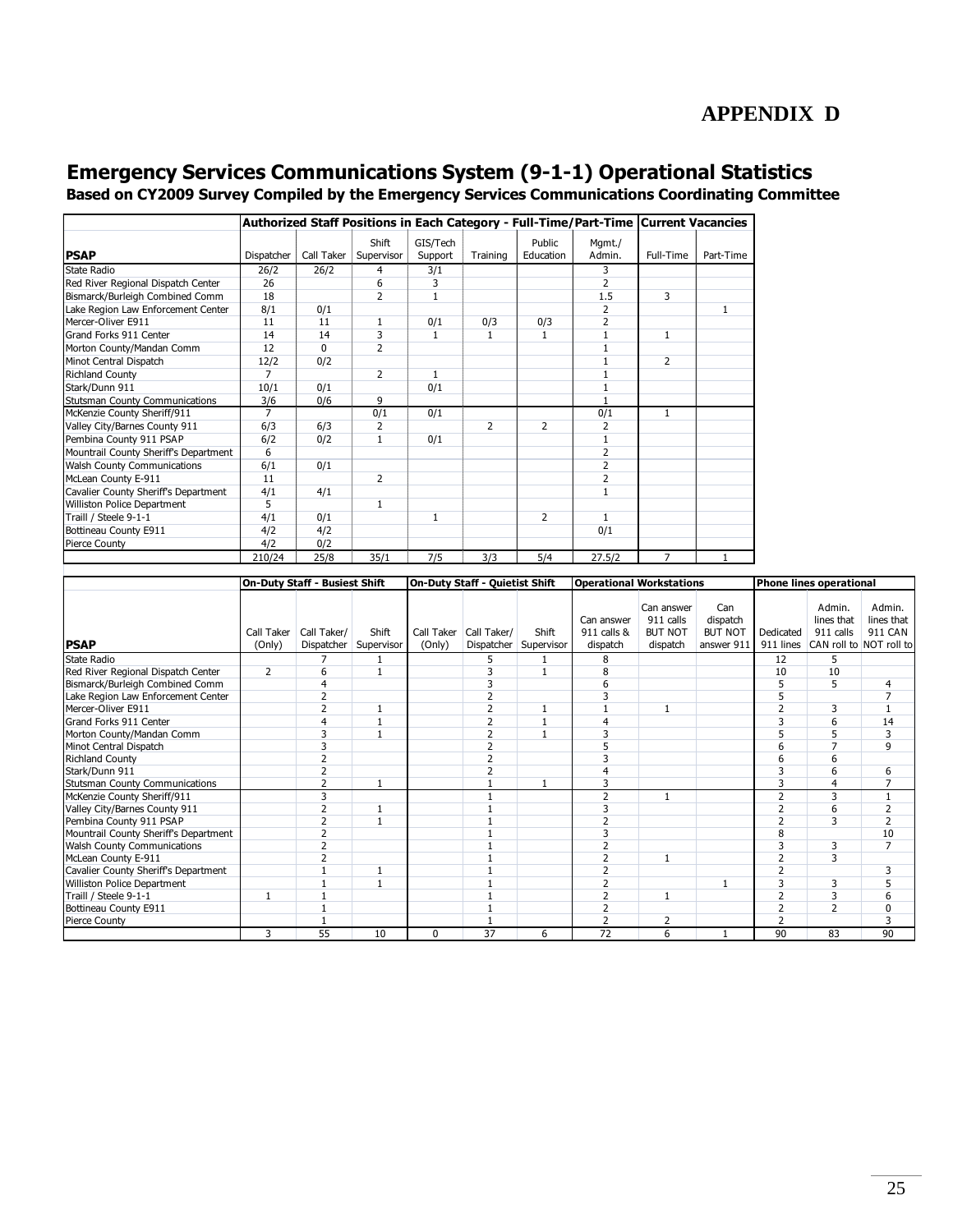## **Emergency Services Communications System (9-1-1) Operational Statistics**

**Based on CY2009 Survey Compiled by the Emergency Services Communications Coordinating Committee**

|                                       | <b>Agencies Dispatched</b> |                                                        |                  |                        |                          |                            | # of radio frequencies in PSAP use (tx & rx) |                            |                         |                          | 2009 Call Volume               |                 |                                                 |
|---------------------------------------|----------------------------|--------------------------------------------------------|------------------|------------------------|--------------------------|----------------------------|----------------------------------------------|----------------------------|-------------------------|--------------------------|--------------------------------|-----------------|-------------------------------------------------|
| <b>PSAP</b>                           | Sheriff/PD                 | Fire                                                   | Quick<br>Reponse | Ambulance<br>(BLS/ALS) | Tribal/<br>Other         | State Radio<br>frequencies | Local emerg.<br>Responders                   | Public<br>works/<br>school | Pager-<br>only          | Other                    | Total 911<br>Calls<br>Received | Wireless Admin/ | 911 Calls Non-Emerg.<br>Received Calls Received |
| State Radio                           | $\overline{22}$            | 60                                                     | 12               | 42                     |                          | 3                          |                                              |                            |                         |                          | 24,877                         | Unknown         | 58,000                                          |
| Red River Regional Dispatch Center    | 9                          | 31                                                     | 14               | 6                      |                          | 5                          | 23                                           | 6                          | 3                       | $\mathbf{1}$             | 67,573                         | 80%             | 243,524                                         |
| Bismarck/Burleigh Combined Comm       | 5                          | $\overline{7}$                                         | $\mathbf{1}$     | 5                      | 5                        |                            | 18                                           | 3                          | $\overline{2}$          |                          | 23,231                         | 48%             | 52,849                                          |
| Lake Region Law Enforcement Center    | 13                         | 31                                                     | $\overline{4}$   | 15                     | $\overline{4}$           | 3                          | 25                                           | $1\,$                      |                         |                          | 6,243                          | 55%             | 16,800                                          |
| Mercer-Oliver E911                    | $\overline{9}$             | 8                                                      |                  | 5                      |                          | $6\overline{6}$            | 10                                           | 38                         | $\overline{2}$          |                          | 2,400                          | Unknown         | Unknown                                         |
| Grand Forks 911 Center                | $\overline{7}$             | 18                                                     | 14               | $\overline{7}$         |                          |                            | 34                                           |                            |                         |                          | 20,103                         | 66%             | 54,963                                          |
| Morton County/Mandan Comm             | $\overline{2}$             | $\overline{7}$                                         |                  | 6                      |                          | 3                          | $\overline{7}$                               | 3                          |                         |                          | 7,504                          | 68%             | 125,403                                         |
| Minot Central Dispatch                | 5                          | 17                                                     | $\overline{2}$   | 9                      | $\overline{2}$           | $\overline{\mathbf{3}}$    | $\overline{7}$                               | 3                          |                         | 1                        | 14,005                         | 71%             | 121,043                                         |
| <b>Richland County</b>                | $\overline{4}$             | 16                                                     | 8                | 5                      |                          | $\overline{2}$             | 12                                           | $\mathbf{1}$               | $\overline{7}$          |                          | 3,819                          | 59%             | Unknown                                         |
| Stark/Dunn 911                        | 6                          | 14                                                     |                  | 9                      |                          |                            | $\overline{2}$                               | $1\,$                      |                         |                          | 5,135                          | 58%             | 63,489                                          |
| <b>Stutsman County Communications</b> | 3                          | 14                                                     | $\overline{4}$   | 4                      | 3                        | 3                          | $\overline{4}$                               | $\overline{2}$             |                         |                          | 5,223                          | 63%             | 73,926                                          |
| McKenzie County Sheriff/911           | 3                          | 10                                                     | 1                | 1                      |                          | $\overline{2}$             | $\overline{4}$                               | 1                          | $\mathbf{1}$            | 1                        | 800                            | 53%             | 23,700                                          |
| Valley City/Barnes County 911         | $\mathbf{1}$               | 10                                                     | 6                | $\mathbf{1}$           |                          | 3                          | 6                                            | $\mathbf{1}$               |                         |                          | 3,405                          | 73%             | 75,785                                          |
| Pembina County 911 PSAP               | 3                          | 10                                                     | $\overline{4}$   | 4                      |                          | 6                          | 36                                           | 3                          | 3                       | $\overline{2}$           | 1,567                          | 55%             | 8,370                                           |
| Mountrail County Sheriff's Department | 3                          | 11                                                     |                  | 8                      |                          | $1\,$                      | 1                                            |                            |                         |                          | 2,353                          | Unknown         | Unknown                                         |
| <b>Walsh County Communications</b>    | $\overline{2}$             | 11                                                     | $\overline{7}$   | 2                      |                          | 3                          | $\mathbf{1}$                                 | 2                          | $\mathbf{1}$            |                          | 3,793                          | 70%             | 16,200                                          |
| McLean County E-911                   | $\mathbf{1}$               | 9                                                      |                  | $\overline{7}$         |                          |                            | 3                                            | $\mathbf{1}$               |                         |                          | 1,384                          | 51%             | 1,845                                           |
| Cavalier County Sheriff's Department  | $\mathbf{1}$               | 12                                                     |                  | 3                      | $\mathbf{1}$             | 3                          | 4                                            |                            |                         |                          | 870                            | 31%             | 12,455                                          |
| Williston Police Department           | $\overline{2}$             | 8                                                      | $\overline{2}$   | 4                      |                          | 3                          | 5                                            | $\overline{2}$             | $\mathbf{1}$            |                          | 6,675                          | 44%             | 29,217                                          |
| Traill / Steele 9-1-1                 | $\overline{4}$             | 11                                                     | $\overline{4}$   | $\overline{7}$         |                          | $\overline{3}$             | $\overline{2}$                               | $\mathbf{1}$               |                         |                          | 1,780                          | Unknown         | 17,998                                          |
| Bottineau County E911                 | 5                          | 17                                                     |                  | 12                     |                          | 3                          | 4                                            | $\mathbf{1}$               | $\mathbf{1}$            |                          | 1,823                          | 72%             | Unknown                                         |
| <b>Pierce County</b>                  | $\overline{2}$             | $\overline{7}$                                         | $\overline{2}$   | $\overline{2}$         |                          | 3                          | $\overline{2}$                               | $\mathbf{1}$               | $\overline{4}$          |                          | 267                            | 56%             | Unknown                                         |
| Cumulative Total Dispatched           | 112                        | 339                                                    | 85               | 164                    | 15                       |                            | 210                                          | $\overline{71}$            | $\overline{25}$         | 5                        | 204830                         | 68%             | 995,567                                         |
| Actual Total Number of Agencies       | 113                        | 373                                                    | 83               | 142                    |                          |                            |                                              |                            |                         |                          |                                |                 |                                                 |
|                                       |                            |                                                        |                  |                        |                          |                            |                                              |                            |                         |                          |                                |                 |                                                 |
|                                       |                            | Tasks that are performed in the communications center. |                  |                        |                          |                            |                                              |                            |                         |                          |                                |                 |                                                 |
|                                       | <b>All 22</b>              |                                                        |                  |                        |                          |                            |                                              |                            |                         |                          |                                |                 |                                                 |
|                                       | <b>PSAPS</b><br>indicated  |                                                        |                  |                        |                          |                            |                                              |                            |                         |                          |                                |                 |                                                 |
|                                       | that their                 | Call                                                   |                  |                        |                          |                            |                                              |                            |                         |                          |                                |                 |                                                 |
|                                       | tasks                      | Answer-                                                | Siren            |                        | Surveillance Alarm Board | Cable                      | Dispatch City/ Co.                           | Jail Door                  |                         |                          |                                |                 |                                                 |
| <b>PSAP</b>                           | include:                   | Other (i.e.<br>after hours)                            | Activation       | Monitoring             | Monitoring               | Interrupt                  | Services/<br>Pub. Works                      | Control                    |                         | Other (please specify)   |                                |                 |                                                 |
| <b>State Radio</b>                    |                            |                                                        |                  |                        |                          |                            |                                              |                            | <b>Control Terminal</b> |                          |                                |                 |                                                 |
| Red River Regional Dispatch Center    |                            | Yes                                                    | Yes              |                        |                          | Yes                        |                                              |                            |                         |                          |                                |                 |                                                 |
|                                       |                            |                                                        |                  |                        |                          |                            |                                              |                            |                         | Emerg. Notification Sys. |                                |                 |                                                 |
| Bismarck/Burleigh Combined Comm       |                            | Yes                                                    | Yes              | Yes                    | Yes                      |                            | Yes                                          |                            |                         |                          | Emerg. Notification Sys./Alert |                 |                                                 |

| гэмг                                  | iliuuut.               |     | $\alpha$ are nows) ACUVACUT POINCHING PRODUCTING THE LIBRARY |     |     |     | <b>PUD. WORKS</b> |            | COTTUOT OUTER (DIEGSE SPECITY) |
|---------------------------------------|------------------------|-----|--------------------------------------------------------------|-----|-----|-----|-------------------|------------|--------------------------------|
| State Radio                           |                        |     |                                                              |     |     |     |                   |            | <b>Control Terminal</b>        |
| Red River Regional Dispatch Center    |                        | Yes | Yes                                                          |     |     | Yes |                   |            | Emerg. Notification Sys.       |
| Bismarck/Burleigh Combined Comm       |                        | Yes | Yes                                                          | Yes | Yes |     | Yes               |            | Emerg. Notification Sys./Alert |
| Lake Region Law Enforcement Center    |                        | Yes | Yes                                                          | Yes | Yes | Yes | Yes               | Yes        | Crisis Line, Utility Emerg.    |
| Mercer-Oliver E911                    |                        | Yes | Yes                                                          | Yes | Yes |     |                   | Yes        |                                |
| Grand Forks 911 Center                |                        | Yes | Yes                                                          | Yes |     | Yes |                   |            |                                |
| Morton County/Mandan Comm             |                        | Yes | Yes                                                          | Yes | Yes |     | Yes               | Yes        |                                |
| Minot Central Dispatch                | 911 Calltaking         | Yes | Yes                                                          | Yes | Yes | Yes | Yes               |            | Case report administration     |
| <b>Richland County</b>                | NCIC/NLETS             | Yes | Yes                                                          | Yes | Yes | Yes | Yes               | Yes        |                                |
| Stark/Dunn 911                        | LE Dispatch            | Yes | Yes                                                          | Yes | Yes |     | Yes               |            |                                |
| <b>Stutsman County Communications</b> | Fire Dispatch          | Yes | Yes                                                          |     | Yes | Yes | Yes               |            |                                |
| McKenzie County Sheriff/911           | <b>EMS Dispatch</b>    | Yes | Yes                                                          | Yes | Yes |     | Yes               | Yes        | Case report administration     |
| Valley City/Barnes County 911         | Admin Calls            | Yes | Yes                                                          | Yes |     |     | Yes               |            | Case report administration     |
| Pembina County 911 PSAP               | <b>Narrant Confirm</b> | Yes | Yes                                                          | Yes | Yes |     | Yes               | Yes        | Emerg. Notification Sys./Alert |
| Mountrail County Sheriff's Department |                        | Yes | Yes                                                          | Yes | Yes |     |                   | Yes        |                                |
| <b>Walsh County Communications</b>    |                        | Yes | Yes                                                          | Yes | Yes | Yes | Yes               | Yes        |                                |
| McLean County E-911                   |                        | Yes | Yes                                                          | Yes |     |     | Yes               | Yes        |                                |
| Cavalier County Sheriff's Department  |                        | Yes | Yes                                                          | Yes | Yes | Yes | Yes               | <b>Yes</b> | Search & Rescue                |
| Williston Police Department           |                        | Yes | Yes                                                          | Yes |     | Yes | Yes               |            |                                |
| Traill / Steele 9-1-1                 |                        | Yes | Yes                                                          | Yes |     |     | Yes               | Yes        |                                |
| Bottineau County E911                 |                        | Yes | Yes                                                          | Yes | Yes |     |                   | Yes        |                                |
| Pierce County                         |                        | Yes | Yes                                                          | Yes | Yes |     | Yes               |            |                                |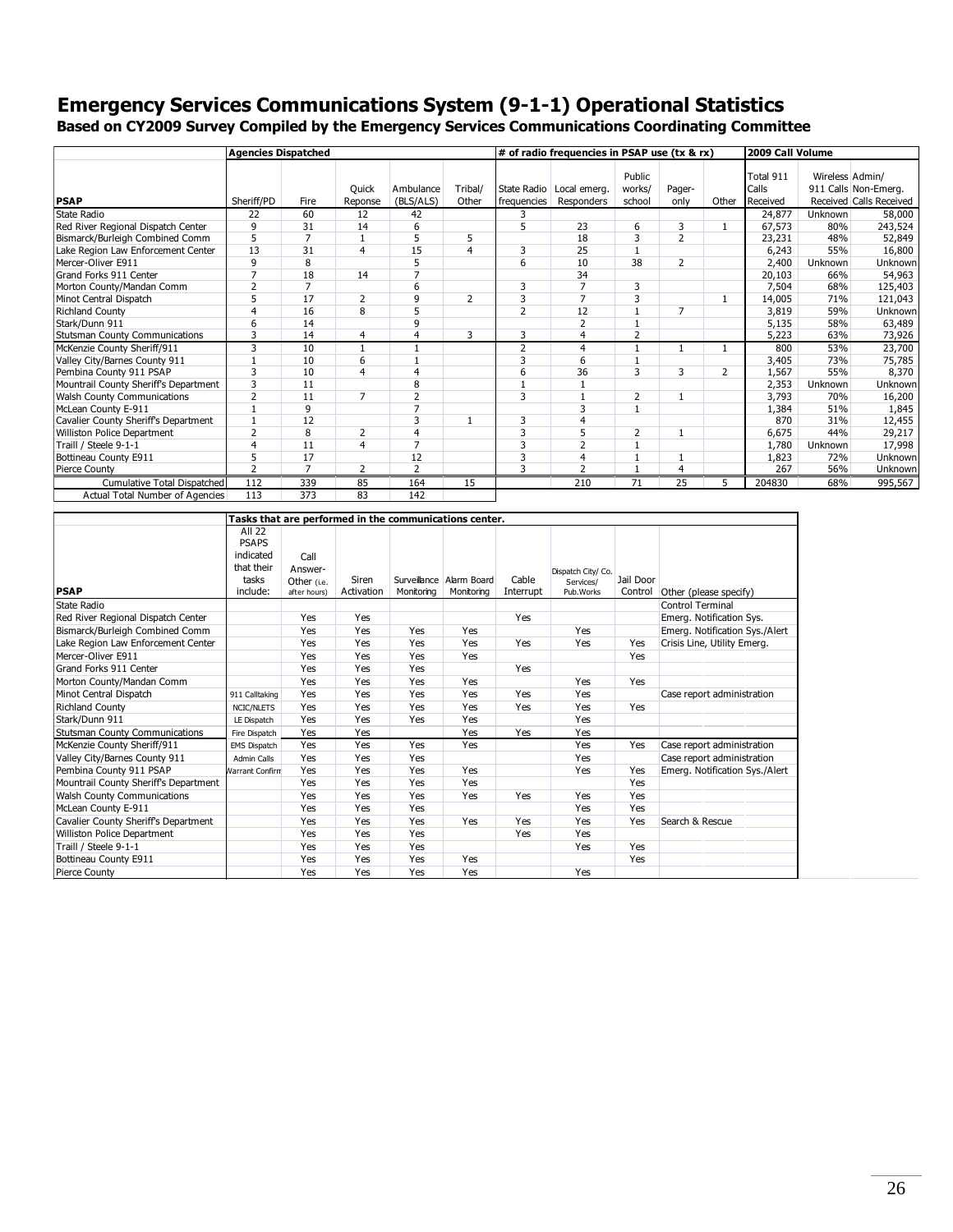# **APPENDIX E**

## **NOTES REGARDING PLANS FOR FUND BALANCES**

#### **State Radio Dispatched Counties**

Dickey County - Funds reserved for database and paging system

Emmons County - Any remaining balance will be expending on replacing, repairing and adding numerous road signs throughout the county. Little or no maintenance was conducted in 2009 due to other higher priorities by the county highway dept caused by the flooding last spring.

Foster County - Contracts for GIS software pending.

- Golden Valley County In 2009, the county began transferring wireless fees into County 911 to help cover the annual expenses of the fund. 2009 was the first year where the total expenditures exceeded the total fees collected by the county (\$3,049.93). The projected budget for 2010 also shows a deficit of about \$7,000. The balances in the County 911 & Wireless funds will be used to offset the revenue shortfall due to the expected and unexpected increases in the costs of providing 911 services.
- Griggs County We have been trying to develop a plan to get our 911 address signs up. They will be put up this year in 2010.

Hettinger County - Continue working on GIS

McHenry County - Maintain 911 signage and expenses for 911 coordinator

McIntosh County - To continue paying all the bills and to replace signs as needed.

- Sargent County The continued rise in the NDSR fees is a concern it will deplete the fund at a faster pace than the revenues will be able to keep up. Continued changes in technology and meeting the needs of federal and state mandates as well as public expectations continue to cause a rise in technology costs. Mapping and continued signing is our projects that we are hoping to complete with funds as long as they are available. We are looking at local backup needs for service if we lose service thru NDSR due to weather or other unforeseen events. That may be a large cost.
- State Radio This is not the full cost of the State Radio PSAP it reflects State Radio and local 911 costs paid by the counties only.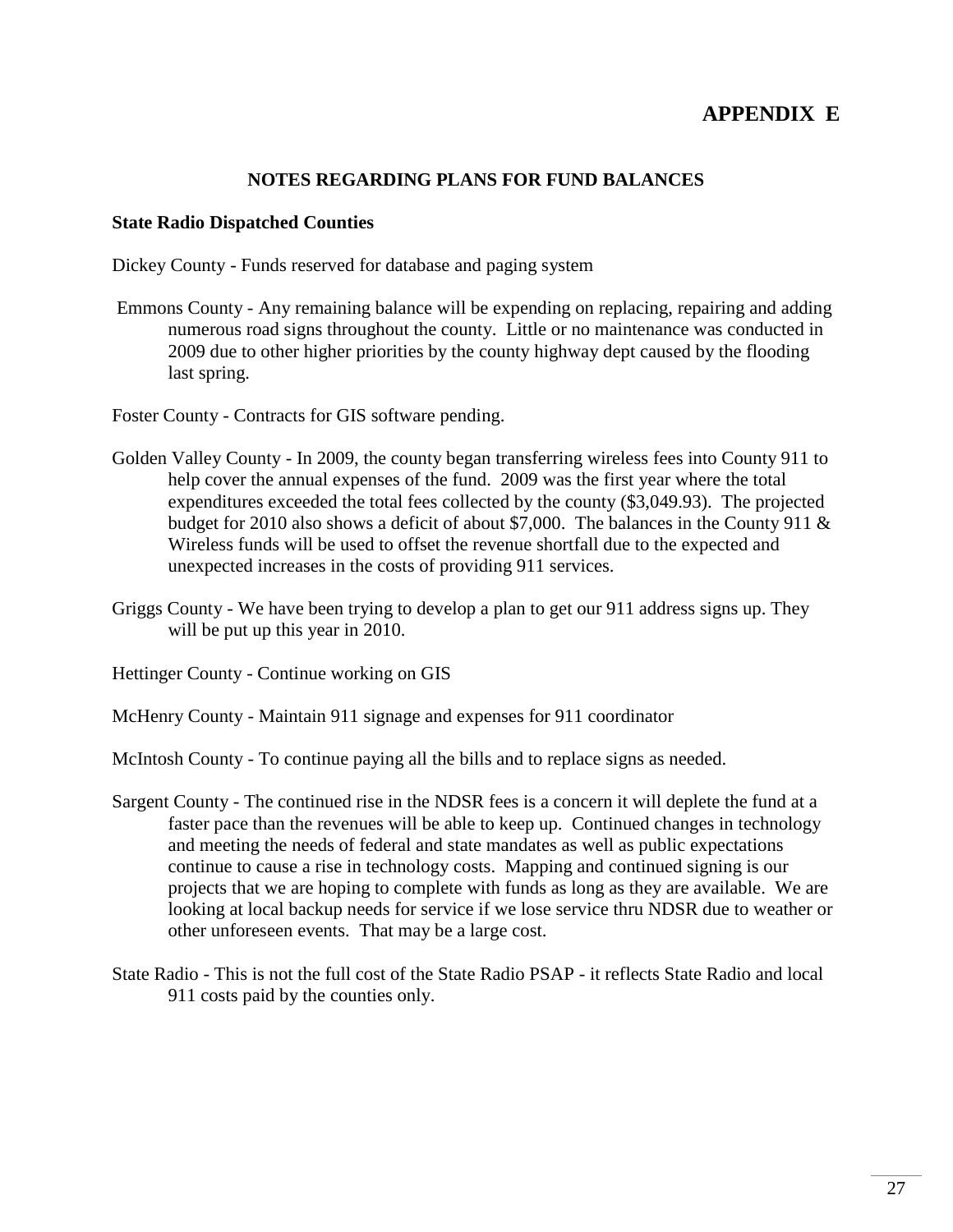### **Other Single & Multi-Jurisdictional PSAPs**

- Bismarck/Burleigh The jurisdiction is currently undertaking the implementation of a new mobile data and AVL system in 2010 and just refreshed all hardware and software for the CPE in 2009. Additional planning is ongoing with a regional interoperable radio communications system with some funding likely allocated to this project, with implementation in 2010. Short and longer term initiatives include transitioning the Center to an IP-enabled emergency network in conjunction with the statewide entity assigned the coordinating responsibility, as well as replacement of the existing CAD system at some point in the next 5-10 years. We anticipate a CAD/RMS/Mobile replacement at that time to exceed \$1.5 million. We also anticipate a large initial financial burden in transitioning to an ESI-Net.
- Grand Forks Current fund balance to be used for relocation of the 911 Center and construction of a tower to enhance a new digital radio system.
- Lake Region (6 County) Update to our City Watch (Reverse 911 system) approximately 6,500.00.
- McKenzie County We need to replace our 9-1-1 controller and are saving for that.
- McLean County Fund balance to maintain and run the 911 Center / Operations.
- Morton County Equipment upgrades and maintenance; expansion
- Mountrail County All dispatchers paid out of Property Taxes from the General and OASIS Funds
- Pembina County Upgrade to narrowband paging towers
- Pierce County Funds will be used to help with costs of dispatchers and 9-1-1 signage.
- Red River Regional Dispatch Expenditures include portions paid by Moorhead & Clay Co. MN
- Sioux County Sioux County Share only of North Central PSAP Mobridge SD
- Stark/Dunn Counties To support CY 2010 911 budget, emergency (just in case) equipment purchases, next generation 911 implementation
- Steele/Traill Counties New paging frequencies Radio repeater upgrade
- Stutsman County Balance being held for Next Generation 9-1-1 equipment and other system upgrades
- Walsh County Reserve Funds are being held for implementing a future CAD program and also for unknown Next Generation 911 implementation.
- Ward County A 911 Budget Committee was formed to reallocate expenditures for 2010. In the past, a large portion of Minot Central Dispatch's budget was funded with Municipal and County funds. In 2010, this portion will be paid entirely with 911 funds, providing property tax relief. The committee will continue this process annually, until the balance is reduced to a point where this is no longer viable. (An equipment depreciation fund is included in this budget plan.)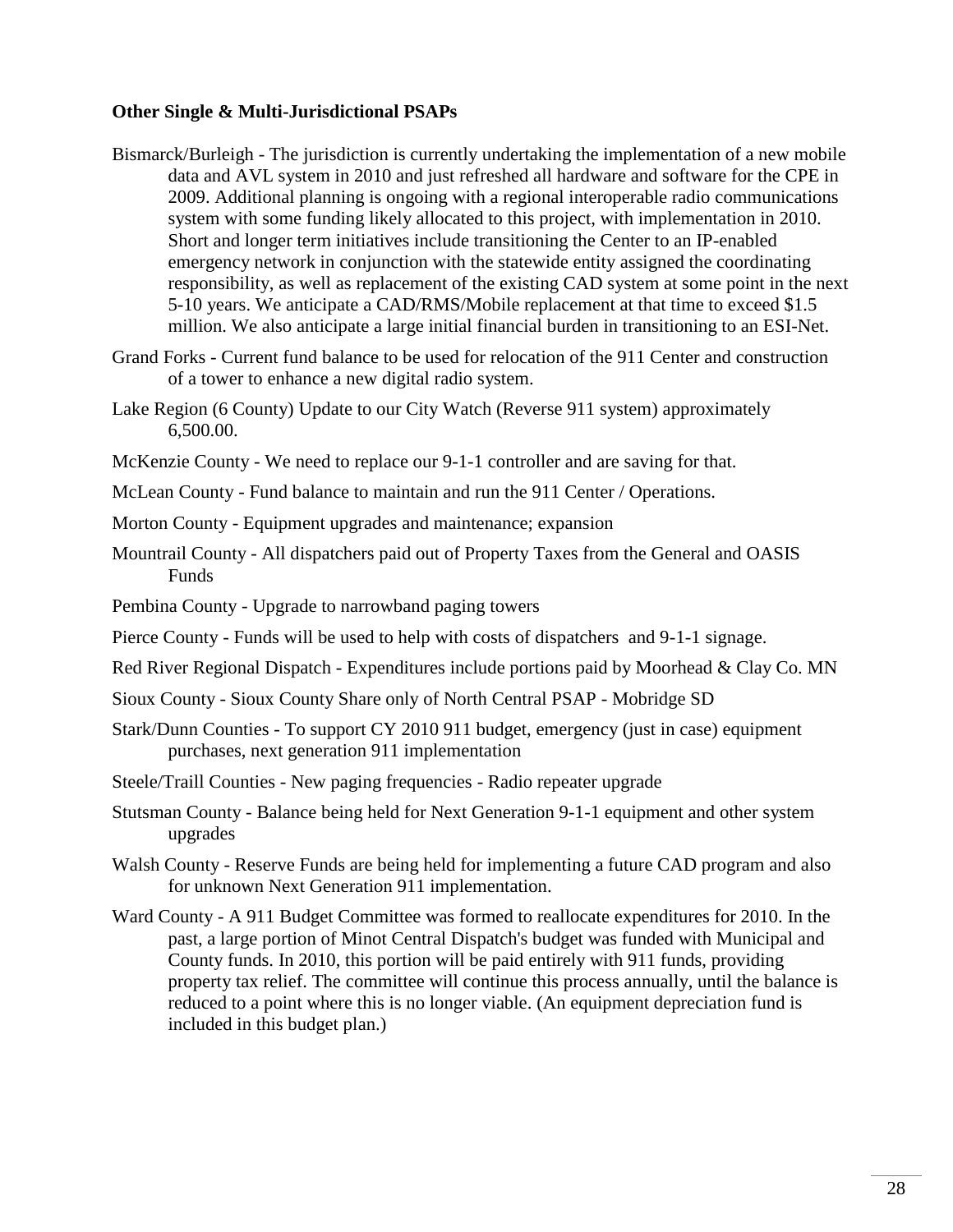## **PROPOSED AMENDMENTS TO STANDARDS AND GUIDELINES FOR EMERGENCY SERVICES COMMUNICATIONS SYSTEMS (Proposed new language underlined – Language proposed for removal over struck)**

**57-40.6-01. Definitions.** In this chapter, unless the context or subject matter otherwise requires:

1. "Public safety telecommunicator" means any employee of the state, or any political subdivision thereof, whose primary full-time or part-time duties are receiving, processing, and transmitting public safety information received through an emergency services communications system.

……..

"Public safety answering point service area" means the geographic area for which the answering point has dispatch and emergency communications responsibility.

## **57-40.6-10. Standards and guidelines.**

- 1. The governing body of the local governmental unit with jurisdiction over an emergency 911 telephone services communications system shall be or shall designate a governing committee of the emergency 911 telephone system which shall:
	- a. Designate a 911 an emergency services communications system coordinator to fulfill the responsibilities of subsection 3 of this section.
	- b. Enter written agreements with participating organizations and agencies.
	- c. Designate lines of authority.
	- d. Provide for a written plan for rural addressing, if applicable, which has been coordinated with the local postal authorities. After January 1, 1993, a rural plan must conform to the modified burkle addressing plan. A plan in use before this date does not have to conform with the modified burkle addressing plan. If implemented, all rural addressing signs must comply with the manual on uniform traffic control devices standards.
	- e. Provide for an update of the emergency 911 telephone system's data base annually by obtaining current records from the appropriate telecommunications company.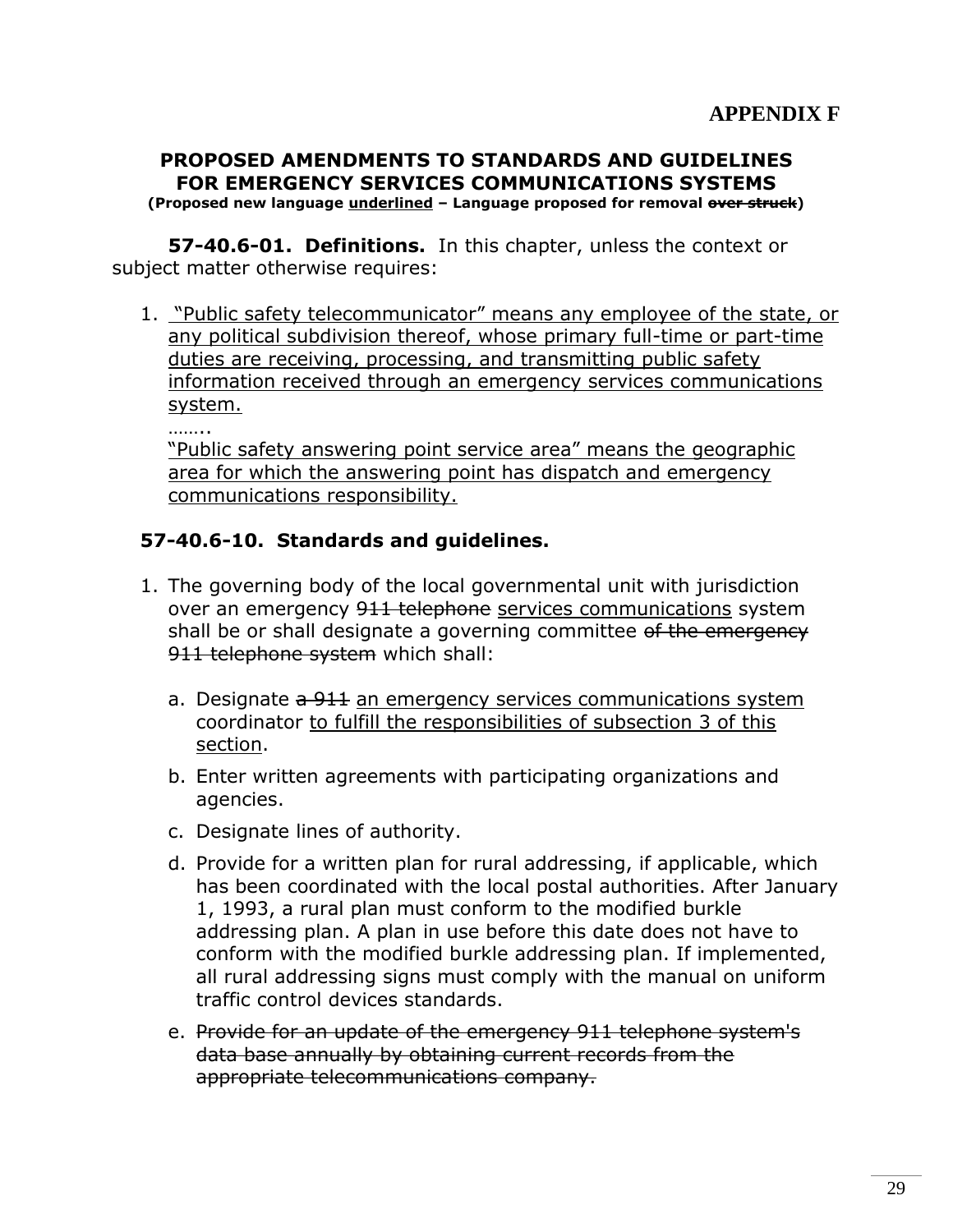- f. Define a records retention plan for all printed, electronic and recorded records in accordance with state law and jurisdictional requirements.
- g. Encourage that coin-free dialing cost-free connection is available for 911 emergency calls.
- h. Define a mechanism to differentiate between emergency 911 telephone calls from other calls Operate or contract for the operation of at least one public safety answering point to manage emergency services communications in compliance with this section.
- i. Provide for written operating procedures.
- j. Require the public safety answering point that initially receives an emergency call to be responsible for handling that call. If a transfer of an emergency call is made to a secondary public safety answering point, the initial public safety answering point may not disconnect from the three-way call unless mutually agreed upon by the two public safety answering point dispatchers. Upon this agreement, the secondary public safety answering point becomes responsible for the call.
- k. Beginning June 1, 2002, ensure that the closest available emergency medical service is dispatched to the scene of medical emergencies regardless of city, county, or district boundaries. The state department of health shall provide emergency 911 telephone systems with necessary geographical information to assist in the implementation of this subdivision.
- l. Ensure that fee proceeds collected under this chapter are expended in accordance with guidelines developed pursuant to section 57- 40.6-12 and implement an accounting system sufficient to meet the requirements of section 57-40.6-05.
- 2. The governing committee may:
	- a. Require appropriate liability protection.
	- b. Create a user advisory board.
	- c. Conduct an annual statistical evaluation of services.
	- d. Publish an annual financial report in the official county newspaper.
- 3. An emergency 911 telephone system must access and dispatch the following services communications system coordinator shall:
	- a. ensure that address and mapping data is updated with the emergency services communications system's data base and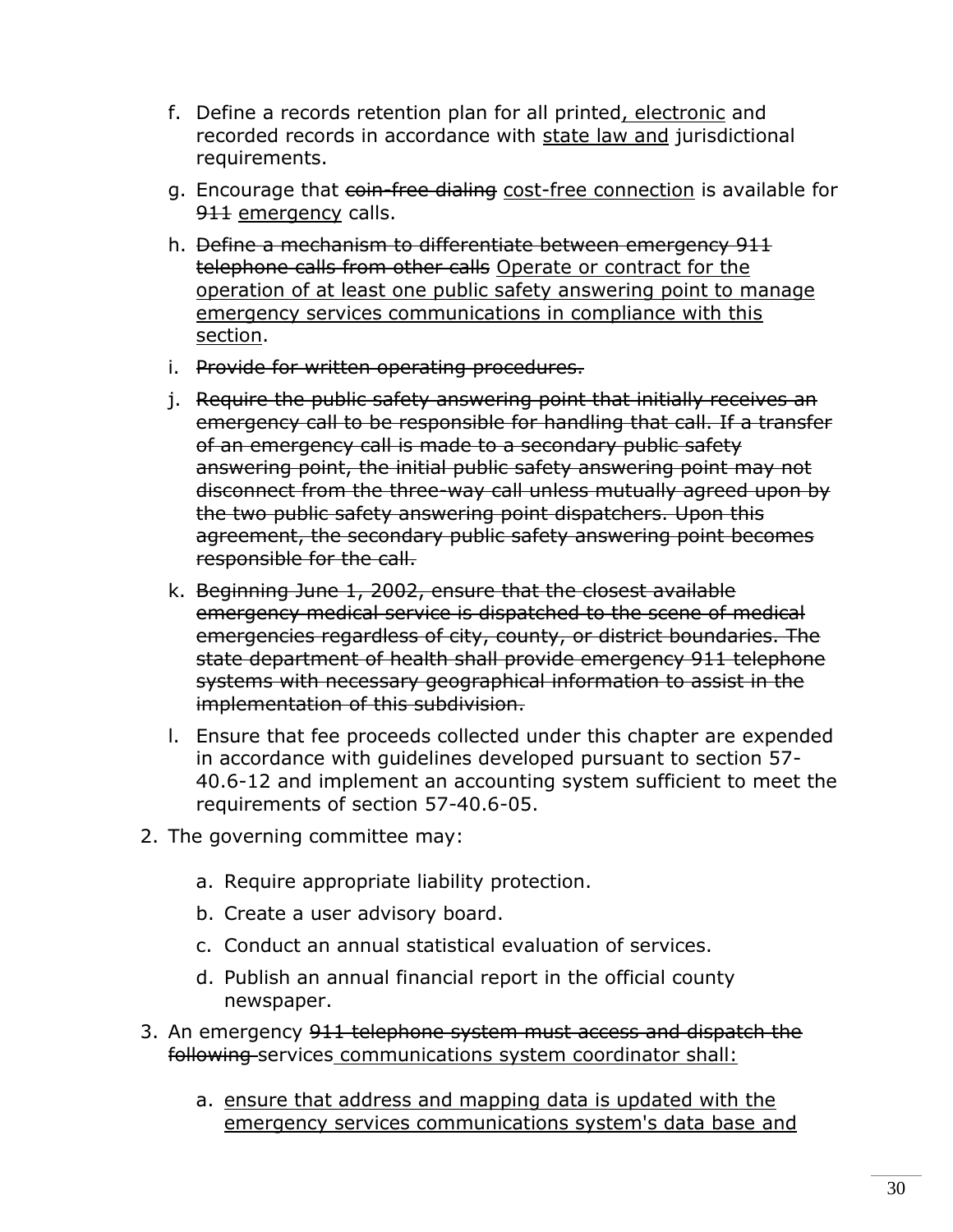mapping system within 30 days of receipt of notice or request for change;

- b. provide for a complete review of the emergency services communications system's landline data base annually by obtaining current records from the appropriate telecommunications companies;
- c. maintain the law enforcement, fire and emergency medical service response boundaries for the public safety answering point service area;
- d. ensure that the dispatch protocols for emergency service notifications are documented and communicated with all law enforcement, fire and emergency medical services.
- 4. A public safety answering point shall:
	- a. be operational 24 hours a day, seven days a week, or be capable of transferring emergency calls to another public safety answering point meeting the requirements of this section during times of non-operation;
	- b. no later than July 1, 2013, be continuously staffed with at least one public safety telecommunicator on duty at all times of operation that is dedicated to handling the communications of the public safety answering point;
	- c. have the capability to dispatch fire, law enforcement and medical responders to calls for service in the public safety answering point's service area;
	- d. have two-way communication with all fire, law enforcement and medical responder units and operational incident or unified commands in the public safety answering point's service area;
	- e. as authorized by the governing committee, access and dispatch poison control, suicide prevention, emergency management, and other public or private services; however it may not accept oneway private call-in alarms or devices as 911 calls.
	- f. dispatch the emergency medical service that has been determined to be the quickest to arrive to the scene of medical emergencies regardless of city, county or district boundaries. The state department of health shall provide public safety answering points with the physical locations of the emergency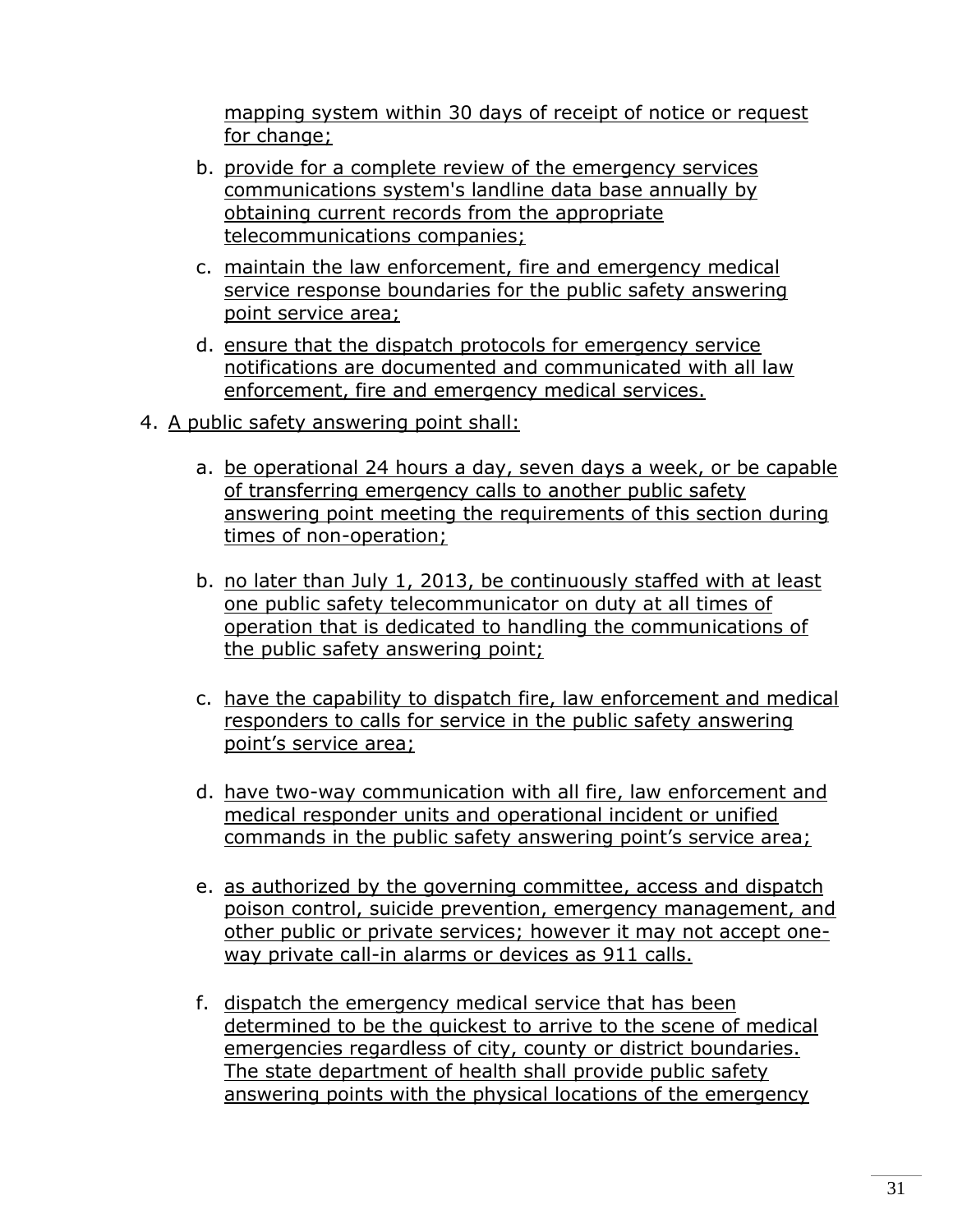medical services necessary for the implementation of this subdivision;

- g. be capable of providing emergency medical dispatch prearrival instructions on all emergency medical calls. Prearrival instructions must be offered by a public safety telecommunicator who has completed an emergency medical dispatch course approved by the division of emergency health services. Prearrival medical instructions may be given through a mutual aid agreement.
- h. have security measures in place to prevent direct physical public access to on-duty public safety telecommunicators and to prevent direct physical public access to any room or location where public safety answering point equipment and systems are located;
- i. have an alternative source of electrical power that is sufficient to ensure at least six hours of continued operation of emergency communication equipment in the event of a commercial power failure. A public safety answering point must also have equipment to protect critical equipment and systems from irregular power conditions such as power spikes, lightning, and brown-outs. Documented testing of backup equipment must be performed quarterly under load;
- j. maintain a written policy for computer system security and preservation of data;
- k. have the capability of recording and immediate playback of recorded emergency calls and radio traffic;
- l. employ a mechanism to differentiate between emergency calls from other calls;
- m. provide assistance for investigating false or prank calls;
- n. have an alternative method of answering inbound emergency calls at the public safety answering point when its primary emergency services communications system equipment is inoperable;
- o. no later than July 1, 2013, have a written policy, appropriate agreements, and the capability to directly answer emergency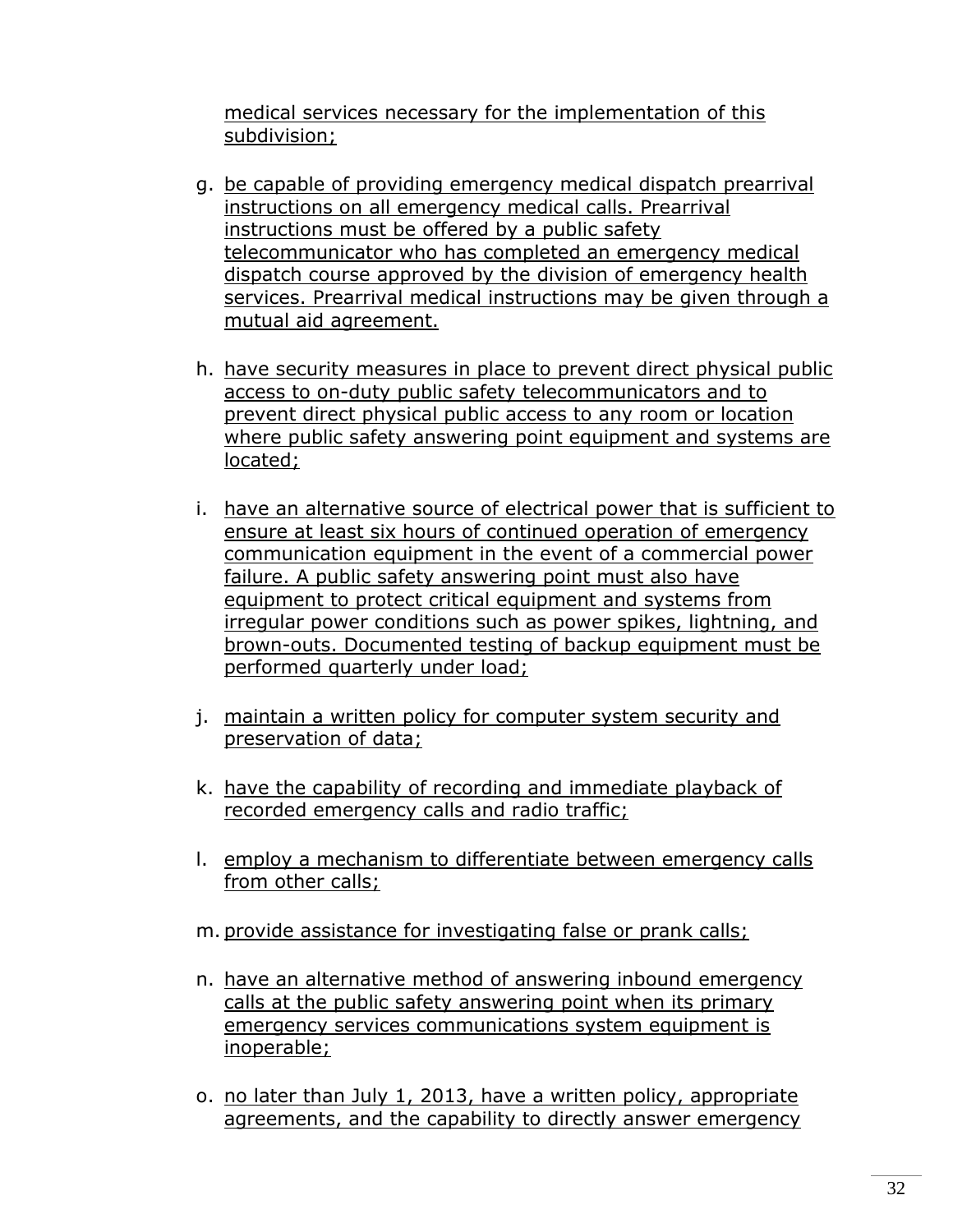calls and dispatch responders from a separate, independent location other than the main public safety answering point or another public safety answering point meeting the requirements of this section, within sixty minutes of an event that renders the main public safety answering point inoperative, and this alternative location must have independent access to the public safety answering point's landline database. The capability of transferring emergency calls to this alternative location will be tested and documented annually;

- p. remain responsible for all emergency calls received, even if a transfer of such call is made to a second public safety answering point. The initial public safety answering point may not disconnect from the three-way call unless mutually agreed upon by the two public safety telecommunicators. Upon this agreement, the secondary public safety answering point becomes responsible for the call;
- q. employ the necessary telecommunication network and electronic equipment consistent with the minimum technical standards recommended by the national emergency number association to securely receive and respond to emergency communications;
- r. after July 1, 2013, maintain current, up-to-date mapping of its service area and have the ability to use longitude and latitude to direct responders.
- s. secure, from a law enforcement agency or any other agency authorized to take fingerprints, two sets of fingerprints and all other information necessary to secure state criminal history record information and a nationwide background check under federal law for all public safety telecommunicators;
- t. have policies that ensure that all public safety telecommunicators;
	- 1) have no felony convictions,
	- 2) undergo pre-employment screening for hearing and illegal substance use,
	- 3) complete training through an association of public safety communications officials course or equivalent course,
	- 4) be able to appropriately prioritize all calls for service, and
	- 5) be able to determine the appropriate resources to be used in response to all calls for public safety services;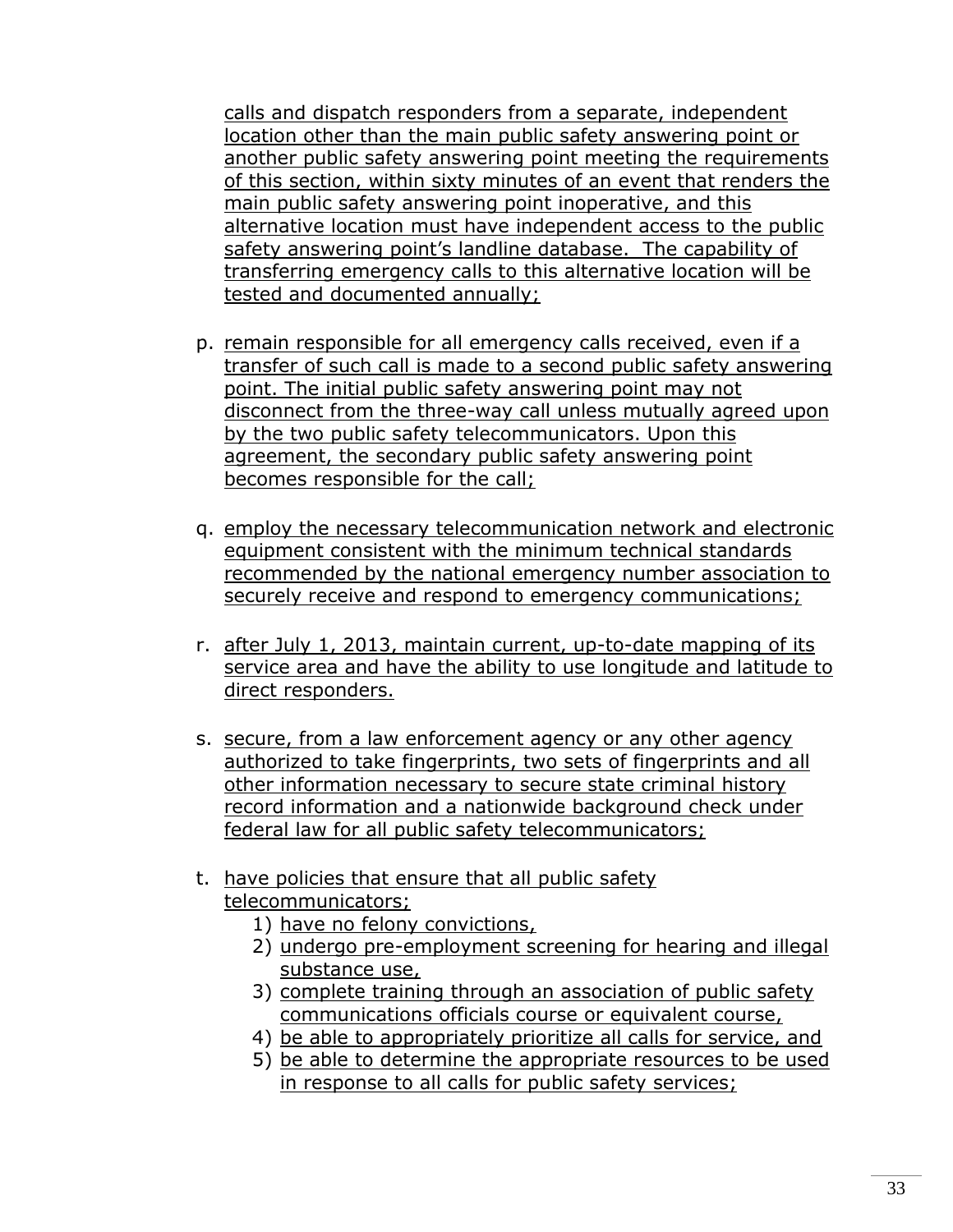- u. have a written policies establishing procedures for recording and documenting relevant information of every request for service, including:
	- 1) date and time of request for service,
	- 2) name and address of requester, if available,
	- 3) type of incident reported,
	- 4) location of incident reported,
	- 5) description of resources assigned, if any,
	- 6) time of dispatch,
	- 7) time of resource arrival, and
	- 8) time of incident conclusion;
- v. have written policies establishing dispatch procedures and provide periodic training of public safety telecommunicators on those procedures – including:
	- 1) standardized call taking and dispatch procedures,
	- 2) the prompt handling and appropriate routing of misdirected emergency calls,
	- 3) the handling of hang-up emergency calls,
	- 4) the handling of calls from non-English speaking callers, and
	- 5) the handling of calls from hearing impaired and/or mute callers.

**a.** Law enforcement.

- **b.** Fire service.
- **c.** Emergency medical service.

**4.** An emergency 911 telephone system may access and dispatch the following services:

- **a.** Poison control.
- **b.** Suicide prevention.
- **c.** Emergency management.

**d.** Any other related service in subsection 3 or this subsection.

**5.** The governing committee of an emergency 911 telephone system shall provide that that system:

**a.** Provides twenty-four-hour, seven-day-a-week coverage.

 **b.** Dispatches and communicates with service identified in subsection 3. **c.** Records all incoming 911 calls and related radio and telephone communications.

 **d.** Provides alternate measures in the event of an emergency 911 telephone system failure, including an alternate public safety answering point seven-digit number.